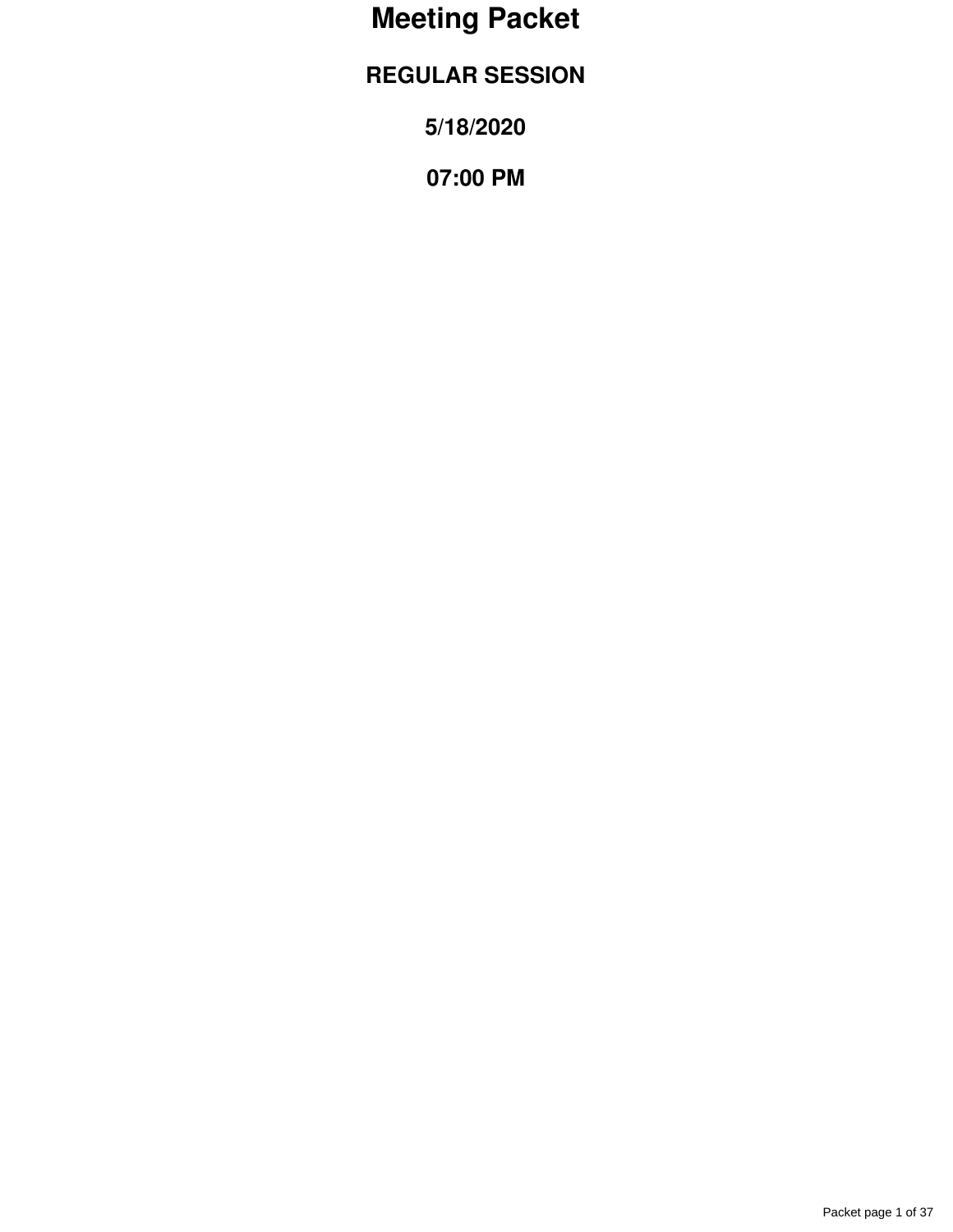# PHILOMATH SCHOOL DISTRICT 17J

# REGULAR SESSION

PHILOMATH SCHOOL DISTRICT 17J District Office 1620 Applegate Street, Philomath, OR

5/18/2020 07:00 PM

# A. EXECUTIVE SESSION  $\sim 6:00$  p.m.

ORS 192.660 (2) (d) to discuss labor negotiations

### B. REGULAR SESSION  $\sim$  7:00 p.m.

1. Call to Order & Pledge of Allegiance: Jim Kildea, Chair

# C. REPORTS & CORRESPONDENCE  $\sim$

- 1. FAQs/Comments
- 2. Association Reports
	- PEA
	- $\blacksquare$  OSEA

# D. STRATEGY AND DISCUSSION ~

- 1. Distance Learning Update
- 2. Graduation Update
- 3. Summer School
- 4. Director of Finance Report

Board [Report](https://app.eduportal.com/documents/view/753373) (p. 4) [Financials](https://app.eduportal.com/documents/view/753149) - April 2020 (p. 5) [Fund](https://app.eduportal.com/documents/view/753144) 284 PES (p. 8) [Fund](https://app.eduportal.com/documents/view/753142) 285 PMS (p. 10) [Fund](https://app.eduportal.com/documents/view/753143) 286 PHS (p. 12)

5. Superintendent Report

# E. ACTION ITEMS  $\sim$

### 1. Consent Agenda

[Consent](https://app.eduportal.com/documents/view/753160) Agenda - 5/18/20 (p. 16) [Check](https://app.eduportal.com/documents/view/753147) listing (p. 17)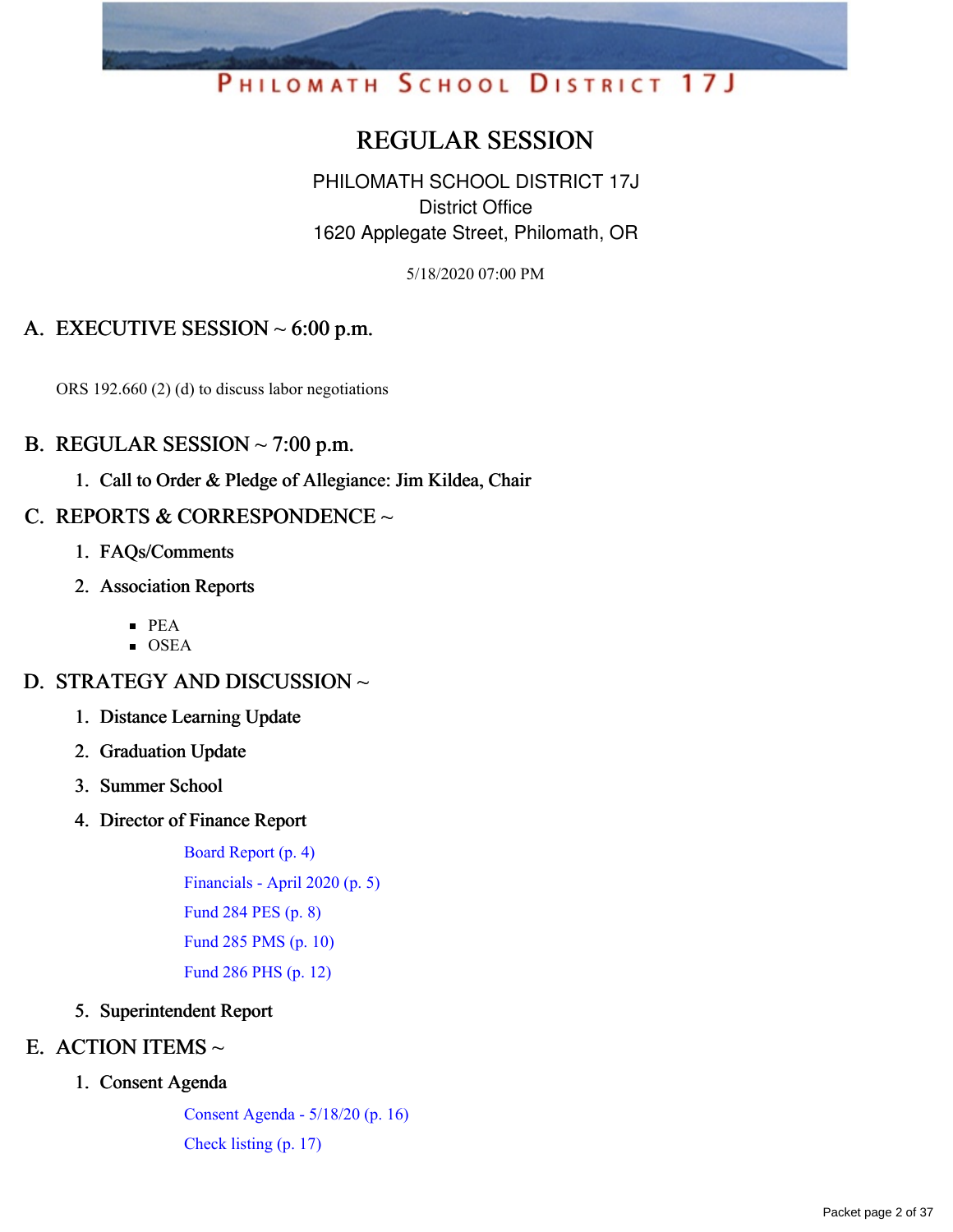[Minutes](https://app.eduportal.com/documents/view/752563) - Regular Session 4/20/20 (p. 29) [Minutes](https://app.eduportal.com/documents/view/752815) - Work Session - 5/4/20 (p. 33) Early [Graduation](https://app.eduportal.com/documents/view/752336) Request (p. 35)

# F. MEETING CLOSURE ~

- 1. Board Reports & Thanks
- 2. Next Meeting Agenda Items
- 3. Board Requests & Adjournment

# G. IMPORTANT DATES

| May 27, 2020  | $6:00$ p.m.            | <b>Budget Committee Meeting</b> |
|---------------|------------------------|---------------------------------|
| June 15, 2020 | $7:00-9:00 \text{ pm}$ | <b>Regular Board Meeting</b>    |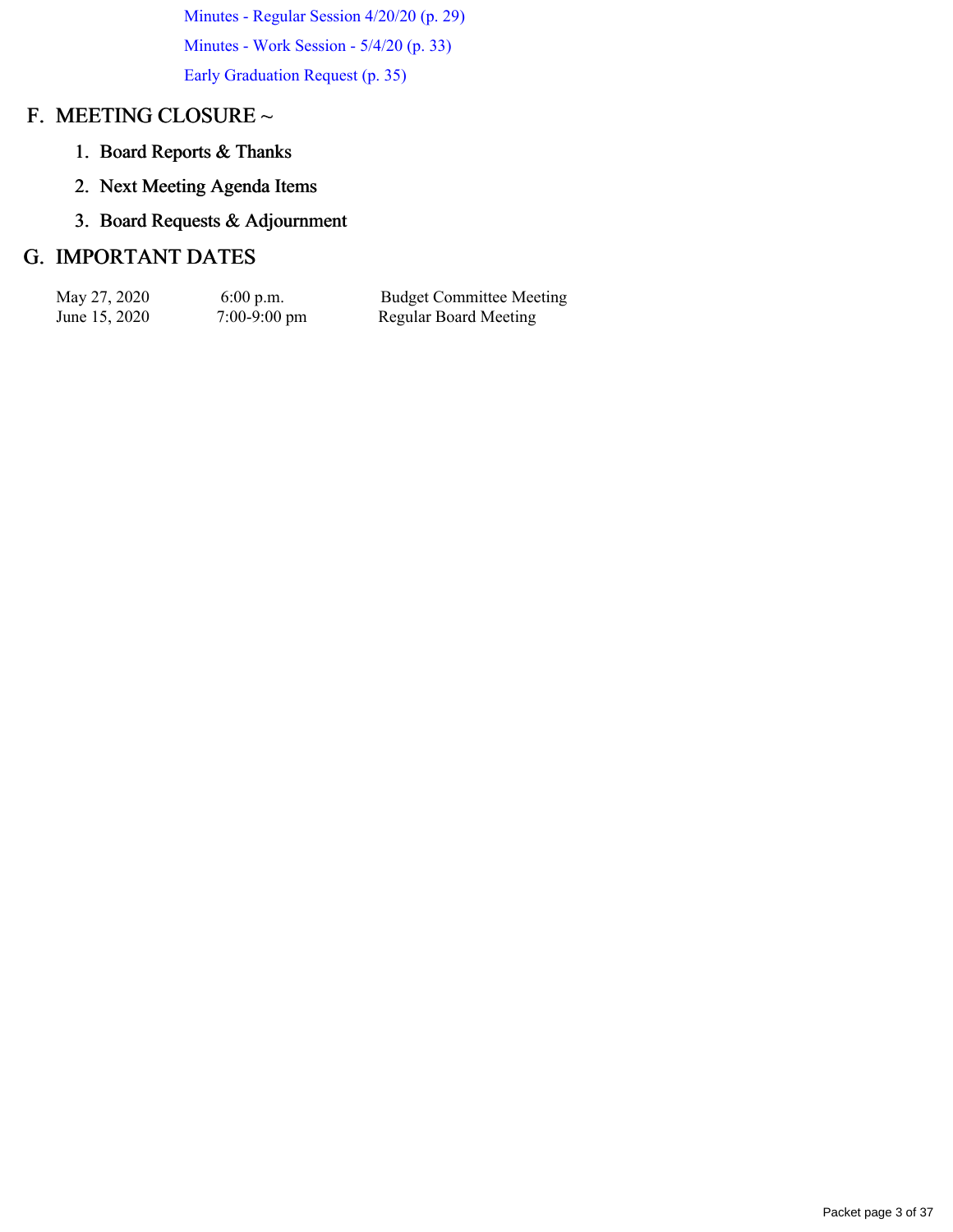

# **Philomath School District**

Benton County School District No. 17J, 1620 Applegate Street Philomath OR 97370 (541) 929-3169

May 11, 2020

Board Members:

Attached you will find the financial reports for the period ending April 30, 2020.

Since schools have been closed, no new enrollment data is presented with this month's report.

April 2020 General Fund Expenditures totaled \$1,496,140. Expenditures that exceed \$10,000 are as follows:

| Corvallis School District<br>٠                   | 30,029       | (January Food Service)           |
|--------------------------------------------------|--------------|----------------------------------|
| Mid-Columbia Bus Company<br>$\bullet$            | \$42,115     | (March Bus Service)              |
| <b>Benyon Sports Surfaces</b><br>$\bullet$       | 35,778<br>S. | (Tennis Court Striping)          |
| Corvallis School District<br>$\bullet$           | \$31,241     | (February Food Service)          |
| Double Eagle Paving<br>$\bullet$                 | 32,766       | (PHS Parking Lot Repairs)        |
| Pacific Power<br>$\bullet$                       | 10,256       | (Monthly Service)                |
| <b>RWI</b> Construction<br>$\bullet$             | 31,200       | (Road Improvement/Parking @ CPS) |
| <b>Strengthening Rural Families</b><br>$\bullet$ | 11,800       | (Early Learning Services)        |
| Kings Valley Charter School<br>٠                 | \$185,534    |                                  |

Respectfully Submitted,

Wdm

Bill Mancuso Director of Finance & Operations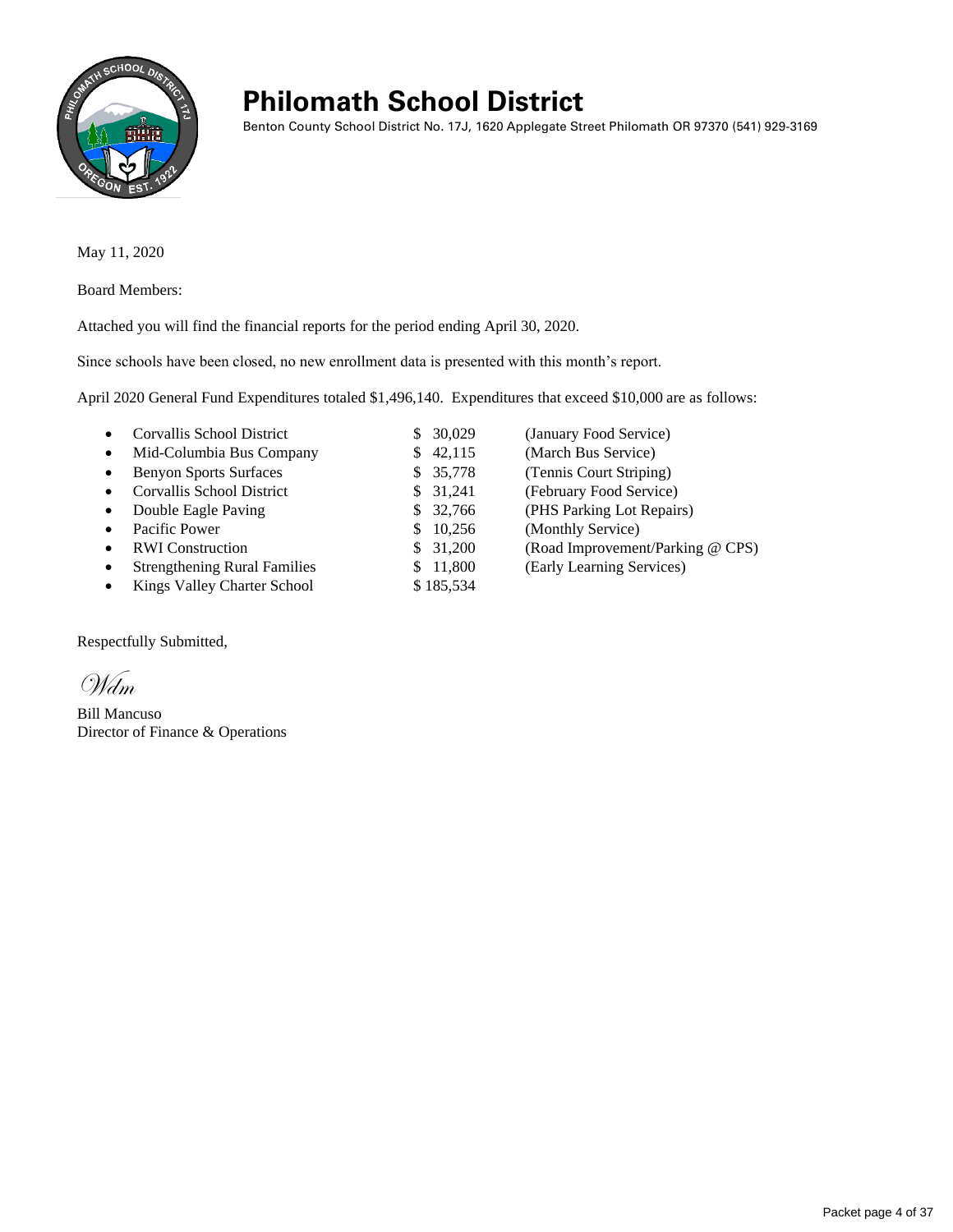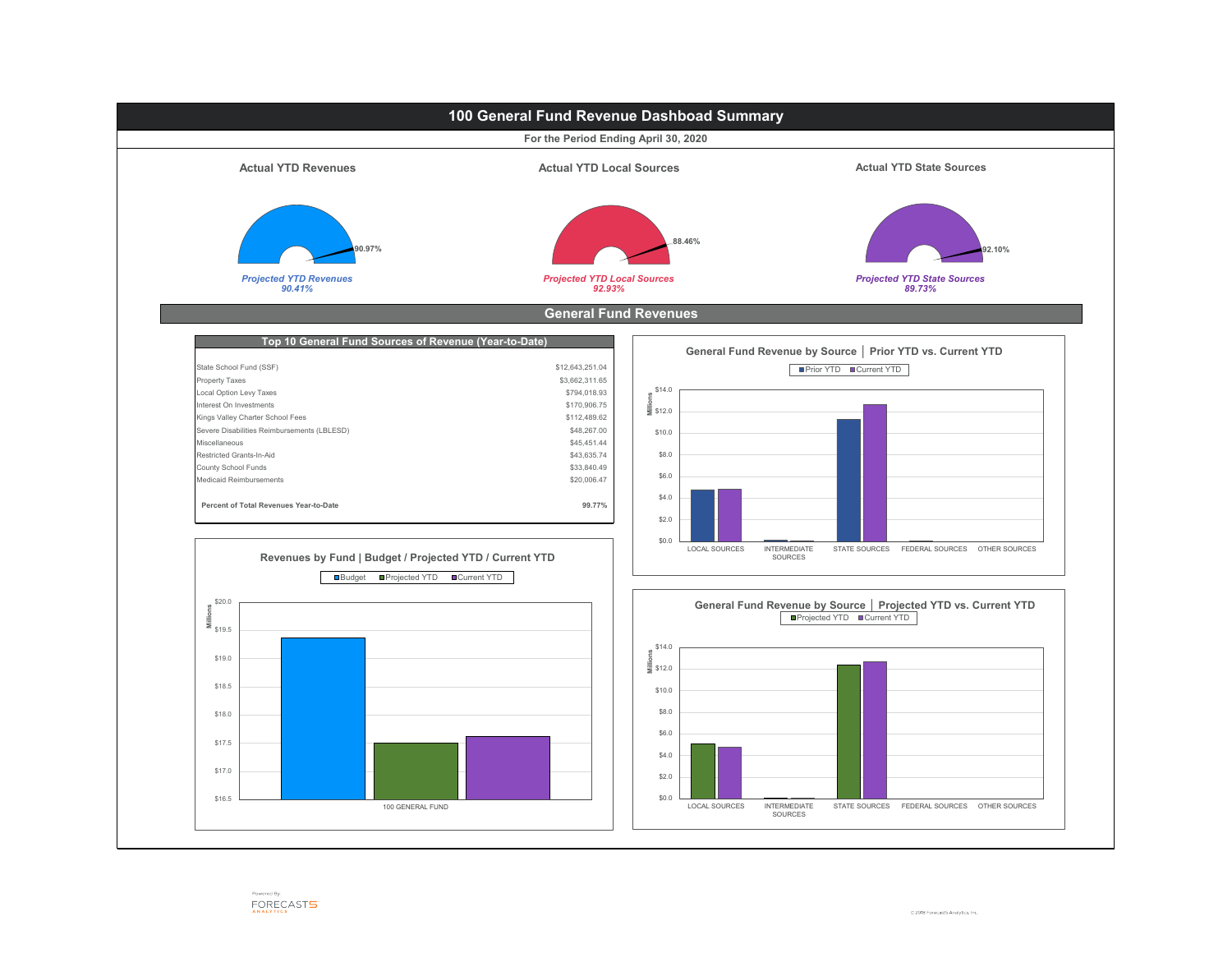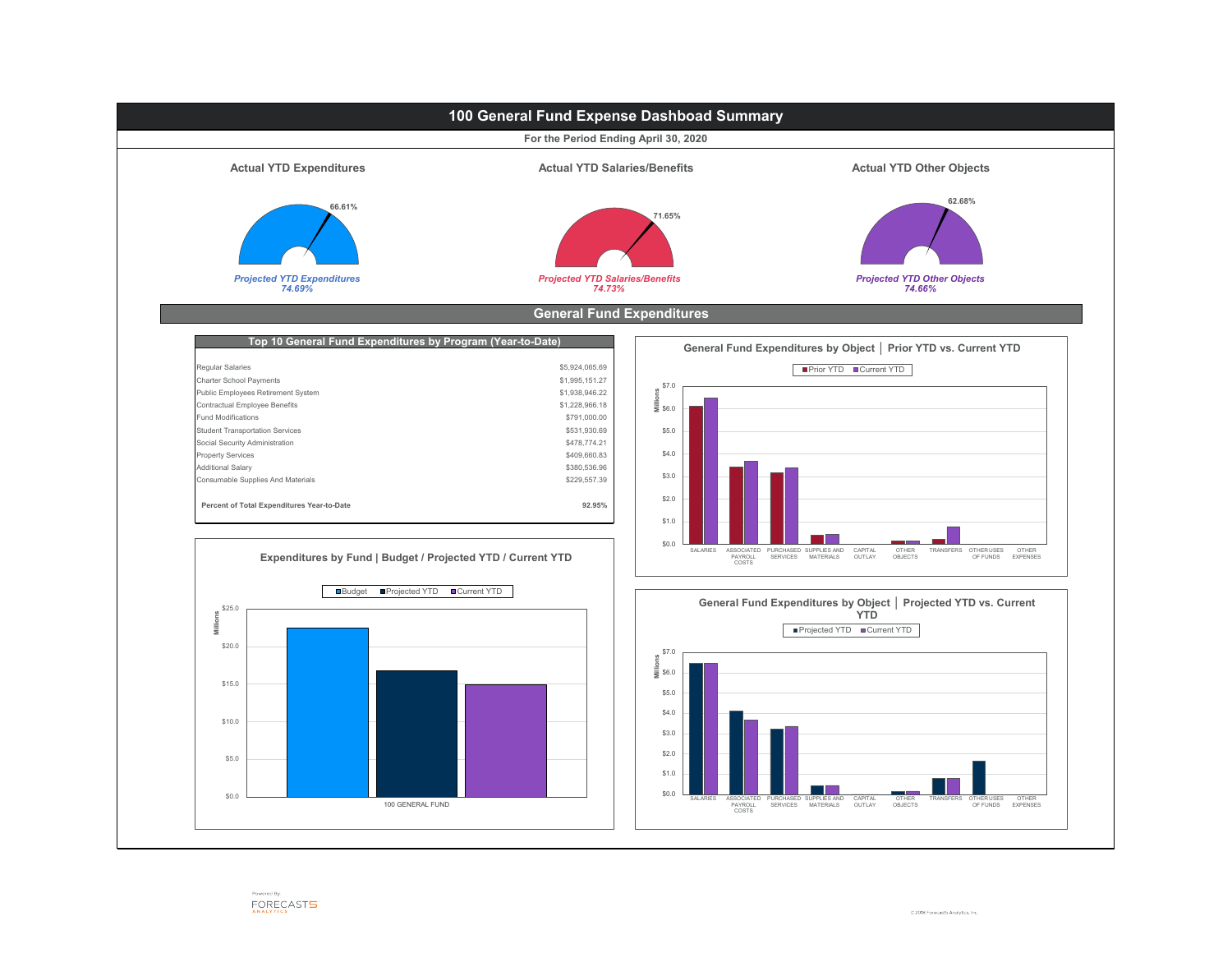|                                 |                           |               |                    |                         |        |                        |                      | <b>Variance</b> |
|---------------------------------|---------------------------|---------------|--------------------|-------------------------|--------|------------------------|----------------------|-----------------|
|                                 |                           | Prior YTD     | <b>Current YTD</b> | <b>Add: Projections</b> |        | <b>Annual Forecast</b> | <b>Annual Budget</b> | Fav / (Unfav)   |
| <b>Beginning Fund Balance</b>   | $\frac{1}{2}$             | 3,118,535 \$  | 2,710,083 \$       |                         | $-$ \$ | 2,710,083 \$           | $3,100,000$ \$       | (389, 917)      |
| <b>REVENUES</b>                 |                           |               |                    |                         |        |                        |                      |                 |
| <b>Local Sources</b>            |                           | 4,797,922     | 4,811,872          | 488,525                 |        | 5,300,397              | 5,439,788            | (139, 391)      |
| <b>Intermediate Sources</b>     |                           | 112,740       | 88,572             | 48,267                  |        | 136,840                | 118,000              | 18,840          |
| <b>State Sources</b>            |                           | 11,281,598    | 12,686,887         | 1,247,126               |        | 13,934,013             | 13,775,429           | 158,584         |
| <b>Federal Sources</b>          |                           | 38,226        | 20,006             | 9,993                   |        | 30,000                 | 30,000               |                 |
| <b>Other Sources</b>            |                           |               | 7,200              |                         |        | 7,200                  |                      | 7,200           |
| <b>TOTAL REVENUE</b>            | $\boldsymbol{\hat{\ast}}$ | 16,230,486 \$ | 17,614,538 \$      | 1,793,912 \$            |        | 19,408,450 \$          | 19,363,217 \$        | 45,233          |
|                                 |                           |               |                    |                         |        |                        |                      |                 |
| <b>EXPENDITURES</b>             |                           |               |                    |                         |        |                        |                      |                 |
| Salaries                        | $\frac{1}{2}$             | 6,100,994 \$  | 6,475,933 \$       | 1,342,464 \$            |        | 7,818,396 \$           | 9,094,128 \$         | 1,275,732       |
| <b>Associated Payroll Costs</b> |                           | 3,416,514     | 3,686,694          | 998,802                 |        | 4,685,497              | 5,834,652            | 1,149,155       |
| <b>Purchased Services</b>       |                           | 3, 165, 727   | 3,377,410          | 1,872,320               |        | 5,249,730              | 4,025,013            | (1,224,717)     |
| <b>Supplies and Materials</b>   |                           | 407,147       | 454,460            | 231,017                 |        | 685,477                | 576,953              | (108, 524)      |
| <b>Capital Outlay</b>           |                           | 5,971         | 8,027              | 774                     |        | 8,801                  | 3,800                | (5,001)         |
| Other Objects                   |                           | 152,465       | 170,053            | 5,814                   |        | 175,868                | 169,075              | (6, 793)        |
| <b>Transfers</b>                |                           | 236,000       | 791,000            |                         |        | 791,000                | 791,000              |                 |
| <b>Other Uses of Funds</b>      |                           |               |                    | 1,968,596               |        | 1,968,596              | 1,968,596            |                 |
| <b>Other Expenses</b>           |                           |               |                    |                         |        |                        |                      |                 |
| <b>TOTAL EXPENDITURES</b>       | \$                        | 13,484,817    | \$<br>14,963,577   | \$<br>6,419,788         | \$     | 21,383,366 \$          | 22,463,217           | \$<br>1,079,851 |
| <b>SURPLUS / (DEFICIT)</b>      |                           |               |                    |                         |        |                        |                      |                 |
|                                 | <b>S</b>                  | 2,745,669     | \$<br>2,650,960 \$ | $(4,625,876)$ \$        |        | $(1,974,916)$ \$       | (3, 100, 000)        |                 |
| <b>ENDING FUND BALANCE</b>      |                           |               |                    |                         |        | 735,167                |                      |                 |

# **100 General Fund | Financial Projection by Object**

**For the Period Ending April 30, 2020**



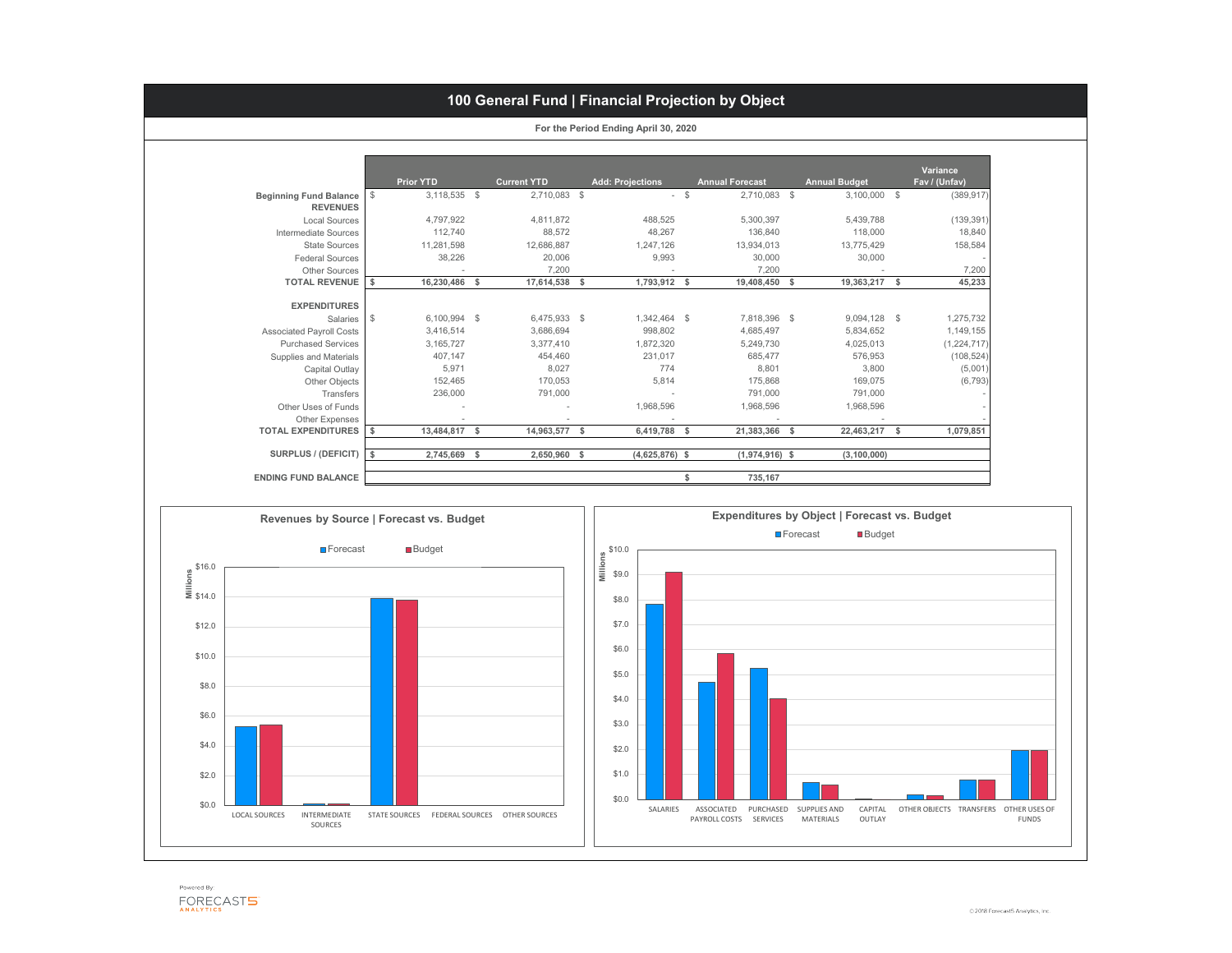|                                           | <b>Student Activities Summary Report</b>              |                       |                     |                       |                             |               |     | Fiscal Year: 2019-2020 |
|-------------------------------------------|-------------------------------------------------------|-----------------------|---------------------|-----------------------|-----------------------------|---------------|-----|------------------------|
| From: 7/1/2019                            | To: 4/30/2020                                         | $\mathsf{L}$          | <b>Print Detail</b> |                       |                             |               |     | Page Break by Activity |
|                                           |                                                       |                       |                     |                       | <b>Exclude Encumbrances</b> | Reverse Signs |     | Subtotal By Journal    |
|                                           |                                                       | Range Beg.<br>Balance | Range<br>Revenue    | Range<br>Expenditures | <b>Balance</b>              | Encumbrances  |     | Available Balance      |
| 284.0000.9701.097.797.810 PES Food Pantry |                                                       | .00                   | 2,700.00            | 11,368.39             | 14,068.39                   |               | .00 | 14,068.39              |
| 284.0000.9701.097.797.811 PES BE KIND     |                                                       | 47.11                 | .00                 | .00                   | 47.11                       |               | .00 | 47.11                  |
| 284.0000.9701.097.797.812 PES Blodgett    |                                                       | 5,178.07              | 82.50               | (446.66)              | 4,813.91                    |               | .00 | 4,813.91               |
|                                           | 284.0000.9701.097.797.813 PES Blodgett Parent Club    | 3,191.86              | 683.00              | (350.96)              | 3,523.90                    |               | .00 | 3,523.90               |
| 284.0000.9701.097.797.815 CPS Donations   |                                                       | 4,719.15              | 128.00              | (636.44)              | 4,210.71                    |               | .00 | 4,210.71               |
| 284.0000.9701.097.797.816 PES Grants      |                                                       | 5,731.58              | 2,532.80            | (2,840.08)            | 5,424.30                    |               | .00 | 5,424.30               |
|                                           | 284.0000.9701.097.797.817 CPS Field Trips - KG        | 113.40                | 416.66              | (113.40)              | 416.66                      |               | .00 | 416.66                 |
|                                           | 284.0000.9701.097.797.819 PES Field Trips - 1st Grade | 743.01                | 416.66              | (1,080.51)            | 79.16                       |               | .00 | 79.16                  |
| Grade                                     | 284.0000.9701.097.797.820 PES Field Trips - 2nd       | 1,142.85              | 416.67              | (1,567.85)            | (8.33)                      |               | .00 | (8.33)                 |
|                                           | 284.0000.9701.097.797.821 PES Field Trips - 3rd Grade | 595.91                | 416.67              | (751.91)              | 260.67                      |               | .00 | 260.67                 |
|                                           | 284.0000.9701.097.797.822 PES Field Trips - 4th Grade | 421.75                | 416.67              | (1,691.85)            | (853.43)                    |               | .00 | (853.43)               |
|                                           | 284.0000.9701.097.797.823 PES Field Trips - 5th Grade | 928.58                | 416.67              | (928.58)              | 416.67                      |               | .00 | 416.67                 |
|                                           | 284.0000.9701.097.797.826 PES Field Trip Donation     | 895.01                | .00                 | 3,945.50              | 4,840.51                    |               | .00 | 4,840.51               |
| 284.0000.9701.097.797.827 PES Library     |                                                       | 1,917.46              | 434.00              | .00                   | 2,351.46                    |               | .00 | 2,351.46               |
|                                           | 284.0000.9701.097.797.828 PES Donations-Misc.         | 11,162.94             | 259.00              | (5, 199.14)           | 6,222.80                    |               | .00 | 6,222.80               |
| 284.0000.9701.097.797.830 PES Music       |                                                       | 291.32                | 670.00              | (717.40)              | 243.92                      |               | .00 | 243.92                 |
| 284.0000.9701.097.797.833 PES Parent Club |                                                       | (439.69)              | 2,256.51            | (4,623.60)            | (2,806.78)                  |               | .00 | (2,806.78)             |
|                                           | 284.0000.9701.097.797.836 PES PC Special Projects     | .00                   | .00                 | .00                   | .00                         |               | .00 | .00                    |
|                                           | 284.0000.9701.097.797.838 PES Reading Enhancement     | 256.09                | .00                 | (287.86)              | (31.77)                     |               | .00 | (31.77)                |
|                                           | 284.0000.9701.097.797.840 PES School Enhancement      | (456.07)              | .00                 | 456.07                | .00                         |               | .00 | .00.                   |
| 284.0000.9701.097.797.841 PES Science     |                                                       | 149.90                | .00                 | (74.87)               | 75.03                       |               | .00 | 75.03                  |
|                                           | 284.0000.9701.097.797.842 PES Social Committee        | 463.83                | 430.00              | (315.00)              | 578.83                      |               | .00 | 578.83                 |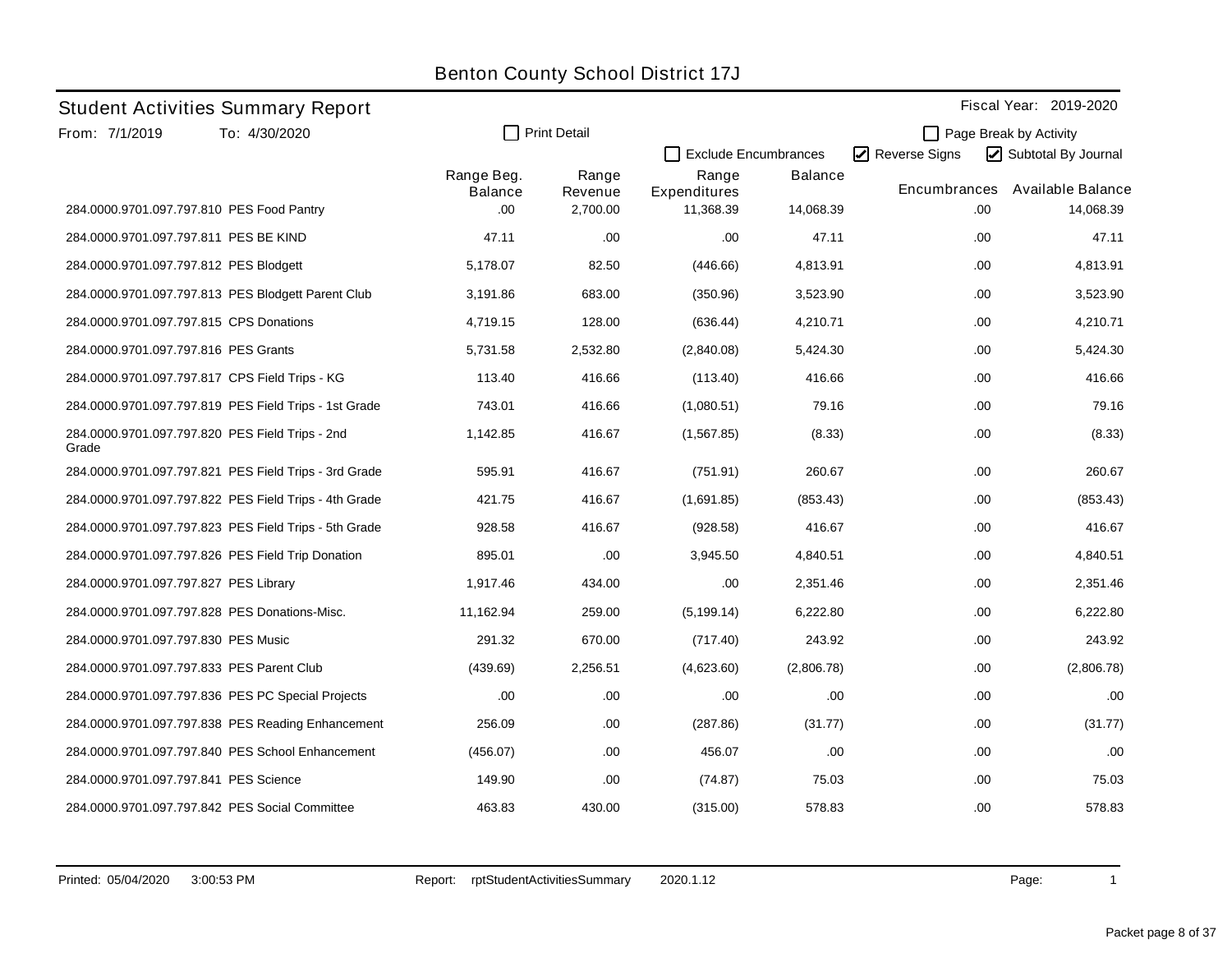| <b>Student Activities Summary Report</b>              |  |                              |                  |                       |                      |                                                                                 | Fiscal Year: 2019-2020 |  |
|-------------------------------------------------------|--|------------------------------|------------------|-----------------------|----------------------|---------------------------------------------------------------------------------|------------------------|--|
| To: 4/30/2020<br>From: 7/1/2019                       |  |                              | Print Detail     |                       | Exclude Encumbrances | Page Break by Activity<br>Subtotal By Journal<br>$\triangleright$ Reverse Signs |                        |  |
|                                                       |  | Range Beg.<br><b>Balance</b> | Range<br>Revenue | Range<br>Expenditures | <b>Balance</b>       | Encumbrances                                                                    | Available Balance      |  |
| 284.0000.9701.097.797.845 PES Textbook Damage<br>Fees |  | 65.70                        | .00              | .00                   | 65.70                |                                                                                 | 65.70<br>.00           |  |
| 284,0000,9701,097,797,847 PES Students in Need        |  | 703.97                       | 19.189.71        | (19,527.53)           | 366.15               |                                                                                 | .00<br>366.15          |  |
| 284.0000.9701.097.797.849 CPS Students in Need        |  | 150.00                       | .00              | .00                   | 150.00               |                                                                                 | .00<br>150.00          |  |
| 284.0000.9701.097.797.850 PES School Supplies         |  | .00                          | 4.315.00         | (2,999.18)            | 1,315.82             |                                                                                 | 1,315.82<br>.00        |  |
| <b>GRAND TOTALS</b>                                   |  | 37.973.73                    | 36,180.52        | (28, 382.86)          | 45.771.39            |                                                                                 | 45.771.39<br>.00       |  |

End of Report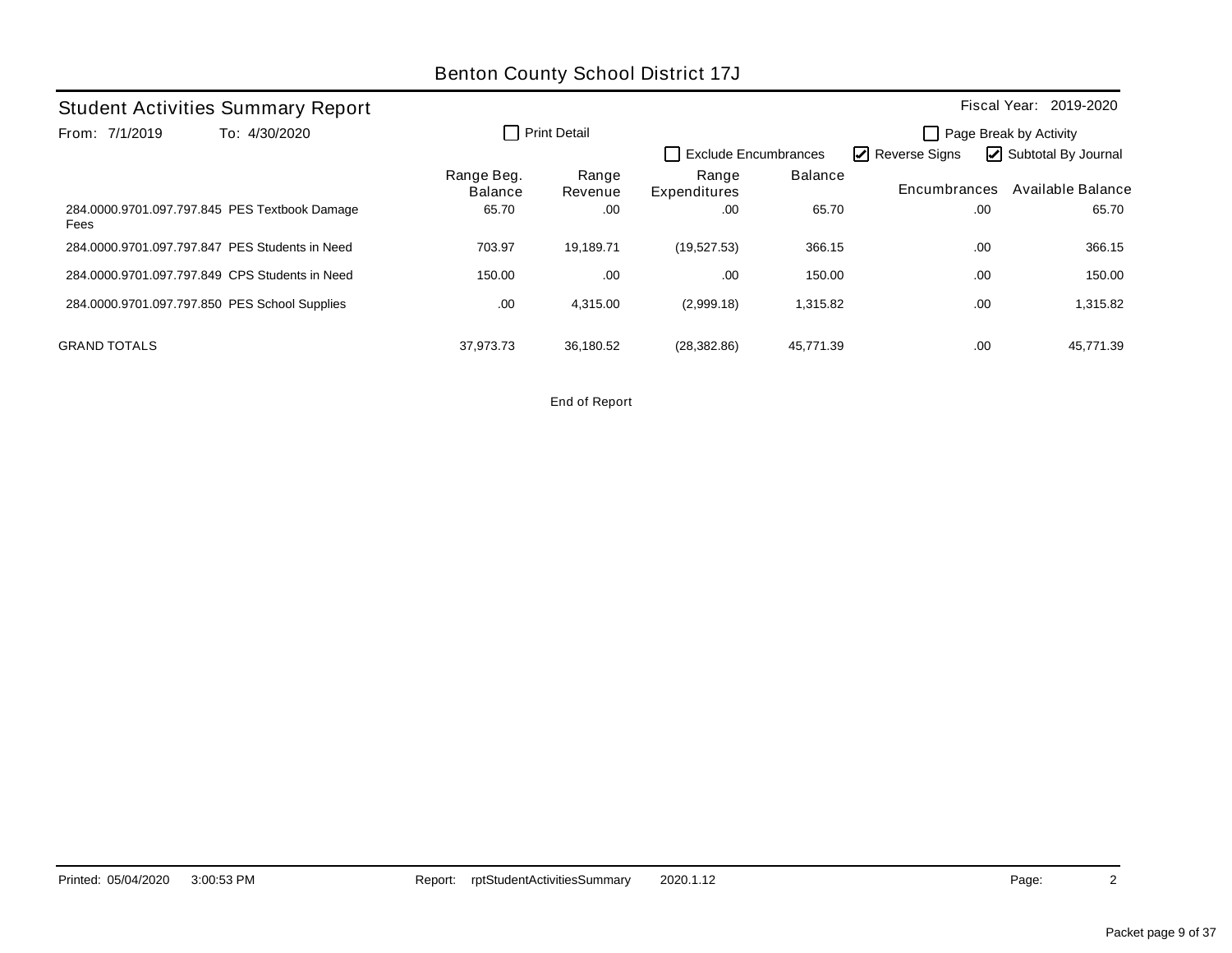|                                             | <b>Student Activities Summary Report</b>          |                              |                     |                       |                             |               | Fiscal Year: 2019-2020 |
|---------------------------------------------|---------------------------------------------------|------------------------------|---------------------|-----------------------|-----------------------------|---------------|------------------------|
| From: 7/1/2019                              | To: 4/30/2020                                     |                              | <b>Print Detail</b> |                       |                             |               | Page Break by Activity |
|                                             |                                                   |                              |                     |                       | <b>Exclude Encumbrances</b> | Reverse Signs | Subtotal By Journal    |
|                                             |                                                   | Range Beg.<br><b>Balance</b> | Range<br>Revenue    | Range<br>Expenditures | <b>Balance</b>              | Encumbrances  | Available Balance      |
| 285.0000.9701.098.798.500 PMS Apparel       |                                                   | 573.00                       | .00                 | .00                   | 573.00                      | .00           | 573.00                 |
| 285.0000.9701.098.798.501 PMS Art           |                                                   | .00                          | 270.00              | 713.10                | 983.10                      | .00           | 983.10                 |
| 285.0000.9701.098.798.502 PMS Athletics     |                                                   | 5,377.76                     | 228.00              | (1,799.80)            | 3,805.96                    | .00           | 3,805.96               |
| 285.0000.9701.098.798.503 PMS Band          |                                                   | 2,343.18                     | 5,000.00            | (1,430.73)            | 5,912.45                    | (43.02)       | 5,869.43               |
|                                             | 285.0000.9701.098.798.504 PMS Band Repair/Replace | 1,572.76                     | .00                 | .00                   | 1,572.76                    | .00           | 1,572.76               |
| <b>Balance</b>                              | 285.0000.9701.098.798.506 PMS Choir Beginning     | 942.16                       | 1,581.00            | (1,543.46)            | 979.70                      | (125.00)      | 854.70                 |
| 285.0000.9701.098.798.507 PMS Donations     |                                                   | .00                          | .00                 | .00                   | .00                         | .00           | .00                    |
| 285.0000.9701.098.798.508 PMS Drama         |                                                   | 11,347.67                    | 13,760.50           | (15, 402.57)          | 9,705.60                    | .00           | 9,705.60               |
| 285.0000.9701.098.798.510 PMS Library       |                                                   | 1,185.12                     | .00                 | (461.67)              | 723.45                      | (50.00)       | 673.45                 |
| 285.0000.9701.098.798.511 PMS Life Skills   |                                                   | 1,198.58                     | .00                 | .00                   | 1,198.58                    | (200.00)      | 998.58                 |
|                                             | 285.0000.9701.098.798.512 PMS Lock Replacement    | 1,710.17                     | .00                 | .00                   | 1,710.17                    | .00           | 1,710.17               |
| 285.0000.9701.098.798.514 PMS Miscellaneous |                                                   | .00                          | .00                 | .00                   | .00                         | .00           | .00.                   |
|                                             | 285.0000.9701.098.798.515 PMS Outdoor School      | 23,904.59                    | 40.00               | 1,500.00              | 25,444.59                   | .00           | 25,444.59              |
|                                             | 285.0000.9701.098.798.516 PMS Sports/Pay-to-Play  | 590.00                       | 16,818.00           | (735.00)              | 16.673.00                   | .00           | 16,673.00              |
| 285.0000.9701.098.798.518 PMS Reeds         |                                                   | 8.07                         | 20.00               | (189.92)              | (161.85)                    | (210.08)      | (371.93)               |
|                                             | 285.0000.9701.098.798.519 PMS School Enhancement  | 4,749.70                     | 60.33               | (2,355.72)            | 2,454.31                    | .00           | 2,454.31               |
| 285.0000.9701.098.798.520 PMS Science       |                                                   | 223.13                       | .00                 | (210.99)              | 12.14                       | .00           | 12.14                  |
| 285.0000.9701.098.798.521 PMS Shop          |                                                   | (620.48)                     | 1,635.00            | 778.62                | 1,793.14                    | (300.00)      | 1,493.14               |
| Families                                    | 285.0000.9701.098.798.522 PMS Struxness - Helping | 1,044.33                     | 1,790.00            | (314.94)              | 2,519.39                    | .00           | 2,519.39               |
|                                             | 285.0000.9701.098.798.523 PMS Student Body Fees   | 12,688.54                    | 18,810.00           | (7,584.51)            | 23,914.03                   | (500.85)      | 23,413.18              |
|                                             | 285.0000.9701.098.798.524 PMS Suspension Account  | 1.50                         | .00                 | .00                   | 1.50                        | .00           | 1.50                   |
| 285.0000.9701.098.798.525 PMS Technology    |                                                   | 877.35                       | .00                 | .00                   | 877.35                      | .00           | 877.35                 |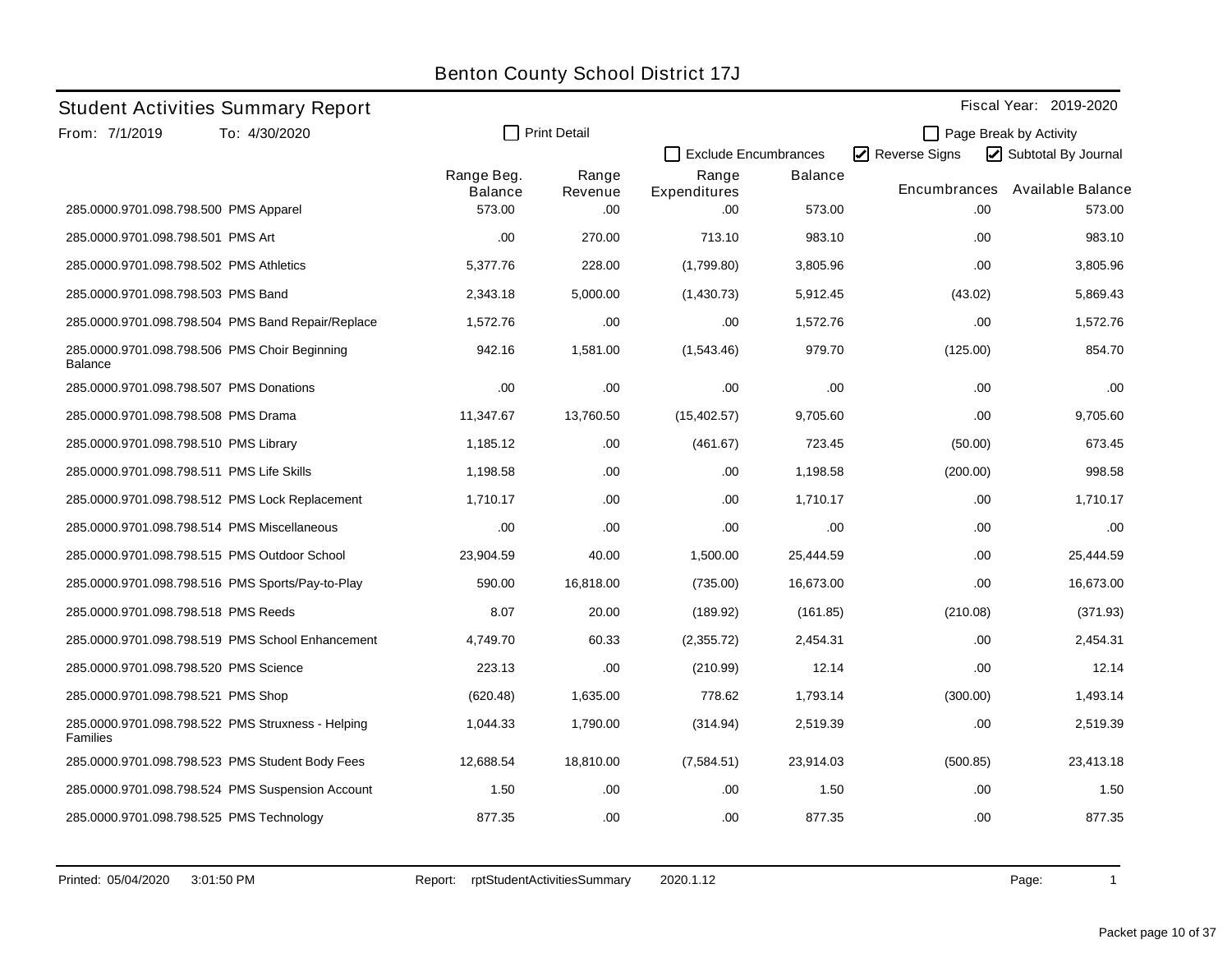|                                                              |                                                     |                              |                     | <b>Benton County School District 17J</b> |                |               |                        |  |
|--------------------------------------------------------------|-----------------------------------------------------|------------------------------|---------------------|------------------------------------------|----------------|---------------|------------------------|--|
|                                                              | <b>Student Activities Summary Report</b>            |                              |                     |                                          |                |               | Fiscal Year: 2019-2020 |  |
| From: 7/1/2019                                               | To: 4/30/2020                                       |                              | <b>Print Detail</b> |                                          |                |               | Page Break by Activity |  |
|                                                              |                                                     |                              |                     | <b>Exclude Encumbrances</b>              |                | Reverse Signs | Subtotal By Journal    |  |
|                                                              |                                                     | Range Beg.<br><b>Balance</b> | Range<br>Revenue    | Range<br>Expenditures                    | <b>Balance</b> | Encumbrances  | Available Balance      |  |
| 285.0000.9701.098.798.527 PMS Textbook<br>Damage/Replacement |                                                     | 346.00                       | .00.                | (174.23)                                 | 171.77         | .00.          | 171.77                 |  |
|                                                              | 285.0000.9701.098.798.528 PMS EXCEL (Leadership)    | 1,790.46                     | .00.                | .00.                                     | 1,790.46       | .00.          | 1,790.46               |  |
|                                                              | 285.0000.9701.098.798.529 PMS Student Wellness      | 1,415.90                     | 7,520.00            | .00.                                     | 8,935.90       | .00           | 8,935.90               |  |
| Institute                                                    | 285.0000.9701.098.798.530 PMS Oregon Research       | 4,946.25                     | .00.                | .00.                                     | 4,946.25       | .00           | 4,946.25               |  |
| 285.0000.9701.098.798.531 PMS Trip Club                      |                                                     | 225.08                       | .00                 | .00.                                     | 225.08         | .00.          | 225.08                 |  |
| 285.0000.9701.098.798.532 PMS Health/PE                      |                                                     | 1,404.05                     | .00                 | .00.                                     | 1,404.05       | .00.          | 1,404.05               |  |
|                                                              | 285,0000,9701,098,798,533 PMS Elective Rotation fee | 2,548.38                     | 45.00               | (2,548.38)                               | 45.00          | .00.          | 45.00                  |  |
|                                                              | 285,0000,9701,098,798,534 PMS Battle of the Books   | .00                          | .00.                | (65.00)                                  | (65.00)        | .00.          | (65.00)                |  |
|                                                              | 285.0000.9701.098.798.535 PMS School Supplies       | 2,583.60                     | 8,085.00            | (4,569.96)                               | 6,098.64       | .00.          | 6,098.64               |  |
|                                                              | 285.0000.9701.098.798.536 PMS Turkey Bingo          | 4,199.14                     | 5,633.00            | (6,488.46)                               | 3,343.68       | .00.          | 3,343.68               |  |
| 285.0000.9701.098.798.537 PMS Fitness                        |                                                     | .00.                         | 474.00              | 297.62                                   | 771.62         | .00.          | 771.62                 |  |
|                                                              | 285.0000.9701.098.798.538 PMS Engineering           | .00                          | 600.00              | .00.                                     | 600.00         | .00.          | 600.00                 |  |
| <b>GRAND TOTALS</b>                                          |                                                     | 89.175.99                    | 82.369.83           | (42,586.00)                              | 128.959.82     | (1,428.95)    | 127.530.87             |  |

End of Report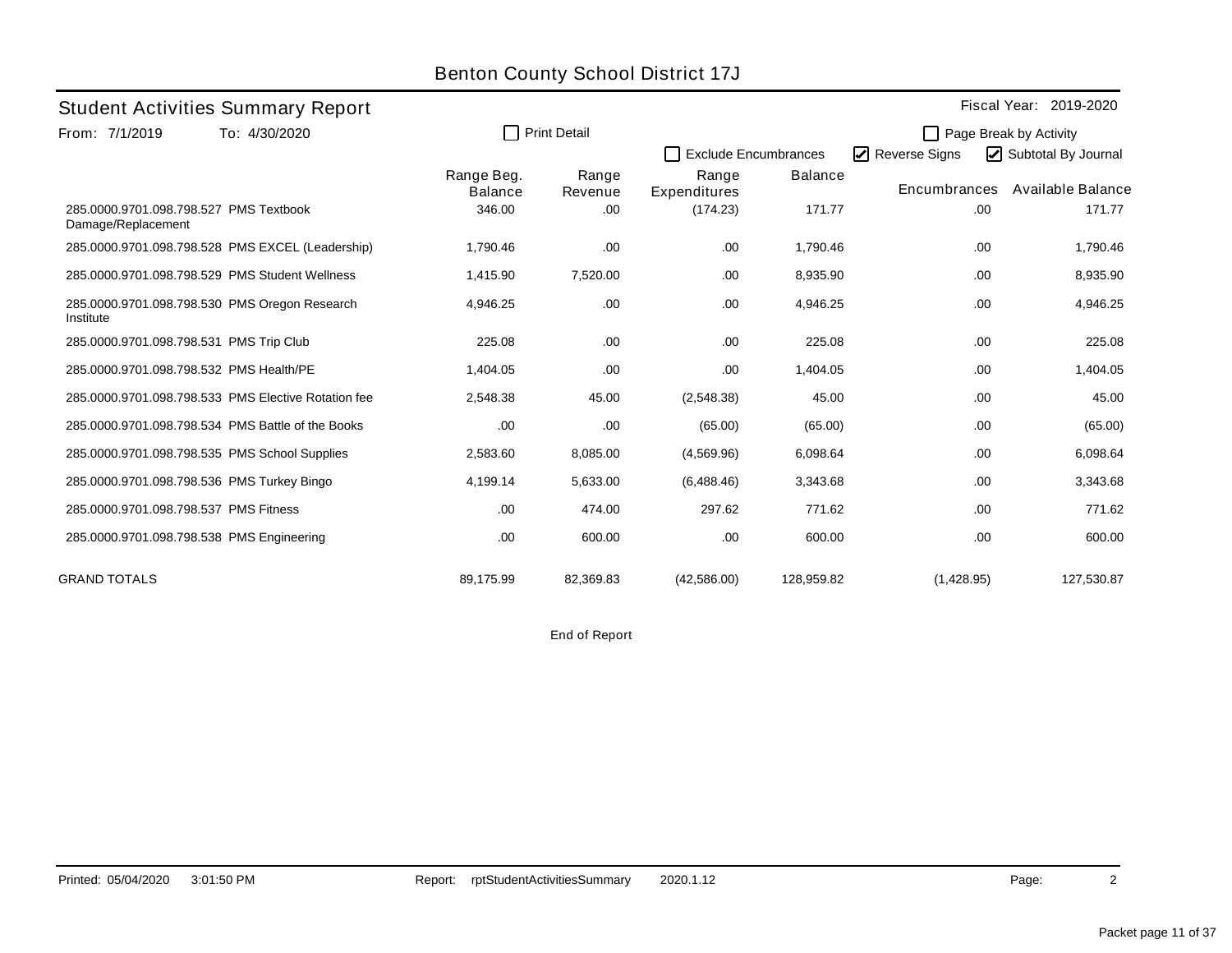|                                          |                                                     |                                          |                             | <b>Benton County School District 17J</b> |                            |                     |                                               |
|------------------------------------------|-----------------------------------------------------|------------------------------------------|-----------------------------|------------------------------------------|----------------------------|---------------------|-----------------------------------------------|
|                                          | <b>Student Activities Summary Report</b>            |                                          |                             |                                          |                            |                     | Fiscal Year: 2019-2020                        |
| From: 7/1/2019                           | To: 4/30/2020                                       | П                                        | <b>Print Detail</b>         | <b>Exclude Encumbrances</b>              |                            | Reverse Signs       | Page Break by Activity<br>Subtotal By Journal |
| <b>Student Activities</b>                | 286.0000.9701.099.799.000 Begining Fund Balance     | Range Beg.<br><b>Balance</b><br>(219.51) | Range<br>Revenue<br>(82.90) | Range<br>Expenditures<br>.00             | <b>Balance</b><br>(302.41) | Encumbrances<br>.00 | Available Balance<br>(302.41)                 |
| 286.0000.9701.099.799.600 PHS Over/Short |                                                     | 165.05                                   | 20.00                       | .00.                                     | 185.05                     | .00                 | 185.05                                        |
|                                          | 286.0000.9701.099.799.601 PHS Adopt A Family        | 1,411.95                                 | 1,681.00                    | (984.40)                                 | 2,108.55                   | .00                 | 2,108.55                                      |
| 286.0000.9701.099.799.603 PHS AP Testing |                                                     | 818.84                                   | 4,420.00                    | .00                                      | 5,238.84                   | .00                 | 5,238.84                                      |
| 286.0000.9701.099.799.604 PHS Art        |                                                     | 7,406.23                                 | 2,517.76                    | (5,808.59)                               | 4,115.40                   | (749.73)            | 3,365.67                                      |
| 286.0000.9701.099.799.606 PHS ASB        |                                                     | 3,289.20                                 | 15,882.39                   | (9,546.64)                               | 9,624.95                   | .00                 | 9,624.95                                      |
|                                          | 286.0000.9701.099.799.607 PHS Athletic Officials    | .00                                      | 21,693.15                   | (23, 648.86)                             | (1,955.71)                 | .00                 | (1,955.71)                                    |
|                                          | 286.0000.9701.099.799.610 PHS Athletic Supplies     | (1,600.80)                               | 196.50                      | 1,404.30                                 | .00                        | .00                 | .00                                           |
| 286.0000.9701.099.799.611 PHS Athletics  |                                                     | 11,885.22                                | 17,544.51                   | (18, 342.07)                             | 11,087.66                  | .00                 | 11,087.66                                     |
|                                          | 286.0000.9701.099.799.612 PHS AV Technology         | 95.30                                    | 100.00                      | (88.93)                                  | 106.37                     | .00                 | 106.37                                        |
| 286.0000.9701.099.799.613 PHS Baseball   |                                                     | 13,847.56                                | 9,300.00                    | (12,358.23)                              | 10,789.33                  | (2,564.40)          | 8.224.93                                      |
| 286.0000.9701.099.799.616 PHS Botany     |                                                     | 3,366.13                                 | .00                         | (1,928.77)                               | 1,437.36                   | (22.97)             | 1,414.39                                      |
|                                          | 286.0000.9701.099.799.617 PHS Boys Basketball       | 15,658.98                                | 11,981.00                   | (7,450.82)                               | 20,189.16                  | (423.13)            | 19,766.03                                     |
|                                          | 286.0000.9701.099.799.618 PHS Cheerleading          | 648.72                                   | 13,269.07                   | (11, 543.30)                             | 2,374.49                   | (1,297.18)          | 1.077.31                                      |
|                                          | 286.0000.9701.099.799.619 PHS Cinematic Art Club    | 443.86                                   | .00                         | .00                                      | 443.86                     | .00                 | 443.86                                        |
| Club-G. Lake                             | 286.0000.9701.099.799.620 PHS Community Service     | 353.04                                   | 469.20                      | (436.91)                                 | 385.33                     | .00                 | 385.33                                        |
|                                          | 286.0000.9701.099.799.621 PHS Cross Country         | 3,282.11                                 | 4,233.00                    | (3, 163.50)                              | 4,351.61                   | (224.84)            | 4,126.77                                      |
|                                          | 286.0000.9701.099.799.622 PHS Dance Team            | 14,721.54                                | 27,671.14                   | (34,983.01)                              | 7,409.67                   | (174.04)            | 7,235.63                                      |
|                                          | 286.0000.9701.099.799.624 PHS Special District Swim | 1,565.71                                 | 2,490.50                    | (2,836.00)                               | 1,220.21                   | .00                 | 1,220.21                                      |
| 286.0000.9701.099.799.625 PHS Donation   |                                                     | 5,755.01                                 | 120.00                      | (5,282.00)                               | 593.01                     | .00                 | 593.01                                        |
|                                          | 286.0000.9701.099.799.627 PHS Driver Education      | 275.00                                   | 9,500.00                    | (1,100.00)                               | 8,675.00                   | .00                 | 8,675.00                                      |
| 286.0000.9701.099.799.632 PHS FFA        |                                                     | .00                                      | .00                         | .00                                      | .00                        | .00                 | .00                                           |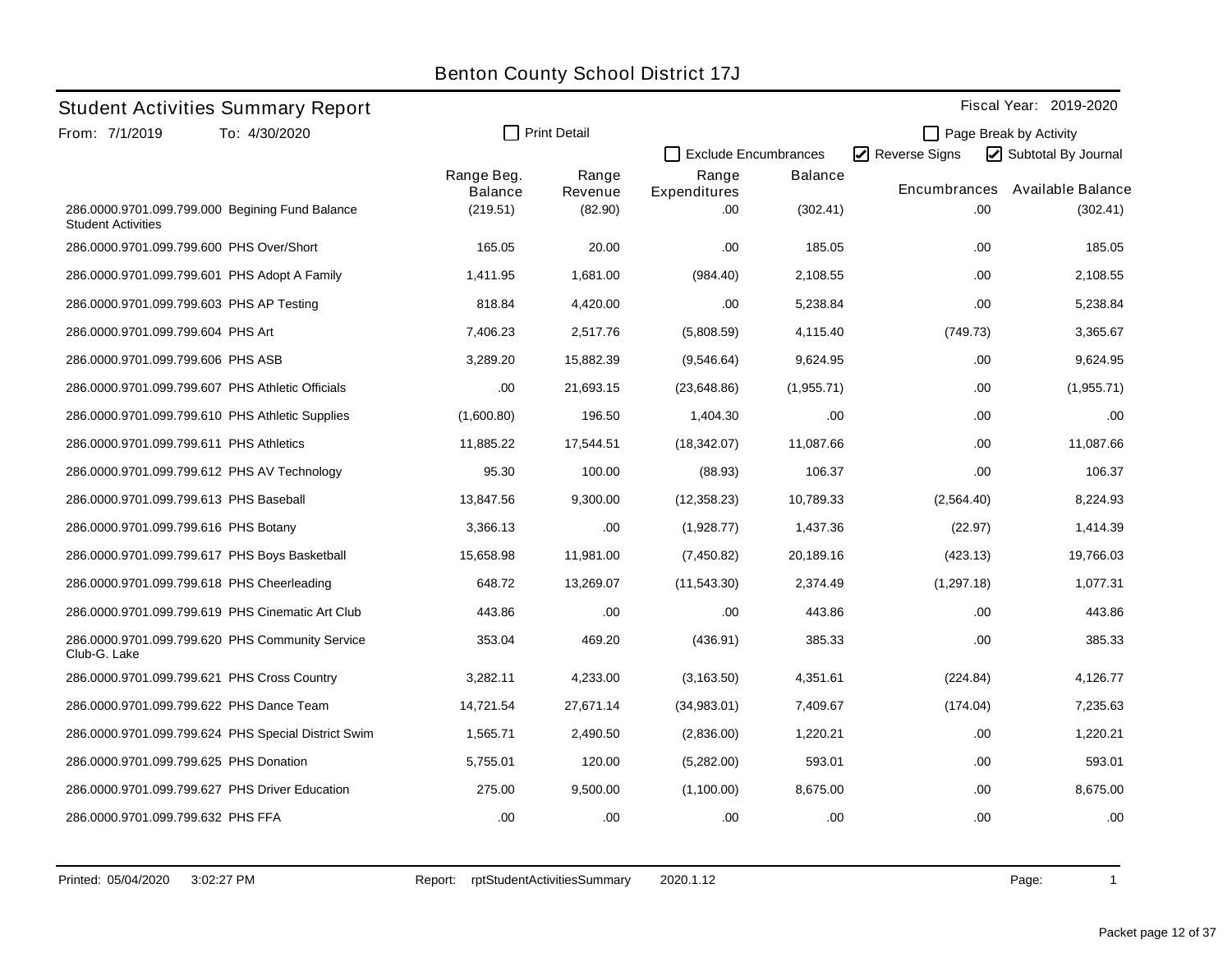|                                           | <b>Student Activities Summary Report</b>         |                              |                     |                       |                             |               | Fiscal Year: 2019-2020 |
|-------------------------------------------|--------------------------------------------------|------------------------------|---------------------|-----------------------|-----------------------------|---------------|------------------------|
| From: 7/1/2019                            | To: 4/30/2020                                    |                              | <b>Print Detail</b> |                       |                             |               | Page Break by Activity |
|                                           |                                                  |                              |                     |                       | <b>Exclude Encumbrances</b> | Reverse Signs | Subtotal By Journal    |
|                                           |                                                  | Range Beg.<br><b>Balance</b> | Range<br>Revenue    | Range<br>Expenditures | <b>Balance</b>              | Encumbrances  | Available Balance      |
|                                           | 286.0000.9701.099.799.633 PHS First Team         | 7,631.76                     | 11,224.21           | (12,756.42)           | 6,099.55                    | (500.00)      | 5,599.55               |
| 286.0000.9701.099.799.635 PHS Foods       |                                                  | 306.88                       | 5,113.50            | (3,018.40)            | 2,401.98                    | .00           | 2,401.98               |
| 286.0000.9701.099.799.636 PHS Football    |                                                  | 5,378.50                     | 14,865.00           | (14, 338.84)          | 5,904.66                    | (479.85)      | 5,424.81               |
| 286.0000.9701.099.799.637 PHS Forestry    |                                                  | 5.415.33                     | 6,895.00            | (2,265.03)            | 10,045.30                   | (1,976.55)    | 8,068.75               |
| 286.0000.9701.099.799.638 PHS GED         |                                                  | 1,407.56                     | 150.00              | (1,549.39)            | 8.17                        | (936.00)      | (927.83)               |
|                                           | 286.0000.9701.099.799.639 PHS German Class       | 499.13                       | 100.00              | .00                   | 599.13                      | .00           | 599.13                 |
|                                           | 286.0000.9701.099.799.640 PHS Girls Basketball   | 7,646.46                     | 7,300.00            | (8,730.42)            | 6,216.04                    | (362.50)      | 5,853.54               |
|                                           | 286.0000.9701.099.799.641 PHS Health Occ/Anatomy | 606.00                       | .00                 | (232.52)              | 373.48                      | .00           | 373.48                 |
|                                           | 286.0000.9701.099.799.642 PHS Green Team         | 180.00                       | .00                 | (19.96)               | 160.04                      | .00           | 160.04                 |
| 286.0000.9701.099.799.644 PHS Life Skills |                                                  | .00                          | 1,897.00            | (692.47)              | 1,204.53                    | .00           | 1,204.53               |
| 286.0000.9701.099.799.645 PHS Library     |                                                  | 606.07                       | .00                 | (128.26)              | 477.81                      | .00           | 477.81                 |
| 286.0000.9701.099.799.646 PHS Lifeguard   |                                                  | 308.92                       | 175.00              | (105.00)              | 378.92                      | .00           | 378.92                 |
| 286.0000.9701.099.799.647 PHS Link Crew   |                                                  | 1,479.39                     | (134.00)            | (157.40)              | 1,187.99                    | .00           | 1,187.99               |
| Technology                                | 286.0000.9701.099.799.649 PHS Manufacturing      | 5,531.58                     | 5,469.00            | (2,410.87)            | 8,589.71                    | (2,690.12)    | 5,899.59               |
|                                           | 286.0000.9701.099.799.652 PHS Misc Books         | 107.25                       | 94.00               | .00                   | 201.25                      | .00           | 201.25                 |
|                                           | 286.0000.9701.099.799.653 PHS Music Band         | 1,832.05                     | 785.42              | (2,256.09)            | 361.38                      | .00           | 361.38                 |
|                                           | 286.0000.9701.099.799.654 PHS Music Choir        | 87.10                        | 668.42              | (760.00)              | (4.48)                      | .00           | (4.48)                 |
|                                           | 286.0000.9701.099.799.655 PHS Music Tour         | 9,162.02                     | 42,518.00           | (62,608.20)           | (10,928.18)                 | (9,000.00)    | (19,928.18)            |
| Society                                   | 286.0000.9701.099.799.656 PHS National Honor     | 2,219.63                     | 1,176.93            | (834.02)              | 2,562.54                    | (347.20)      | 2,215.34               |
|                                           | 286.0000.9701.099.799.658 PHS Overpayments       | .00                          | .00                 | .00                   | .00                         | .00           | .00                    |
| Safety                                    | 286.0000.9701.099.799.659 PHS Parking/Student    | 697.43                       | .00                 | .00.                  | 697.43                      | .00           | 697.43                 |
| 286.0000.9701.099.799.660 PHS PE Fees     |                                                  | 914.77                       | 40.00               | (675.21)              | 279.56                      | (200.00)      | 79.56                  |
|                                           |                                                  |                              |                     |                       |                             |               |                        |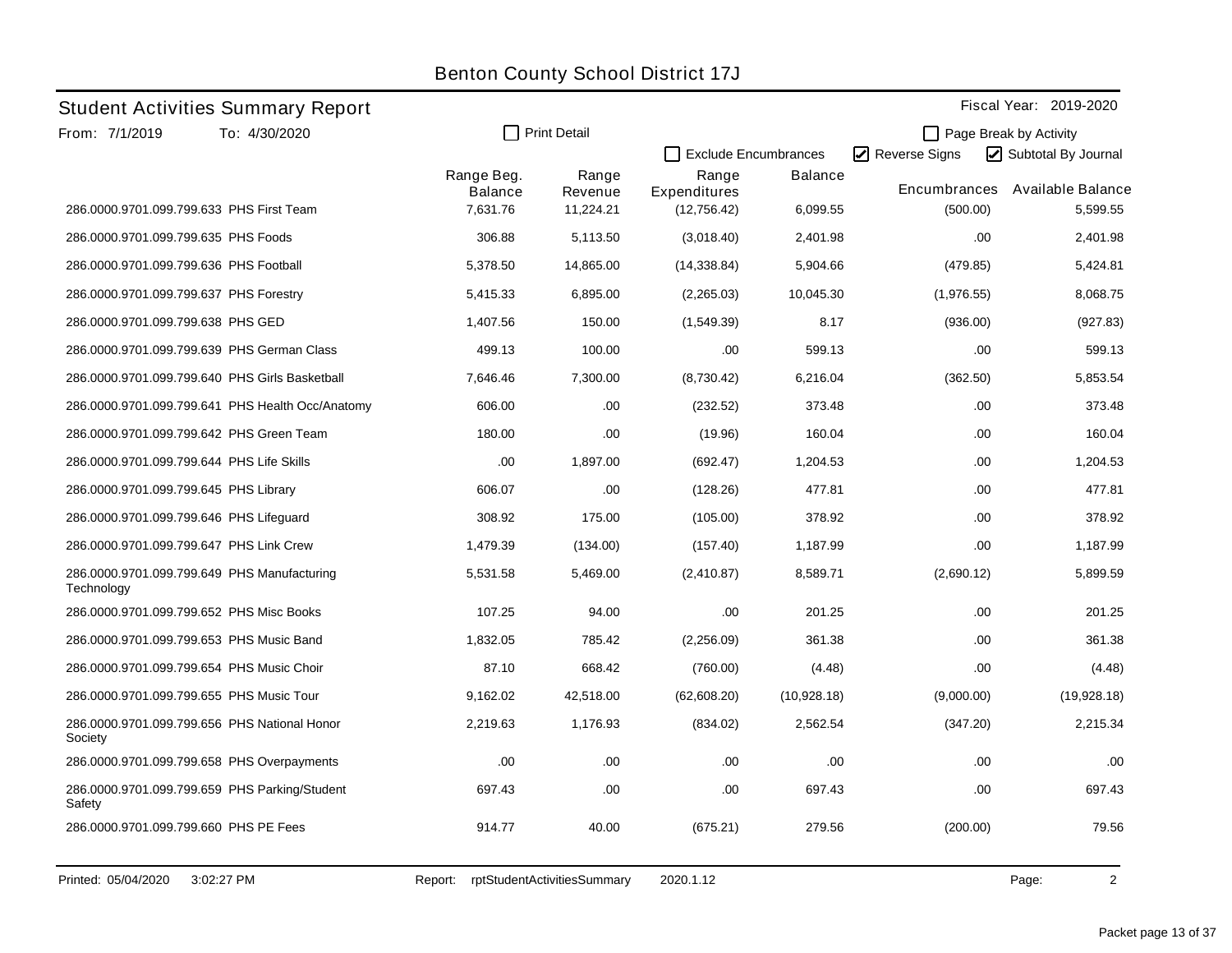|                                           | <b>Student Activities Summary Report</b>           |                       |                     |                       |                             |               | Fiscal Year: 2019-2020 |
|-------------------------------------------|----------------------------------------------------|-----------------------|---------------------|-----------------------|-----------------------------|---------------|------------------------|
| From: 7/1/2019                            | To: 4/30/2020                                      |                       | <b>Print Detail</b> |                       |                             |               | Page Break by Activity |
|                                           |                                                    |                       |                     |                       | <b>Exclude Encumbrances</b> | Reverse Signs | Subtotal By Journal    |
|                                           |                                                    | Range Beg.<br>Balance | Range<br>Revenue    | Range<br>Expenditures | <b>Balance</b>              | Encumbrances  | Available Balance      |
|                                           | 286.0000.9701.099.799.661 PHS Peer Counseling      | 763.53                | .00                 | (114.66)              | 648.87                      | (400.00)      | 248.87                 |
|                                           | 286.0000.9701.099.799.664 PHS PHS Pay to Play      | .00                   | 63,880.00           | (17,925.00)           | 45,955.00                   | .00           | 45,955.00              |
| 286.0000.9701.099.799.665 PHS Preschool   |                                                    | 1,937.90              | 4,150.00            | (2,917.28)            | 3,170.62                    | .00           | 3,170.62               |
| 286.0000.9701.099.799.666 PHS Prom        |                                                    | 948.93                | .00.                | 2,500.00              | 3,448.93                    | .00.          | 3,448.93               |
|                                           | 286.0000.9701.099.799.667 PHS PSAT Fee Collections | 909.81                | 704.00              | (596.00)              | 1,017.81                    | .00           | 1,017.81               |
| 286.0000.9701.099.799.670 PHS Scholarship |                                                    | 700.00                | .00.                | .00                   | 700.00                      | .00           | 700.00                 |
| Moos                                      | 286.0000.9701.099.799.672 PHS Scholarship - Steve  | .00                   | .00                 | .00                   | .00                         | .00           | .00                    |
| Das                                       | 286.0000.9701.099.799.673 PHS Scholarship - Xerxes | 261.53                | .90                 | .00                   | 262.43                      | .00           | 262.43                 |
|                                           | 286.0000.9701.099.799.674 PHS School Enhancement   | 6,999.62              | 3,436.96            | (2,318.86)            | 8,117.72                    | 400.00        | 8,517.72               |
|                                           | 286,0000.9701.099.799.675 PHS School of Business   | 4.814.14              | 1,590.00            | (1,340.95)            | 5,063.19                    | (469.27)      | 4,593.92               |
| 286.0000.9701.099.799.676 PHS Science     |                                                    | 3,010.67              | 20.00               | (3,011.27)            | 19.40                       | .00           | 19.40                  |
|                                           | 286.0000.9701.099.799.678 PHS Soccer Boys          | 3,378.29              | 4,554.50            | (4, 449.93)           | 3,482.86                    | .00.          | 3,482.86               |
|                                           | 286.0000.9701.099.799.679 PHS Soccer Girls         | 2,313.55              | 3,129.50            | (3,392.18)            | 2,050.87                    | (446.00)      | 1,604.87               |
| 286.0000.9701.099.799.680 PHS Softball    |                                                    | 7,314.58              | 6,498.00            | (4,913.35)            | 8,899.23                    | (400.00)      | 8,499.23               |
|                                           | 286.0000.9701.099.799.681 PHS Spanish Class        | 1,805.64              | 15.00               | (164.24)              | 1,656.40                    | .00.          | 1,656.40               |
| Program                                   | 286.0000.9701.099.799.682 PHS Youth Transition     | 1,260.73              | 1,699.00            | (2,080.25)            | 879.48                      | 69.99         | 949.47                 |
|                                           | 286.0000.9701.099.799.683 PHS Standard PE          | (5.00)                | .00                 | .00                   | (5.00)                      | .00           | (5.00)                 |
|                                           | 286.0000.9701.099.799.684 PHS Student Body Fee     | 450.00                | 15,250.00           | (15,595.00)           | 105.00                      | .00           | 105.00                 |
| 286.0000.9701.099.799.686 PHS Swim Team   |                                                    | 4.054.22              | 680.00              | (3, 124.38)           | 1,609.84                    | .00.          | 1,609.84               |
| 286.0000.9701.099.799.687 PHS Tennis      |                                                    | 11,719.27             | 3,762.10            | (3, 154.98)           | 12,326.39                   | (3,432.48)    | 8,893.91               |
|                                           | 286.0000.9701.099.799.688 PHS Tennis Court Fund    | .00                   | .00.                | .00                   | .00                         | .00           | .00                    |
| 286.0000.9701.099.799.689 PHS Theatre     |                                                    | 2,145.84              | 1,209.23            | (1,026.94)            | 2,328.13                    | .00           | 2,328.13               |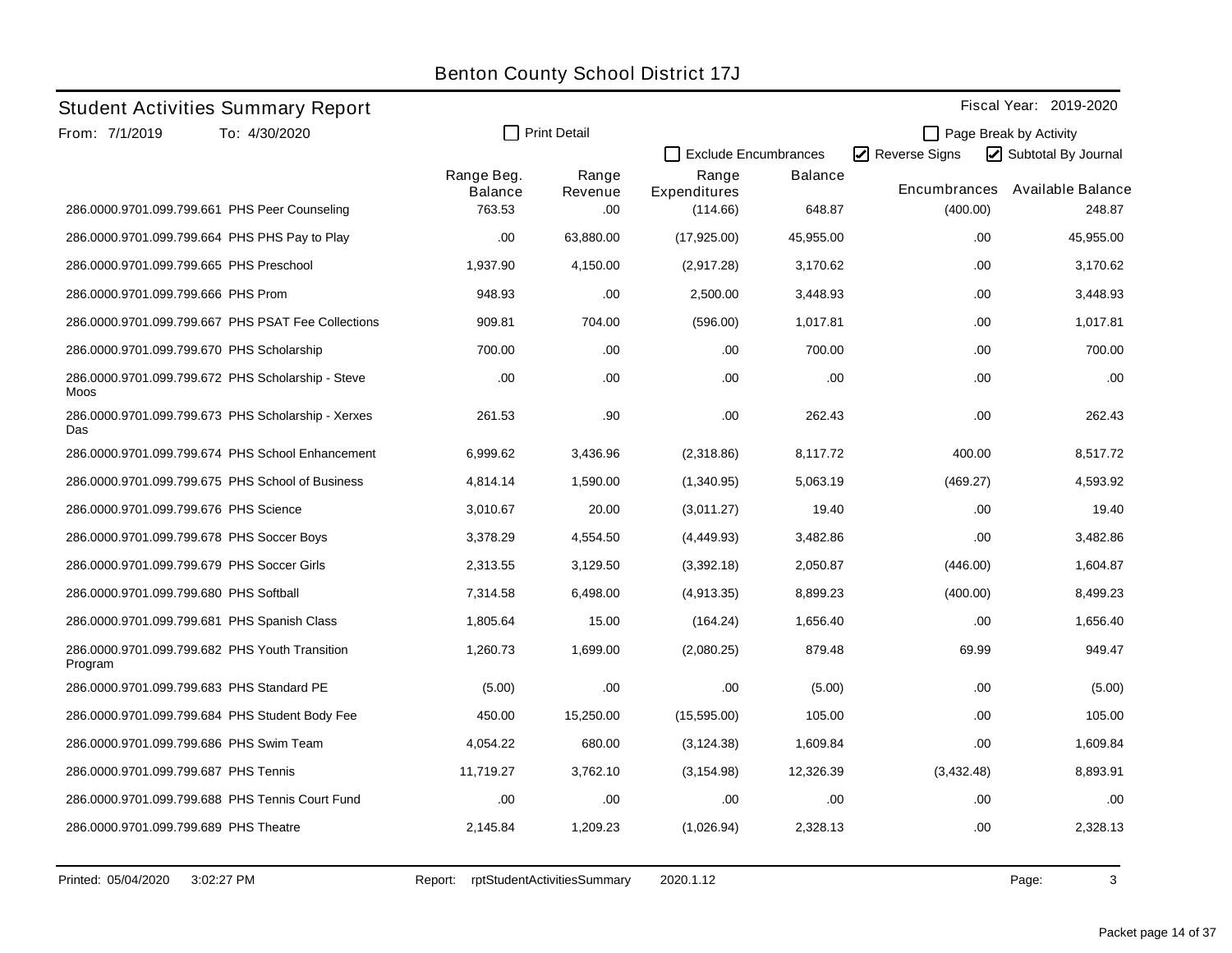|                                          | <b>Student Activities Summary Report</b>             |                              |                     |                             |                |               | Fiscal Year: 2019-2020 |
|------------------------------------------|------------------------------------------------------|------------------------------|---------------------|-----------------------------|----------------|---------------|------------------------|
| From: 7/1/2019                           | To: 4/30/2020                                        | l.                           | <b>Print Detail</b> |                             |                |               | Page Break by Activity |
|                                          |                                                      |                              |                     | <b>Exclude Encumbrances</b> |                | Reverse Signs | Subtotal By Journal    |
|                                          |                                                      | Range Beg.<br><b>Balance</b> | Range<br>Revenue    | Range<br>Expenditures       | <b>Balance</b> | Encumbrances  | Available Balance      |
| 286.0000.9701.099.799.690 PHS Track      |                                                      | 3,262.09                     | 1,203.00            | (1,659.45)                  | 2,805.64       | .00           | 2,805.64               |
| 286.0000.9701.099.799.693 PHS Volleyball |                                                      | 4,225.26                     | 9,548.29            | (11, 339.81)                | 2,433.74       | .00           | 2,433.74               |
|                                          | 286,0000,9701,099,799,695 PHS Warrior Wellness       | 1,307.68                     | 1,600.00            | (665.34)                    | 2,242.34       | (300.00)      | 1,942.34               |
| 286.0000.9701.099.799.696 PHS Wrestling  |                                                      | 1,381.43                     | 8,094.25            | (8,958.79)                  | 516.89         | .00           | 516.89                 |
| 286.0000.9701.099.799.697 PHS Yearbook   |                                                      | 29,606.87                    | 22,978.00           | (13,047.55)                 | 39,537.32      | (2,590.00)    | 36,947.32              |
| Scholarship                              | 286.0000.9701.099.799.698 PHS Lagestee PTP Waiver    | 2,206.24                     | 1,367.61            | (25.00)                     | 3,548.85       | .00           | 3,548.85               |
| 286.0000.9701.099.799.700 PHS Mr. PHS    |                                                      | 983.01                       | (983.01)            | .00.                        | .00.           | .00           | .00                    |
|                                          | 286.0000.9701.099.799.704 PHS Booster Club Donation  | 7,731.89                     | .00.                | (7,280.00)                  | 451.89         | .00           | 451.89                 |
|                                          | 286.0000.9701.099.799.705 HS Student Transcript Fees | 718.81                       | 155.50              | (465.00)                    | 409.31         | .00           | 409.31                 |
| <b>GRAND TOTALS</b>                      |                                                      | 241,393.50                   | 395,886.63          | (358, 702.44)               | 278,577.69     | (29, 516.27)  | 249,061.42             |

End of Report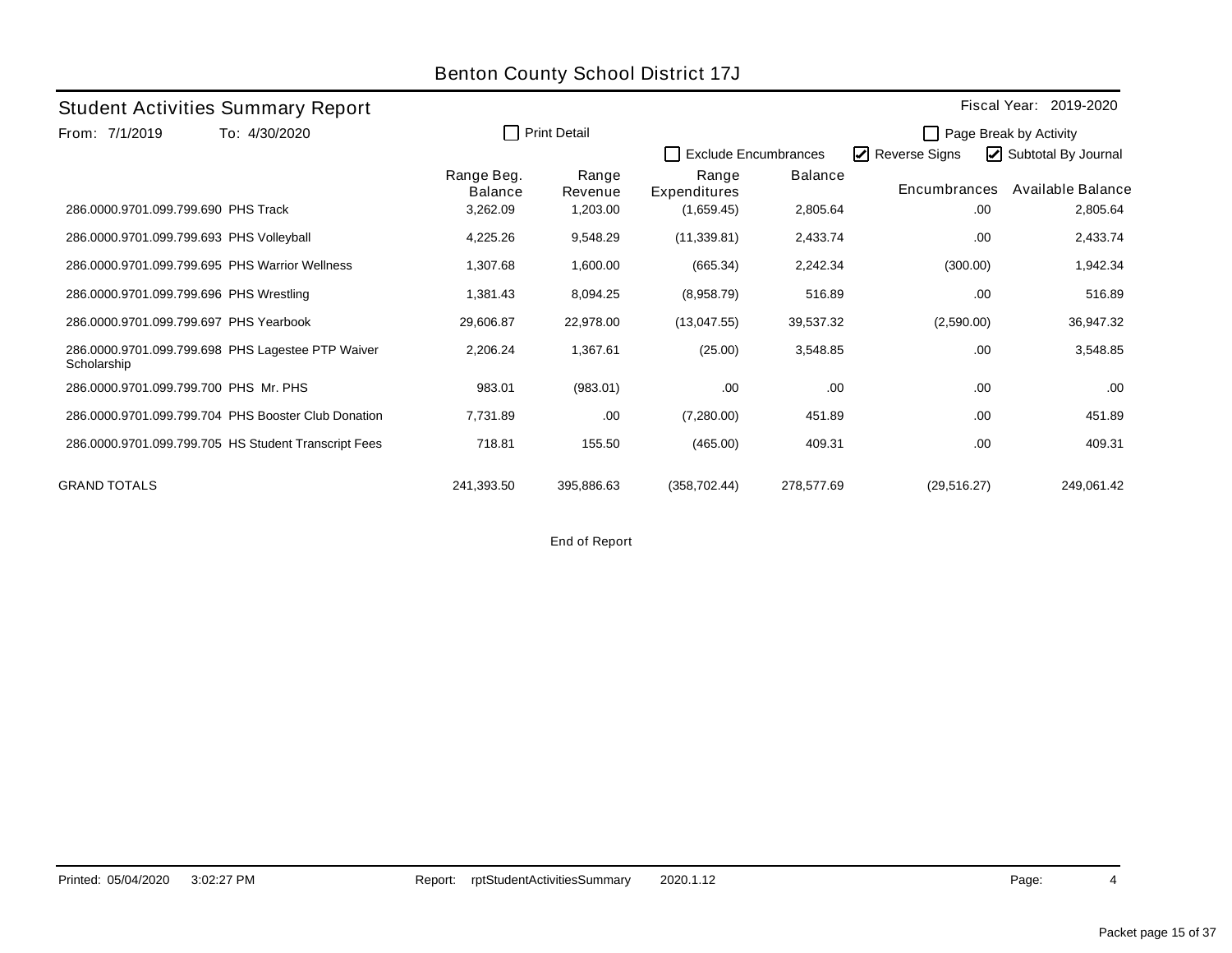# **CONSENT AGENDA**

# **May 18, 2020**

#### **Updated: 5/7/20 8:56 AM**

#### **1. List of Bills:**

A. April 2020

#### **2. Minutes:**

- A. Regular Session April 20, 2020
- B. Work Session May 4, 2020

#### **3. Personnel Issues:**

A. **New Hire/Transfers/Change of FTE:** None at this time

# B. **Resignation/Retirement:**

a. PES Teacher Jill Roshak

*C.* **Leave of Absence: Megan Caputo (FMLA request)** *b.* PES Teacher Rachel Olson (FMLA request)

#### *D.* **Extra Duty & Coaches:**  *a.* Assistant Football Coach Shane Stueve

- **4. Travel and Out-of-State Trips** None at this time
- **5. Early Graduation Request for 2021 Cody Hansen**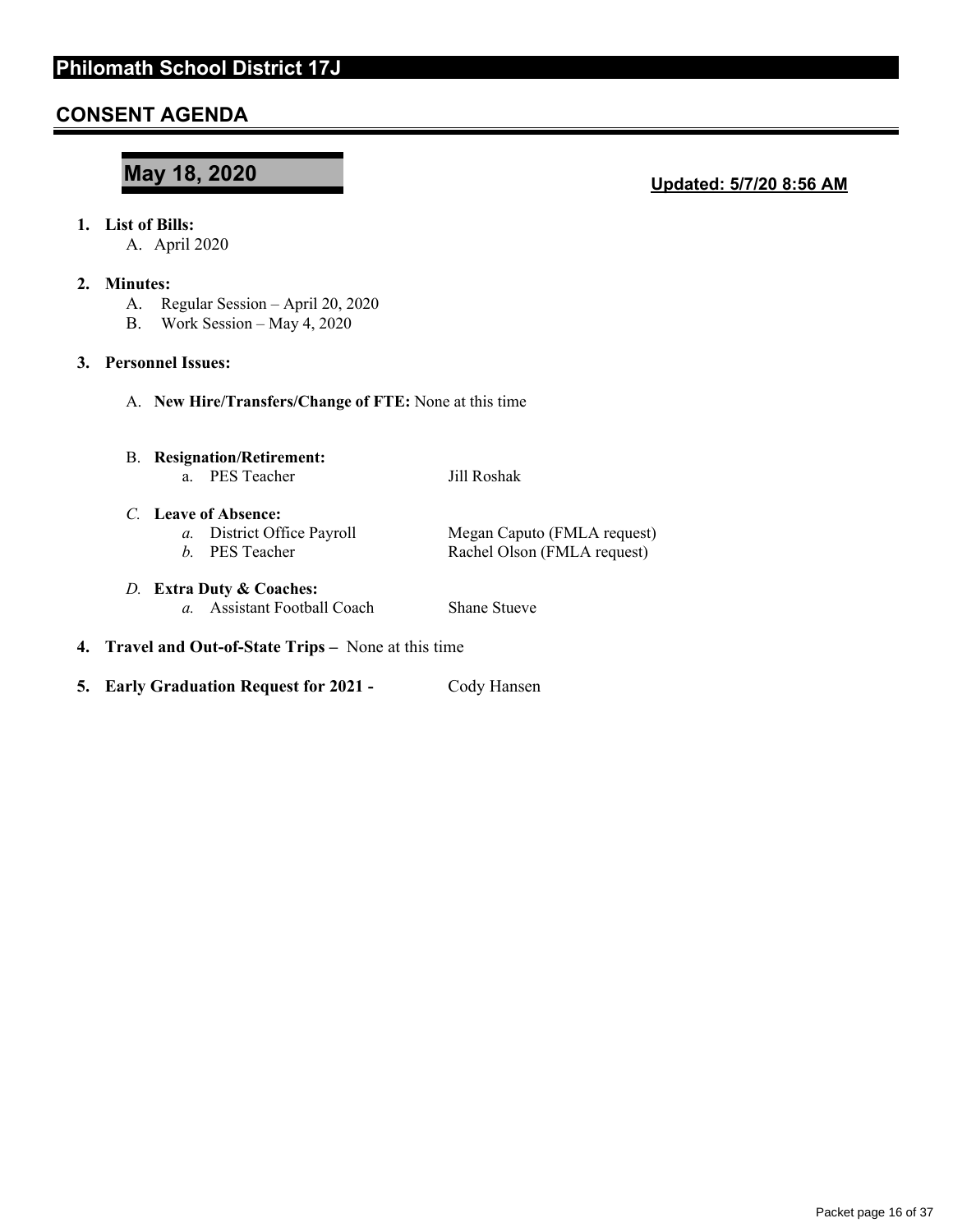From Check: To Check:

# Reprint Check Listing

Fiscal Year: 2019-2020

#### Criteria:

|                     |                          |                           | From Voucher: |         |               |             | To Voucher:                  |            |           |  |  |
|---------------------|--------------------------|---------------------------|---------------|---------|---------------|-------------|------------------------------|------------|-----------|--|--|
|                     |                          |                           |               |         |               |             |                              |            |           |  |  |
| <b>Check Number</b> | Date                     | Payee                     | Amount        | Voucher | <b>Status</b> | <b>Type</b> | Cleared?                     | Clear Date | Void Date |  |  |
| 130                 | 04/07/2020               | PHILOMATH FOOD BANK       | \$1,400.98    | 1306    | Printed       | Expense     | $\Box$                       |            |           |  |  |
| 168                 | 04/09/2020               | HARRIS, LIZA              | \$45.00       | 1309    | Printed       | Expense     | ☑                            | 04/30/2020 |           |  |  |
| 169                 | 04/09/2020               | THOMAS, EMILY             | \$117.65      | 1309    | Printed       | Expense     | $\boldsymbol{\triangledown}$ | 04/30/2020 |           |  |  |
| 755                 | 04/08/2020               | AINSWORTH, DANA           | \$1,050.00    | 1307    | Printed       | Expense     | $\Box$                       |            |           |  |  |
| 756                 | 04/08/2020               | ANDERTON, CHERYL          | \$1,090.00    | 1307    | Printed       | Expense     | $\Box$                       |            |           |  |  |
| 757                 | 04/08/2020               | ARTHURS, SALLY            | \$600.00      | 1307    | Printed       | Expense     | $\Box$                       |            |           |  |  |
| 758                 | 04/08/2020               | BARON, ANDREA             | \$400.00      | 1307    | Printed       | Expense     | $\Box$                       |            |           |  |  |
| 759                 | 04/08/2020               | BARRETT, JASON            | \$600.00      | 1307    | Printed       | Expense     | $\Box$                       |            |           |  |  |
| 760                 | 04/08/2020               | <b>BELL, RITA</b>         | \$1,200.00    | 1307    | Printed       | Expense     | $\Box$                       |            |           |  |  |
| 761                 | 04/08/2020               | BERGER, LESLIE            | \$427.00      | 1307    | Printed       | Expense     | $\Box$                       |            |           |  |  |
| 762                 | 04/08/2020               | <b>BREWER, AARON</b>      | \$600.00      | 1307    | Printed       | Expense     | $\Box$                       |            |           |  |  |
| 763                 | 04/08/2020               | <b>BRODKORB, LISA</b>     | \$470.00      | 1307    | Printed       | Expense     | $\Box$                       |            |           |  |  |
| 764                 | 04/08/2020               | <b>BROOKS, DEVON</b>      | \$530.00      | 1307    | Printed       | Expense     | $\Box$                       |            |           |  |  |
| 765                 | 04/08/2020               | CARD, SCOTT               | \$600.00      | 1307    | Printed       | Expense     | $\Box$                       |            |           |  |  |
| 766                 | 04/08/2020               | CHAMPION, JONAS           | \$400.00      | 1307    | Printed       | Expense     | $\Box$                       |            |           |  |  |
| 767                 | 04/08/2020               | CHAVEZ, GINA              | \$500.00      | 1307    | Printed       | Expense     | $\Box$                       |            |           |  |  |
| 768                 | 04/08/2020               | CLEVELAND, PATTI          | \$1,350.00    | 1307    | Printed       | Expense     | $\Box$                       |            |           |  |  |
| 769                 | 04/08/2020               | CORY, NICOLE              | \$245.00      | 1307    | Printed       | Expense     | $\Box$                       |            |           |  |  |
| 770                 | 04/08/2020               | ECK, LAURIE               | \$1,160.00    | 1307    | Printed       | Expense     | $\Box$                       |            |           |  |  |
| 771                 | 04/08/2020               | <b>GERDING, NATE</b>      | \$1,000.00    | 1307    | Printed       | Expense     | □                            |            |           |  |  |
| 772                 | 04/08/2020               | <b>GRUBE, ANTON</b>       | \$600.00      | 1307    | Printed       | Expense     | $\Box$                       |            |           |  |  |
| 773                 | 04/08/2020               | <b>GUENTHER, VICKI</b>    | \$1,000.00    | 1307    | Printed       | Expense     | $\Box$                       |            |           |  |  |
| 774                 | 04/08/2020               | HAMLET, ASHLEY            | \$494.00      | 1307    | Printed       | Expense     | $\Box$                       |            |           |  |  |
| 775                 | 04/08/2020               | HANSEN, RONNIE            | \$1,200.00    | 1307    | Printed       | Expense     | $\Box$                       |            |           |  |  |
| Printed:            | 05/04/2020<br>2:57:50 PM | Report: rptGLCheckListing |               |         | 2020.1.12     | Page:       | $\mathbf{1}$                 |            |           |  |  |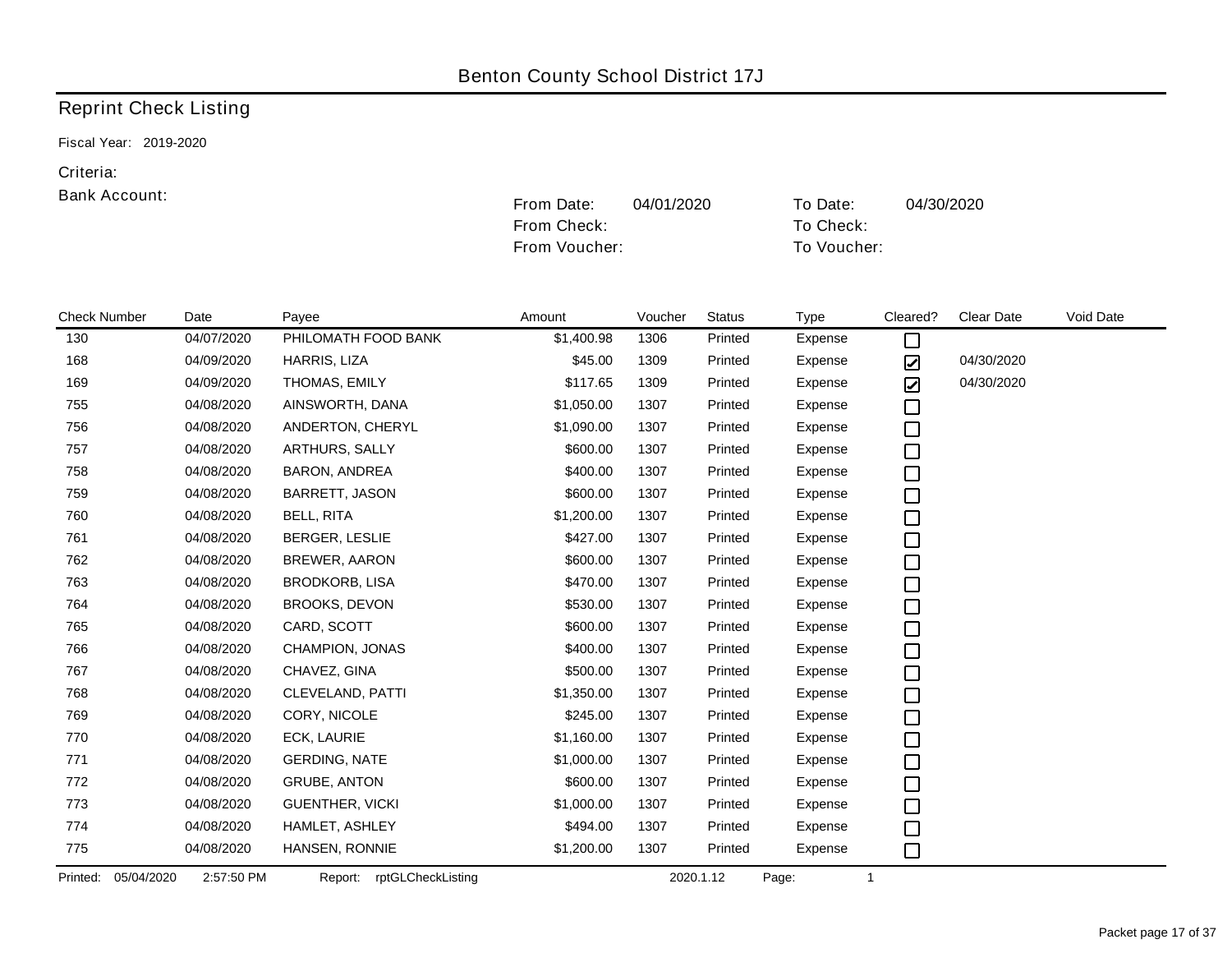From Check: To Check:

## Reprint Check Listing

Fiscal Year: 2019-2020

#### Criteria:

|                        |            |                           | From Voucher: |         |               | To Voucher: |          |                   |           |
|------------------------|------------|---------------------------|---------------|---------|---------------|-------------|----------|-------------------|-----------|
| <b>Check Number</b>    | Date       | Payee                     | Amount        | Voucher | <b>Status</b> | <b>Type</b> | Cleared? | <b>Clear Date</b> | Void Date |
| 776                    | 04/08/2020 | HAUCK, LAURA              | \$370.00      | 1307    | Printed       | Expense     | □        |                   |           |
| 777                    | 04/08/2020 | HELLESTO, WITHERLY        | \$315.00      | 1307    | Printed       | Expense     | $\Box$   |                   |           |
| 778                    | 04/08/2020 | HIEBERT, MARY             | \$300.00      | 1307    | Printed       | Expense     | $\Box$   |                   |           |
| 779                    | 04/08/2020 | HOOD, LARRY               | \$996.00      | 1307    | Printed       | Expense     | $\Box$   |                   |           |
| 780                    | 04/08/2020 | HOUSE, JENNIFER           | \$600.00      | 1307    | Printed       | Expense     | $\Box$   |                   |           |
| 781                    | 04/08/2020 | LAWRENCE, JANEL           | \$600.00      | 1307    | Printed       | Expense     | $\Box$   |                   |           |
| 782                    | 04/08/2020 | LITTRELL, ANGI            | \$1,770.00    | 1307    | Printed       | Expense     | $\Box$   |                   |           |
| 783                    | 04/08/2020 | MATTHEWS, SHELLY          | \$600.00      | 1307    | Printed       | Expense     | $\Box$   |                   |           |
| 785                    | 04/08/2020 | MCDANIEL, LAURIE          | \$797.00      | 1307    | Printed       | Expense     | $\Box$   |                   |           |
| 786                    | 04/08/2020 | MCDONOUGH, REBECCA        | \$240.00      | 1307    | Printed       | Expense     | $\Box$   |                   |           |
| 787                    | 04/08/2020 | MILLER, SONYA             | \$600.00      | 1307    | Printed       | Expense     | $\Box$   |                   |           |
| 788                    | 04/08/2020 | NOVAK, DAVID              | \$470.00      | 1307    | Printed       | Expense     | $\Box$   |                   |           |
| 789                    | 04/08/2020 | PADAR, DERRICK            | \$1,200.00    | 1307    | Printed       | Expense     | $\Box$   |                   |           |
| 790                    | 04/08/2020 | PETERSEN, KRISTIN         | \$500.00      | 1307    | Printed       | Expense     | $\Box$   |                   |           |
| 791                    | 04/08/2020 | PRICE, SUSAN              | \$600.00      | 1307    | Printed       | Expense     | $\Box$   |                   |           |
| 792                    | 04/08/2020 | RASMUSSEN, KATIE          | \$330.00      | 1307    | Printed       | Expense     | $\Box$   |                   |           |
| 793                    | 04/08/2020 | ROBINSON, MICHELLE        | \$420.00      | 1307    | Printed       | Expense     | $\Box$   |                   |           |
| 794                    | 04/08/2020 | SAATHOFF, KRISTIN         | \$313.00      | 1307    | Printed       | Expense     | $\Box$   |                   |           |
| 795                    | 04/08/2020 | SCHIEDLER, ALEXIS         | \$450.00      | 1307    | Printed       | Expense     | $\Box$   |                   |           |
| 796                    | 04/08/2020 | SCMIDT, SARAH             | \$440.00      | 1307    | Printed       | Expense     | $\Box$   |                   |           |
| 797                    | 04/08/2020 | SMITH, STEPHANIE          | \$492.00      | 1307    | Printed       | Expense     | $\Box$   |                   |           |
| 799                    | 04/08/2020 | THOMPSON, MICHELLE        | \$900.00      | 1307    | Printed       | Expense     | $\Box$   |                   |           |
| 800                    | 04/08/2020 | TUTTLE, ANNIE             | \$570.00      | 1307    | Printed       | Expense     | $\Box$   |                   |           |
| 801                    | 04/09/2020 | MANESS, KIMBERLY          | \$600.00      | 1308    | Printed       | Expense     | $\Box$   |                   |           |
| 05/04/2020<br>Printed: | 2:57:50 PM | Report: rptGLCheckListing |               |         | 2020.1.12     | Page:       | 2        |                   |           |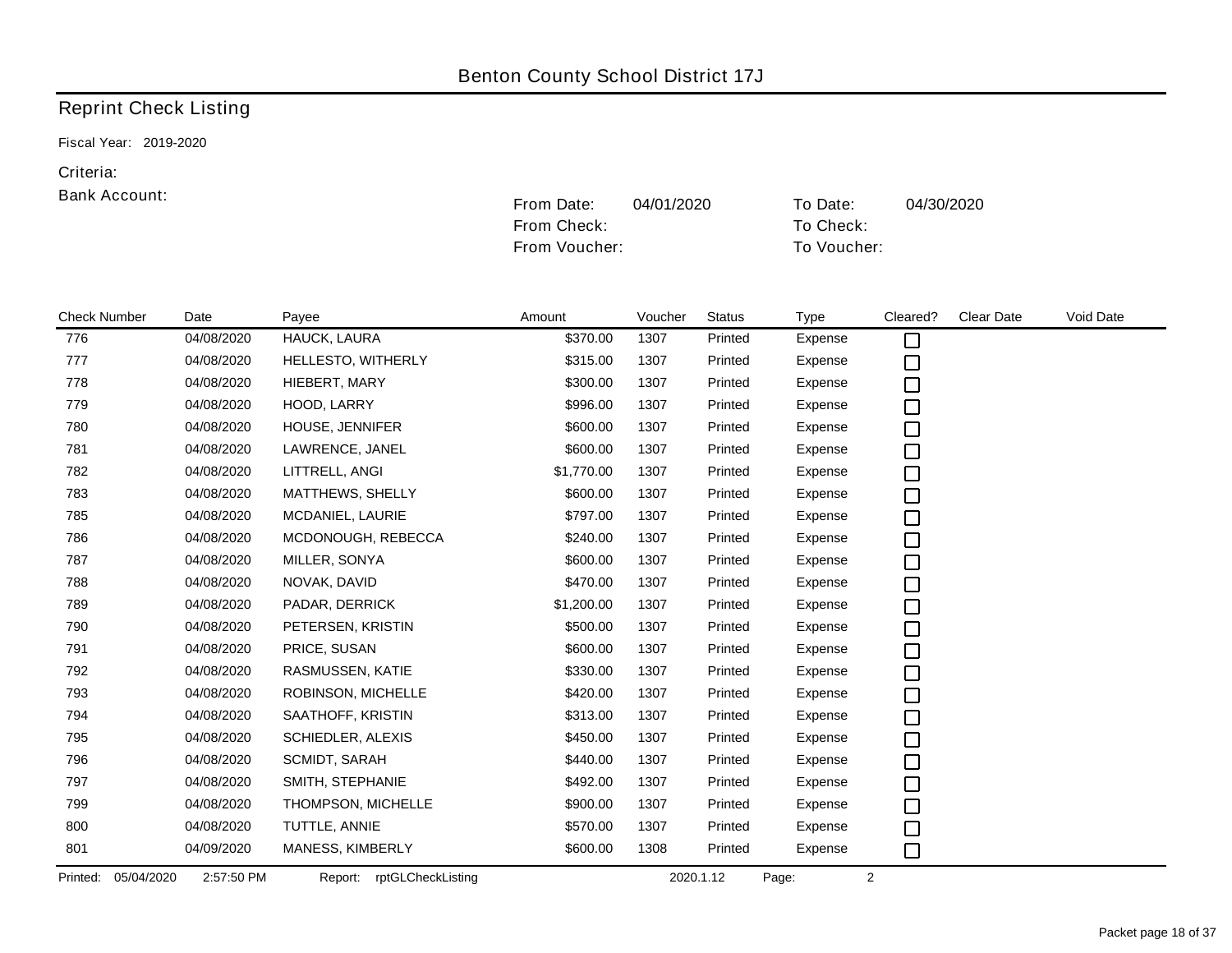From Check: To Check:

### Reprint Check Listing

Fiscal Year: 2019-2020

#### Criteria:

|                     |                          |                           | From Voucher: |         |               | To Voucher: |          |                   |           |  |
|---------------------|--------------------------|---------------------------|---------------|---------|---------------|-------------|----------|-------------------|-----------|--|
|                     |                          |                           |               |         |               |             |          |                   |           |  |
| <b>Check Number</b> | Date                     | Payee                     | Amount        | Voucher | <b>Status</b> | <b>Type</b> | Cleared? | <b>Clear Date</b> | Void Date |  |
| 802                 | 04/16/2020               | AINSWORTH, DANA           | \$150.00      | 1315    | Printed       | Expense     | □        |                   |           |  |
| 803                 | 04/16/2020               | ALBA, DEBBIE              | \$150.00      | 1315    | Printed       | Expense     | □        |                   |           |  |
| 804                 | 04/16/2020               | ARTHURS, SALLY            | \$150.00      | 1315    | Printed       | Expense     | □        |                   |           |  |
| 805                 | 04/16/2020               | <b>BACHO, MARCI</b>       | \$275.00      | 1315    | Printed       | Expense     | □        |                   |           |  |
| 806                 | 04/16/2020               | <b>BARNES, CONNIE</b>     | \$150.00      | 1315    | Printed       | Expense     | $\Box$   |                   |           |  |
| 807                 | 04/16/2020               | <b>BARNES, STACEY</b>     | \$175.00      | 1315    | Printed       | Expense     | $\Box$   |                   |           |  |
| 808                 | 04/16/2020               | BARRETT, JASON            | \$150.00      | 1315    | Printed       | Expense     | $\Box$   |                   |           |  |
| 809                 | 04/16/2020               | <b>BARTON, KELLY</b>      | \$175.00      | 1315    | Printed       | Expense     | □        |                   |           |  |
| 810                 | 04/16/2020               | BECKSTEAD, KRISTEN        | \$35.00       | 1315    | Printed       | Expense     | $\Box$   |                   |           |  |
| 811                 | 04/16/2020               | <b>BEETON, CHRISTINE</b>  | \$150.00      | 1315    | Printed       | Expense     | $\Box$   |                   |           |  |
| 812                 | 04/16/2020               | BENNETT, SUZANNA          | \$125.00      | 1315    | Printed       | Expense     | □        |                   |           |  |
| 813                 | 04/16/2020               | BERGER, LESLIE            | \$150.00      | 1315    | Printed       | Expense     | □        |                   |           |  |
| 814                 | 04/16/2020               | BITNEY, ESTELLA           | \$75.00       | 1315    | Printed       | Expense     | □        |                   |           |  |
| 815                 | 04/16/2020               | <b>BOVBJERG, MARIT</b>    | \$175.00      | 1315    | Printed       | Expense     | $\Box$   |                   |           |  |
| 816                 | 04/16/2020               | CANDANOZA, KELLY          | \$125.00      | 1315    | Printed       | Expense     | $\Box$   |                   |           |  |
| 817                 | 04/16/2020               | CARLISLE, CLAY            | \$175.00      | 1315    | Printed       | Expense     | $\Box$   |                   |           |  |
| 818                 | 04/16/2020               | CAVATORTA, JOY            | \$175.00      | 1315    | Printed       | Expense     | $\Box$   |                   |           |  |
| 819                 | 04/16/2020               | CHAMBERS, JILL            | \$150.00      | 1315    | Printed       | Expense     | $\Box$   |                   |           |  |
| 820                 | 04/16/2020               | CHOI, TRACIE              | \$150.00      | 1315    | Printed       | Expense     | $\Box$   |                   |           |  |
| 821                 | 04/16/2020               | CORDOVA, REYNALDO         | \$175.00      | 1315    | Printed       | Expense     | □        |                   |           |  |
| 822                 | 04/16/2020               | CORNELL, KATIE            | \$175.00      | 1315    | Printed       | Expense     | □        |                   |           |  |
| 823                 | 04/16/2020               | COTHERN, BRANT            | \$150.00      | 1315    | Printed       | Expense     | $\Box$   |                   |           |  |
| 824                 | 04/16/2020               | CROPP, ANNA               | \$125.00      | 1315    | Printed       | Expense     | □        |                   |           |  |
| 825                 | 04/16/2020               | <b>CUMMINGS, NOELLE</b>   | \$150.00      | 1315    | Printed       | Expense     | □        |                   |           |  |
| Printed:            | 05/04/2020<br>2:57:50 PM | Report: rptGLCheckListing |               |         | 2020.1.12     | Page:       | 3        |                   |           |  |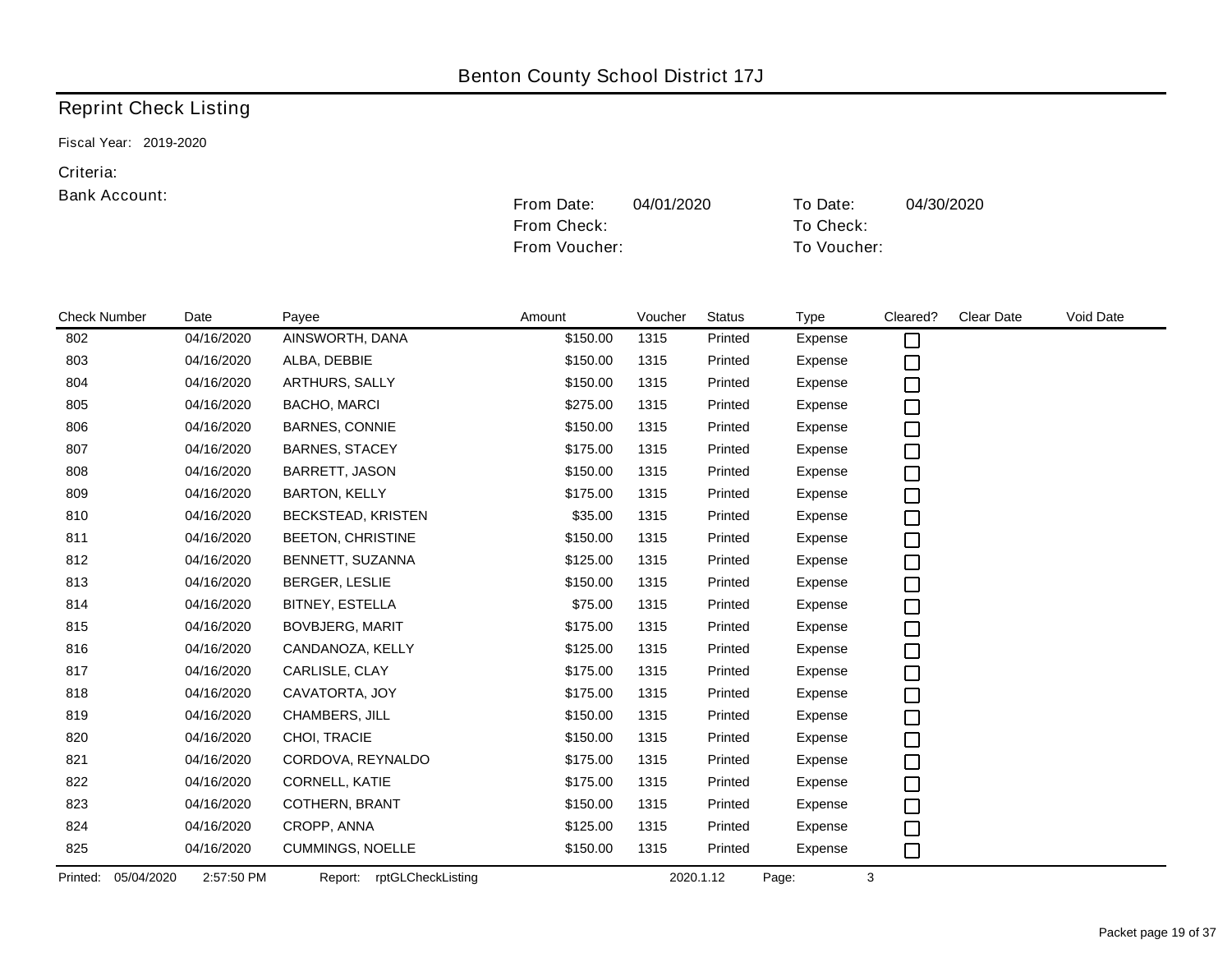From Check: To Check:

### Reprint Check Listing

Fiscal Year: 2019-2020

#### Criteria:

|                     |                          |                              | From Voucher: |         |               |             | To Voucher: |            |           |  |
|---------------------|--------------------------|------------------------------|---------------|---------|---------------|-------------|-------------|------------|-----------|--|
|                     |                          |                              |               |         |               |             |             |            |           |  |
| <b>Check Number</b> | Date                     | Payee                        | Amount        | Voucher | <b>Status</b> | <b>Type</b> | Cleared?    | Clear Date | Void Date |  |
| 826                 | 04/16/2020               | DEL NERO, TREVIN             | \$150.00      | 1315    | Printed       | Expense     | $\Box$      |            |           |  |
| 827                 | 04/16/2020               | DEMASI, DANIELLE             | \$150.00      | 1315    | Printed       | Expense     | □           |            |           |  |
| 828                 | 04/16/2020               | EDWARDS, MELISSA             | \$150.00      | 1315    | Printed       | Expense     | $\Box$      |            |           |  |
| 829                 | 04/16/2020               | ENGHAUSER, STEPHANIE         | \$150.00      | 1315    | Printed       | Expense     | $\Box$      |            |           |  |
| 830                 | 04/16/2020               | ERICKSON, INES               | \$150.00      | 1315    | Printed       | Expense     | $\Box$      |            |           |  |
| 831                 | 04/16/2020               | FEDER, MELONIE               | \$175.00      | 1315    | Printed       | Expense     | $\Box$      |            |           |  |
| 832                 | 04/16/2020               | FELINA, BRANDY               | \$150.00      | 1315    | Printed       | Expense     | $\Box$      |            |           |  |
| 833                 | 04/16/2020               | FOLLETT, STEVEN              | \$150.00      | 1315    | Printed       | Expense     | $\Box$      |            |           |  |
| 834                 | 04/16/2020               | FOSTER, TRACY                | \$150.00      | 1315    | Printed       | Expense     | $\Box$      |            |           |  |
| 835                 | 04/16/2020               | FREEMAN, JOHNNIE             | \$125.00      | 1315    | Printed       | Expense     | $\Box$      |            |           |  |
| 836                 | 04/16/2020               | GAMMON, WINDY                | \$175.00      | 1315    | Printed       | Expense     | $\Box$      |            |           |  |
| 837                 | 04/16/2020               | <b>GARCIA, CHRIS</b>         | \$175.00      | 1315    | Printed       | Expense     | $\Box$      |            |           |  |
| 838                 | 04/16/2020               | GARY, TRINA                  | \$175.00      | 1315    | Printed       | Expense     | $\Box$      |            |           |  |
| 839                 | 04/16/2020               | <b>GEORGIE'S OF EUGENE</b>   | \$153.00      | 1315    | Printed       | Expense     | $\Box$      |            |           |  |
| 840                 | 04/16/2020               | <b>GERDING, NATE</b>         | \$350.00      | 1315    | Printed       | Expense     | $\Box$      |            |           |  |
| 841                 | 04/16/2020               | <b>GERIG, BRODY</b>          | \$150.00      | 1315    | Printed       | Expense     |             |            |           |  |
| 842                 | 04/16/2020               | GILMORE, MICHELLE            | \$150.00      | 1315    | Printed       | Expense     | 0<br>0      |            |           |  |
| 843                 | 04/16/2020               | GODIN, KELLEY                | \$150.00      | 1315    | Printed       | Expense     | $\Box$      |            |           |  |
| 844                 | 04/16/2020               | <b>GUNN, JOSIAH</b>          | \$10.00       | 1315    | Printed       | Expense     | $\Box$      |            |           |  |
| 845                 | 04/16/2020               | GUZMAN-BROWN, ANDREA         | \$150.00      | 1315    | Printed       | Expense     | $\Box$      |            |           |  |
| 846                 | 04/16/2020               | HAMLET, ASHLEY               | \$175.00      | 1315    | Printed       | Expense     | $\Box$      |            |           |  |
| 847                 | 04/16/2020               | HANSEN, CINNAMON             | \$175.00      | 1315    | Printed       | Expense     | $\Box$      |            |           |  |
| 848                 | 04/16/2020               | HARPER, BRYON                | \$150.00      | 1315    | Printed       | Expense     | $\Box$      |            |           |  |
| 849                 | 04/16/2020               | HASLAM, LORI                 | \$150.00      | 1315    | Printed       | Expense     | $\Box$      |            |           |  |
| Printed:            | 05/04/2020<br>2:57:50 PM | rptGLCheckListing<br>Report: |               |         | 2020.1.12     | Page:       | 4           |            |           |  |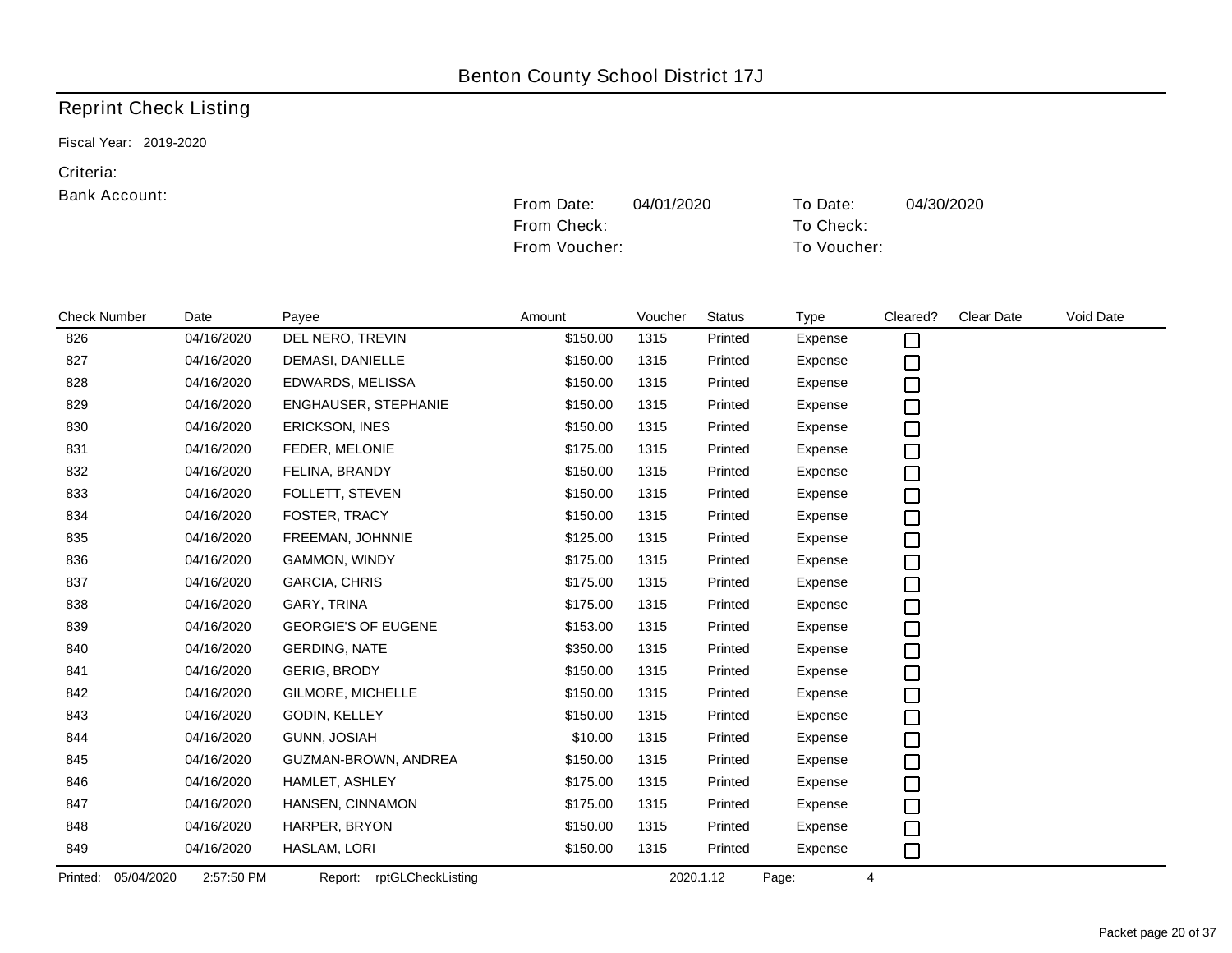From Check: To Check:

### Reprint Check Listing

Fiscal Year: 2019-2020

#### Criteria:

#### Bank Account:

|                     |            |                                       | From Voucher: |         |               | To Voucher: |          |            |           |
|---------------------|------------|---------------------------------------|---------------|---------|---------------|-------------|----------|------------|-----------|
|                     |            |                                       |               |         |               |             |          |            |           |
|                     |            |                                       |               |         |               |             |          |            |           |
| <b>Check Number</b> | Date       | Payee                                 | Amount        | Voucher | <b>Status</b> | <b>Type</b> | Cleared? | Clear Date | Void Date |
| 850                 | 04/16/2020 | HEIKEN, LAURA                         | \$150.00      | 1315    | Printed       | Expense     | $\Box$   |            |           |
| 851                 | 04/16/2020 | HERNANDEZ, MARTY                      | \$205.00      | 1315    | Printed       | Expense     | $\Box$   |            |           |
| 852                 | 04/16/2020 | HINER, KRISTEN                        | \$275.00      | 1315    | Printed       | Expense     | □        |            |           |
| 853                 | 04/16/2020 | HIRTE, REBECCA                        | \$150.00      | 1315    | Printed       | Expense     | $\Box$   |            |           |
| 854                 | 04/16/2020 | HOINACKI, BETH                        | \$175.00      | 1315    | Printed       | Expense     | $\Box$   |            |           |
| 855                 | 04/16/2020 | HOLDEN, GWYNETH                       | \$300.00      | 1315    | Printed       | Expense     | $\Box$   |            |           |
| 856                 | 04/16/2020 | HOUSE, JENNIFER                       | \$75.00       | 1315    | Printed       | Expense     | $\Box$   |            |           |
| 857                 | 04/16/2020 | HUNTER, JACKIE                        | \$175.00      | 1315    | Printed       | Expense     | $\Box$   |            |           |
| 858                 | 04/16/2020 | JURVA, HEIDI                          | \$150.00      | 1315    | Printed       | Expense     | $\Box$   |            |           |
| 859                 | 04/16/2020 | KELLEY, LARA                          | \$150.00      | 1315    | Printed       | Expense     | $\Box$   |            |           |
| 860                 | 04/16/2020 | KIDS IN THE GAME                      | \$430.00      | 1315    | Printed       | Expense     | $\Box$   |            |           |
| 861                 | 04/16/2020 | KILDEA, LAURA                         | \$150.00      | 1315    | Printed       | Expense     | $\Box$   |            |           |
| 862                 | 04/16/2020 | KING, KRISTI                          | \$175.00      | 1315    | Printed       | Expense     | $\Box$   |            |           |
| 863                 | 04/16/2020 | KNUDSON, STACY                        | \$175.00      | 1315    | Printed       | Expense     | $\Box$   |            |           |
| 864                 | 04/16/2020 | <b>KNUTSON, KRISTIN</b>               | \$150.00      | 1315    | Printed       | Expense     | $\Box$   |            |           |
| 865                 | 04/16/2020 | <b>KRAMER, SHERRI</b>                 | \$125.00      | 1315    | Printed       | Expense     | $\Box$   |            |           |
| 866                 | 04/16/2020 | LES & BOB'S SPORTS & APPAREL,<br>INC. | \$767.80      | 1315    | Printed       | Expense     | $\Box$   |            |           |
| 867                 | 04/16/2020 | LEV-SIEGER, NOAH                      | \$175.00      | 1315    | Printed       | Expense     | $\Box$   |            |           |
| 868                 | 04/16/2020 | LITTRELL, ANGI                        | \$150.00      | 1315    | Printed       | Expense     | □        |            |           |
| 869                 | 04/16/2020 | MCBRIDE, DEBBIE                       | \$600.00      | 1315    | Printed       | Expense     | $\Box$   |            |           |
| 870                 | 04/16/2020 | MCCLELLAND, KELLIE                    | \$175.00      | 1315    | Printed       | Expense     | $\Box$   |            |           |
| 871                 | 04/16/2020 | MCDANIEL, LAURIE                      | \$600.00      | 1315    | Printed       | Expense     | $\Box$   |            |           |
| 872                 | 04/16/2020 | MCGAUGHY, TRINA                       | \$150.00      | 1315    | Printed       | Expense     | $\Box$   |            |           |
|                     |            |                                       |               |         |               |             |          |            |           |

Printed: 05/04/2020 2:57:50 PM Report: rptGLCheckListing 2020.1.12 Page: 5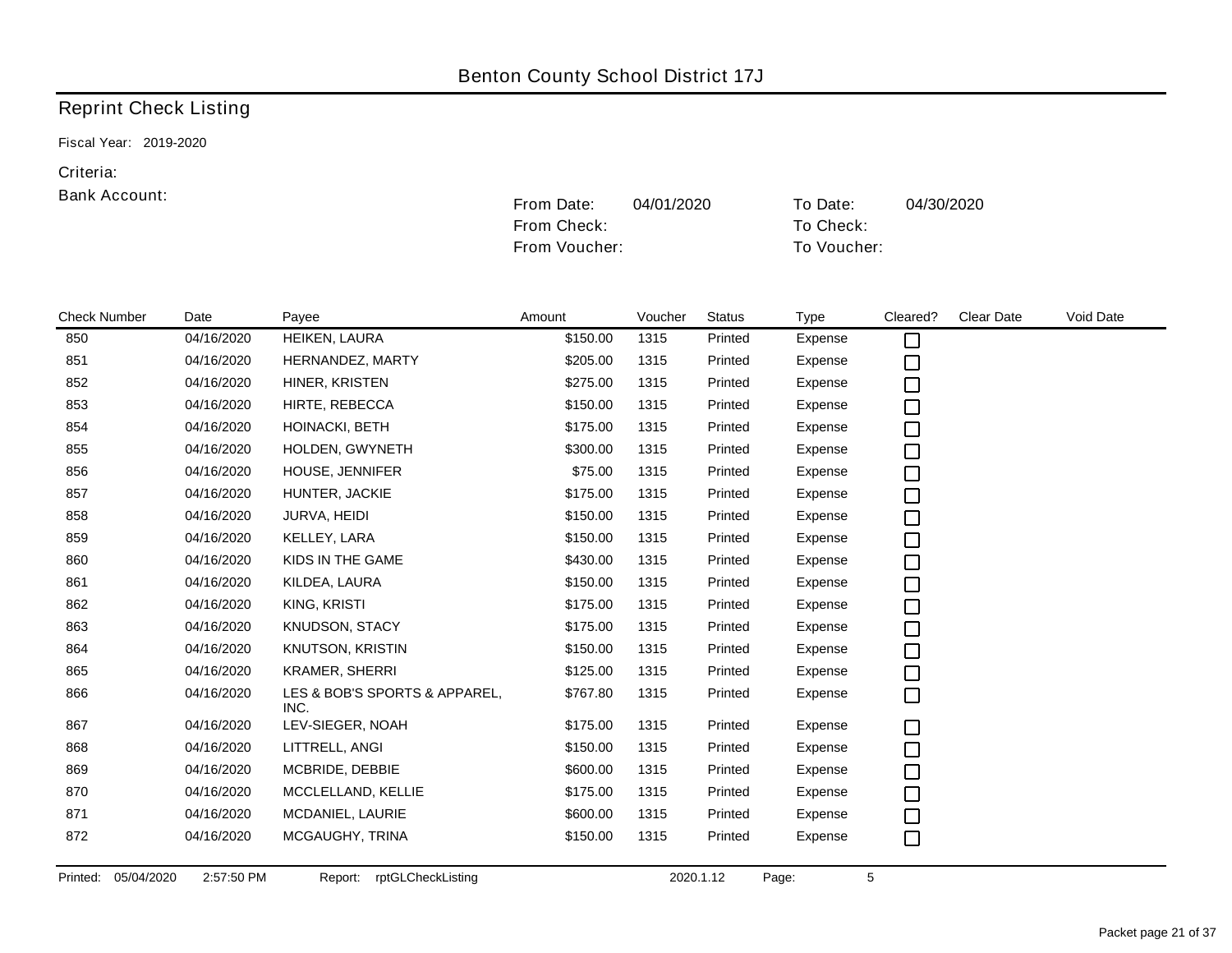From Check: To Check:

### Reprint Check Listing

Fiscal Year: 2019-2020

#### Criteria:

|                     |                          |                           | From Voucher: |         |               | To Voucher: |          |                   |           |
|---------------------|--------------------------|---------------------------|---------------|---------|---------------|-------------|----------|-------------------|-----------|
|                     |                          |                           |               |         |               |             |          |                   |           |
|                     |                          |                           |               |         |               |             |          |                   |           |
| <b>Check Number</b> | Date                     | Payee                     | Amount        | Voucher | <b>Status</b> | <b>Type</b> | Cleared? | <b>Clear Date</b> | Void Date |
| 873                 | 04/16/2020               | MCLENNAN, JULI            | \$150.00      | 1315    | Printed       | Expense     | $\Box$   |                   |           |
| 874                 | 04/16/2020               | MELTON, JESSICA           | \$275.00      | 1315    | Printed       | Expense     | $\Box$   |                   |           |
| 875                 | 04/16/2020               | MORTON, MONICA            | \$150.00      | 1315    | Printed       | Expense     | □        |                   |           |
| 876                 | 04/16/2020               | NEELANDS, BARB            | \$150.00      | 1315    | Printed       | Expense     | $\Box$   |                   |           |
| 877                 | 04/16/2020               | NIEMANN, MICHELLE         | \$125.00      | 1315    | Printed       | Expense     | $\Box$   |                   |           |
| 878                 | 04/16/2020               | ORDWAY, JEFF OR ANGELA    | \$150.00      | 1315    | Printed       | Expense     | $\Box$   |                   |           |
| 879                 | 04/16/2020               | PARKER, SCOTT             | \$275.00      | 1315    | Printed       | Expense     | $\Box$   |                   |           |
| 880                 | 04/16/2020               | PETERS, JOHN              | \$125.00      | 1315    | Printed       | Expense     | $\Box$   |                   |           |
| 881                 | 04/16/2020               | PETERSON, SUSAN           | \$75.00       | 1315    | Printed       | Expense     | $\Box$   |                   |           |
| 882                 | 04/16/2020               | PINDELL, MICHELLE         | \$275.00      | 1315    | Printed       | Expense     | □        |                   |           |
| 883                 | 04/16/2020               | PITTMAN, SHANNON          | \$125.00      | 1315    | Printed       | Expense     | □        |                   |           |
| 884                 | 04/16/2020               | PROVANCE, ALECIA          | \$125.00      | 1315    | Printed       | Expense     | $\Box$   |                   |           |
| 885                 | 04/16/2020               | PSAT/NMSQT                | \$578.00      | 1315    | Printed       | Expense     | □        |                   |           |
| 886                 | 04/16/2020               | REQUE, CLAUDIA            | \$150.00      | 1315    | Printed       | Expense     | $\Box$   |                   |           |
| 887                 | 04/16/2020               | RINGWALD, STEVEN          | \$125.00      | 1315    | Printed       | Expense     | $\Box$   |                   |           |
| 888                 | 04/16/2020               | ROBINSON, MICHELLE        | \$175.00      | 1315    | Printed       | Expense     | $\Box$   |                   |           |
| 889                 | 04/16/2020               | ROSS, KATIE               | \$150.00      | 1315    | Printed       | Expense     | $\Box$   |                   |           |
| 890                 | 04/16/2020               | RUSSELL, AMBER            | \$150.00      | 1315    | Printed       | Expense     | $\Box$   |                   |           |
| 891                 | 04/16/2020               | SAATHOFF, KRISTIN         | \$125.00      | 1315    | Printed       | Expense     | $\Box$   |                   |           |
| 892                 | 04/16/2020               | SCHELL, LAURA             | \$65.00       | 1315    | Printed       | Expense     | $\Box$   |                   |           |
| 893                 | 04/16/2020               | SCHULTZ, TAMMY            | \$350.00      | 1315    | Printed       | Expense     | $\Box$   |                   |           |
| 894                 | 04/16/2020               | SHAW, DAVID               | \$175.00      | 1315    | Printed       | Expense     | $\Box$   |                   |           |
| 895                 | 04/16/2020               | SHENK, LAURIE             | \$175.00      | 1315    | Printed       | Expense     | □        |                   |           |
| 896                 | 04/16/2020               | SHIMOMAEDA, KEVIN         | \$50.00       | 1315    | Printed       | Expense     | $\Box$   |                   |           |
| Printed:            | 05/04/2020<br>2:57:50 PM | Report: rptGLCheckListing |               |         | 2020.1.12     | Page:       | 6        |                   |           |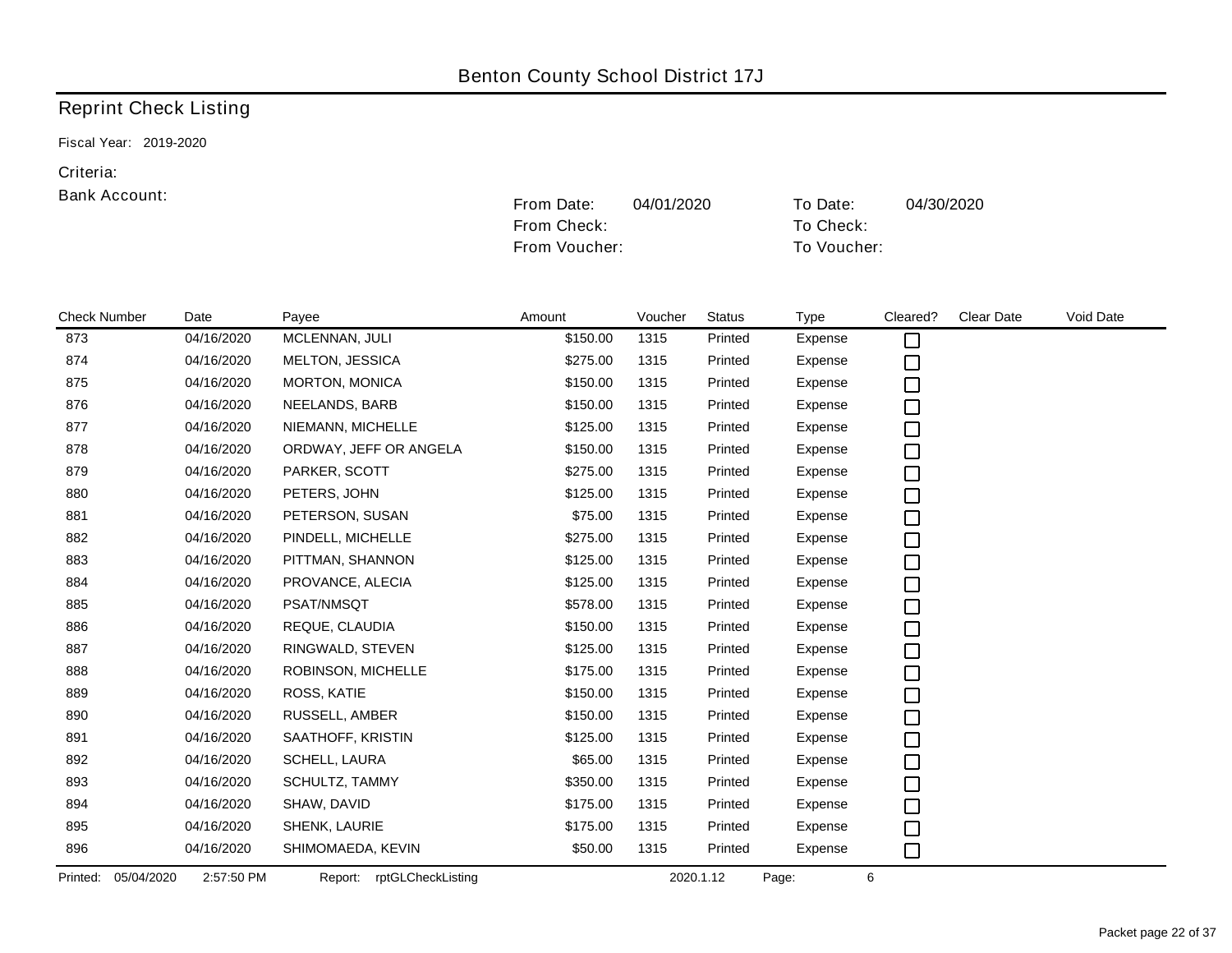Fiscal Year: 2019-2020

#### Criteria:

#### Bank Account:

|                     |            |                         | From Voucher: |         |               | To Voucher: |          |            |           |
|---------------------|------------|-------------------------|---------------|---------|---------------|-------------|----------|------------|-----------|
|                     |            |                         |               |         |               |             |          |            |           |
| <b>Check Number</b> | Date       | Payee                   | Amount        | Voucher | <b>Status</b> | <b>Type</b> | Cleared? | Clear Date | Void Date |
| 897                 | 04/16/2020 | <b>SHONNARDS</b>        | \$212.51      | 1315    | Printed       | Expense     | $\Box$   |            |           |
| 898                 | 04/16/2020 | SOILSMITH SERVICES      | \$200.00      | 1315    | Printed       | Expense     | $\Box$   |            |           |
| 899                 | 04/16/2020 | THOMAS, EMILY           | \$79.00       | 1315    | Printed       | Expense     | □        |            |           |
| 900                 | 04/16/2020 | THOMAS, MICHAEL         | \$150.00      | 1315    | Printed       | Expense     | $\Box$   |            |           |
| 901                 | 04/16/2020 | TODD-SULLIVAN, NICHOLE  | \$250.00      | 1315    | Printed       | Expense     | □        |            |           |
| 902                 | 04/16/2020 | TUTT, LYNETTE           | \$175.00      | 1315    | Printed       | Expense     | $\Box$   |            |           |
| 903                 | 04/16/2020 | VARNADO, REBECCA        | \$150.00      | 1315    | Printed       | Expense     | $\Box$   |            |           |
| 904                 | 04/16/2020 | <b>WESTBROOK, LACEY</b> | \$175.00      | 1315    | Printed       | Expense     | □        |            |           |
| 905                 | 04/16/2020 | WILLIAMS, JADEN         | \$175.00      | 1315    | Printed       | Expense     | □        |            |           |
| 906                 | 04/16/2020 | WILLIAMS, JAIME         | \$125.00      | 1315    | Printed       | Expense     | □        |            |           |
| 907                 | 04/16/2020 | WORKMAN, JENNY          | \$275.00      | 1315    | Printed       | Expense     | $\Box$   |            |           |
| 908                 | 04/16/2020 | BENBOW, MEEGAN          | \$150.00      | 1316    | Printed       | Expense     | □        |            |           |
| 909                 | 04/16/2020 | RAIN, JULIE             | \$175.00      | 1316    | Printed       | Expense     | $\Box$   |            |           |
| 910                 | 04/16/2020 | SKINKIS, KAREN          | \$165.00      | 1316    | Printed       | Expense     | $\Box$   |            |           |
| 911                 | 04/16/2020 | SMITH, SHANNON          | \$175.00      | 1317    | Printed       | Expense     | $\Box$   |            |           |
| 912                 | 04/23/2020 | COOK, JESSE             | \$100.00      | 1325    | Printed       | Expense     | $\Box$   |            |           |
| 913                 | 04/23/2020 | HOFFMAN, JULIUS         | \$150.00      | 1325    | Printed       | Expense     | $\Box$   |            |           |
| 914                 | 04/23/2020 | LEWIS, ALYSSA           | \$100.00      | 1325    | Printed       | Expense     | $\Box$   |            |           |
| 915                 | 04/23/2020 | <b>OSAA</b>             | \$76.50       | 1325    | Printed       | Expense     | $\Box$   |            |           |
| 916                 | 04/23/2020 | STARWALT, SHANNON       | \$100.00      | 1325    | Printed       | Expense     | $\Box$   |            |           |
| 917                 | 04/23/2020 | THOMAS, EMILY           | \$21.31       | 1325    | Printed       | Expense     | $\Box$   |            |           |
| 918                 | 04/23/2020 | VAUGHAN, CHRISTIE       | \$100.00      | 1325    | Printed       | Expense     | □        |            |           |
| 919                 | 04/30/2020 | CORNELL, KATIE          | \$240.00      | 1338    | Printed       | Expense     | $\Box$   |            |           |

From Date: 04/01/2020 To Date: 04/30/2020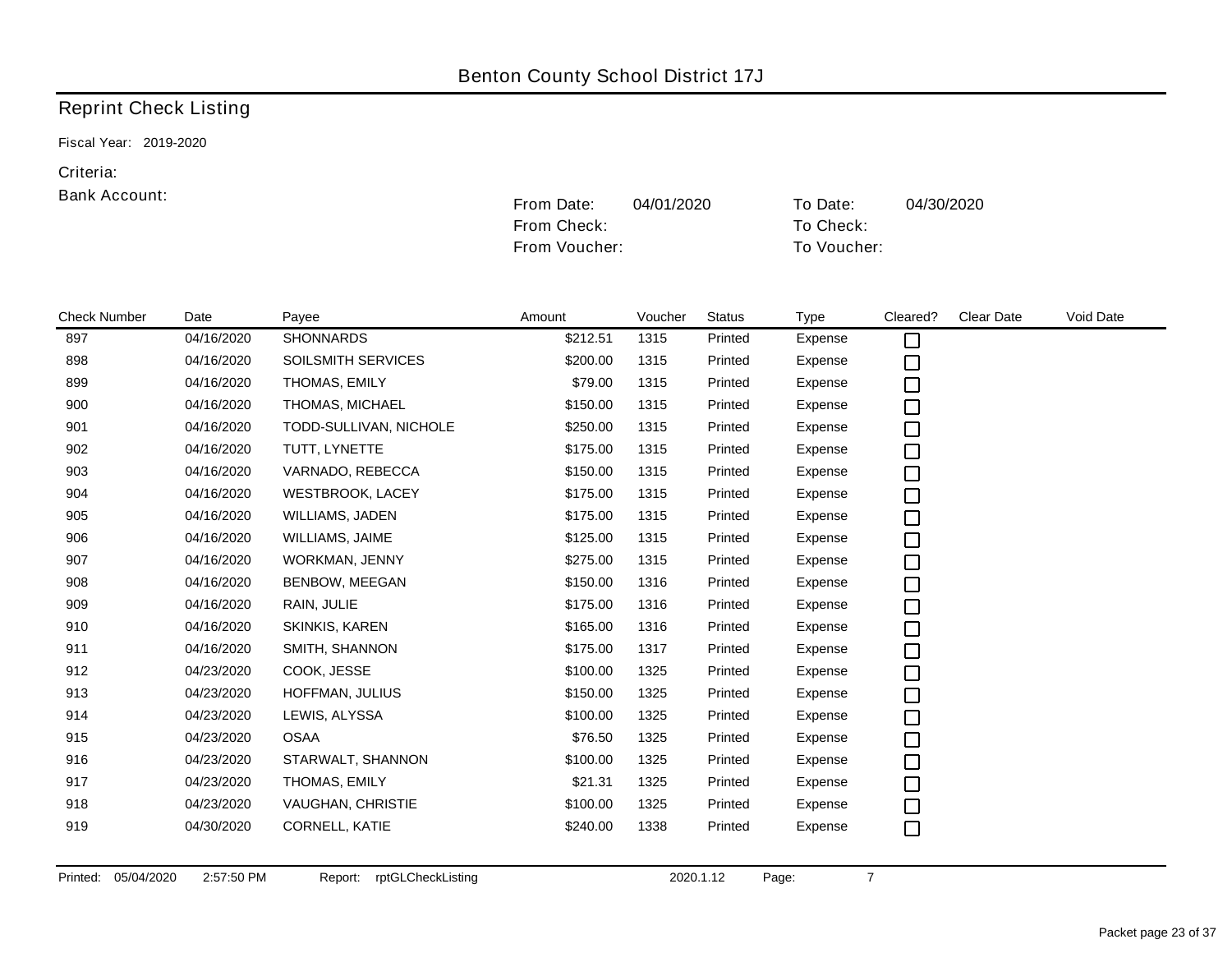Fiscal Year: 2019-2020

#### Criteria:

#### Bank Account:

|                     |            |                                                   | From Voucher: |         |               | To Voucher: |                         |                   |           |
|---------------------|------------|---------------------------------------------------|---------------|---------|---------------|-------------|-------------------------|-------------------|-----------|
| <b>Check Number</b> | Date       | Payee                                             | Amount        | Voucher | <b>Status</b> | Type        | Cleared?                | <b>Clear Date</b> | Void Date |
| 920                 | 04/30/2020 | LES & BOB'S SPORTS & APPAREL,<br>INC.             | \$1,795.75    | 1338    | Printed       | Expense     | $\Box$                  |                   |           |
| 921                 | 04/30/2020 | MID-VALLEY BASEBALL UMPIRES<br><b>ASSOCIATION</b> | \$334.00      | 1338    | Printed       | Expense     | $\Box$                  |                   |           |
| 922                 | 04/30/2020 | MO'S ENTERPRISES, INC.                            | \$2,527.00    | 1338    | Printed       | Expense     | □                       |                   |           |
| 923                 | 04/30/2020 | <b>SHONNARDS</b>                                  | \$23.98       | 1338    | Printed       | Expense     | □                       |                   |           |
| 924                 | 04/30/2020 | VOGLER, GARRETT                                   | \$275.00      | 1338    | Printed       | Expense     | $\Box$                  |                   |           |
| 19365               | 04/15/2020 | ASHBROOK INDEPENDENT<br><b>SCHOOL</b>             | \$180.00      | 1314    | Printed       | Expense     | $\Box$                  |                   |           |
| 19366               | 04/15/2020 | <b>BEST POTS</b>                                  | \$8.14        | 1314    | Printed       | Expense     | $\boldsymbol{\boxdot}$  | 04/30/2020        |           |
| 19367               | 04/15/2020 | BETTER PORTABLE TOILETS, INC.                     | \$218.00      | 1314    | Printed       | Expense     | ☑                       | 04/30/2020        |           |
| 19368               | 04/15/2020 | CARSON OIL COMPANY, INC.                          | \$377.97      | 1314    | Printed       | Expense     | ☑                       | 04/30/2020        |           |
| 19369               | 04/15/2020 | <b>CENTURYLINK</b>                                | \$73.12       | 1314    | Printed       | Expense     | $\overline{\mathbf{z}}$ | 04/30/2020        |           |
| 19370               | 04/15/2020 | <b>CINTAS CORP</b>                                | \$4,452.18    | 1314    | Printed       | Expense     | ☑                       | 04/30/2020        |           |
| 19371               | 04/15/2020 | <b>CONSUMERS POWER INC</b>                        | \$1,222.29    | 1314    | Printed       | Expense     | ☑                       | 04/30/2020        |           |
| 19372               | 04/15/2020 | CORVALLIS SCHOOL DISTRICT<br>509J                 | \$30,029.04   | 1314    | Printed       | Expense     | ☑                       | 04/30/2020        |           |
| 19373               | 04/15/2020 | <b>CRIMINAL INFORMATION</b><br>SERVICES, INC.     | \$72.00       | 1314    | Printed       | Expense     | ☑                       | 04/30/2020        |           |
| 19374               | 04/15/2020 | <b>CTX</b>                                        | \$906.64      | 1314    | Printed       | Expense     | $\overline{\mathbf{z}}$ | 04/30/2020        |           |
| 19375               | 04/15/2020 | DEPARTMENT OF ADMINSTRATIVE<br><b>SERVICES</b>    | \$345.50      | 1314    | Printed       | Expense     | $\overline{\mathbf{z}}$ | 04/30/2020        |           |
| 19376               | 04/15/2020 | DHS/OHA RECEIPTING UNIT                           | \$3,084.01    | 1314    | Printed       | Expense     | $\overline{\mathbf{z}}$ | 04/30/2020        |           |
| 19377               | 04/15/2020 | <b>FERRELLGAS</b>                                 | \$150.00      | 1314    | Printed       | Expense     | $\overline{\mathbf{z}}$ | 04/30/2020        |           |
| 19378               | 04/15/2020 | GARRETT HEMANN ROBERTSON                          | \$352.50      | 1314    | Printed       | Expense     | $\overline{\mathbf{z}}$ | 04/30/2020        |           |
| 19379               | 04/15/2020 | <b>GOPHER PATROL</b>                              | \$230.00      | 1314    | Printed       | Expense     | $\Box$                  |                   |           |
| 19380               | 04/15/2020 | HOME DEPOT, THE                                   | \$1,670.36    | 1314    | Printed       | Expense     | $\boldsymbol{\boxdot}$  | 04/30/2020        |           |
| Printed: 05/04/2020 | 2:57:50 PM | rptGLCheckListing<br>Report:                      |               |         | 2020.1.12     | Page:       | 8                       |                   |           |

From Date: 04/01/2020 To Date: 04/30/2020

From Check: To Check:

#### Packet page 24 of 37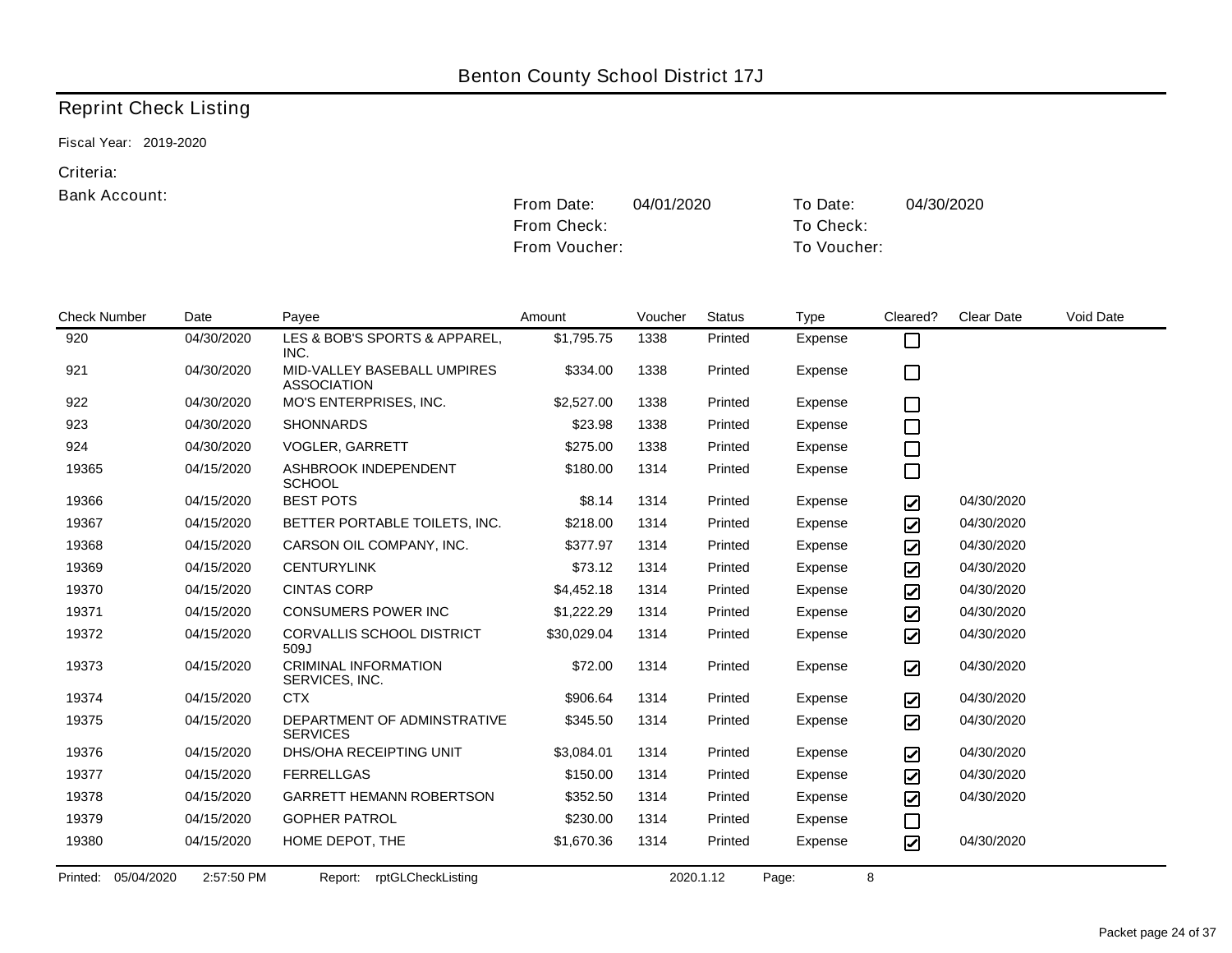Fiscal Year: 2019-2020

#### Criteria:

#### Bank Account:

|                     |            |                                          | From Voucher: |         |               | To Voucher: |                          |                   |           |
|---------------------|------------|------------------------------------------|---------------|---------|---------------|-------------|--------------------------|-------------------|-----------|
| <b>Check Number</b> | Date       | Payee                                    | Amount        | Voucher | <b>Status</b> | <b>Type</b> | Cleared?                 | <b>Clear Date</b> | Void Date |
| 19381               | 04/15/2020 | J.W. PEPPER & SONS, INC.                 | \$12.76       | 1314    | Printed       | Expense     | ☑                        | 04/30/2020        |           |
| 19382               | 04/15/2020 | <b>JOSTENS</b>                           | \$6.90        | 1314    | Printed       | Expense     | $\boldsymbol{\boxdot}$   | 04/30/2020        |           |
| 19383               | 04/15/2020 | LAWRENCE CO                              | \$200.00      | 1314    | Printed       | Expense     | $\Box$                   |                   |           |
| 19384               | 04/15/2020 | LES & BOB'S SPORTS & APPAREL,<br>INC.    | \$43.00       | 1314    | Printed       | Expense     | $\overline{\mathbf{z}}$  | 04/30/2020        |           |
| 19385               | 04/15/2020 | MARYS PEAK TRUE VALUE                    | \$747.10      | 1314    | Printed       | Expense     | $\boldsymbol{\boxtimes}$ | 04/30/2020        |           |
| 19386               | 04/15/2020 | MID COLUMBIA BUS COMPANY,<br>INC.        | \$42,114.70   | 1314    | Printed       | Expense     | $\boldsymbol{\boxdot}$   | 04/30/2020        |           |
| 19387               | 04/15/2020 | OFFICE DEPOT                             | \$63.26       | 1314    | Printed       | Expense     | $\boldsymbol{\boxtimes}$ | 04/30/2020        |           |
| 19388               | 04/15/2020 | PT NORTHWEST                             | \$1,650.00    | 1314    | Printed       | Expense     | $\boldsymbol{\boxdot}$   | 04/30/2020        |           |
| 19389               | 04/15/2020 | ROBERT LLOYD SHEET METAL,<br>INC.        | \$633.59      | 1314    | Printed       | Expense     | $\boldsymbol{\boxtimes}$ | 04/30/2020        |           |
| 19390               | 04/15/2020 | <b>SEAS EDUCATION</b>                    | \$2.20        | 1314    | Printed       | Expense     | ☑                        | 04/30/2020        |           |
| 19391               | 04/15/2020 | SHRED NORTHWEST                          | \$120.00      | 1314    | Printed       | Expense     | $\boldsymbol{\boxdot}$   | 04/30/2020        |           |
| 19392               | 04/15/2020 | VICKERY, DORIS V.                        | \$1,867.30    | 1314    | Printed       | Expense     | $\boldsymbol{\boxdot}$   | 04/30/2020        |           |
| 19393               | 04/17/2020 | MISNER, MANDY                            | \$157.00      | 1318    | Printed       | Expense     | $\Box$                   |                   |           |
| 19394               | 04/30/2020 | <b>AFLAC</b>                             | \$45.50       | 1327    | Printed       | Payroll Ded | $\Box$                   |                   |           |
| 19395               | 04/30/2020 | AMERICAN FIDELITY - INS                  | \$3,868.06    | 1327    | Printed       | Payroll Ded | $\Box$                   |                   |           |
| 19396               | 04/30/2020 | AMERICAN FIDELITY ASSURANCE<br>CO - 403b | \$4,146.42    | 1327    | Printed       | Payroll Ded | □                        |                   |           |
| 19397               | 04/30/2020 | AMERIPRISE FINANCIAL<br>SERVICES, INC.   | \$290.00      | 1327    | Printed       | Payroll Ded | □                        |                   |           |
| 19398               | 04/30/2020 | <b>CREDITORS COLLECTION SERV</b>         | \$109.30      | 1327    | Printed       | Payroll Ded | $\Box$                   |                   |           |
| 19399               | 04/30/2020 | DOJ - Child Support                      | \$273.00      | 1327    | Printed       | Payroll Ded | $\Box$                   |                   |           |
| 19400               | 04/30/2020 | GORDON, AYLWORTH & TAMI, P.C.            | \$554.43      | 1327    | Printed       | Payroll Ded | $\Box$                   |                   |           |
| 19401               | 04/30/2020 | Invesco Investment Services, Inc.        | \$3,003.13    | 1327    | Printed       | Payroll Ded | $\Box$                   |                   |           |

From Date: 04/01/2020 To Date: 04/30/2020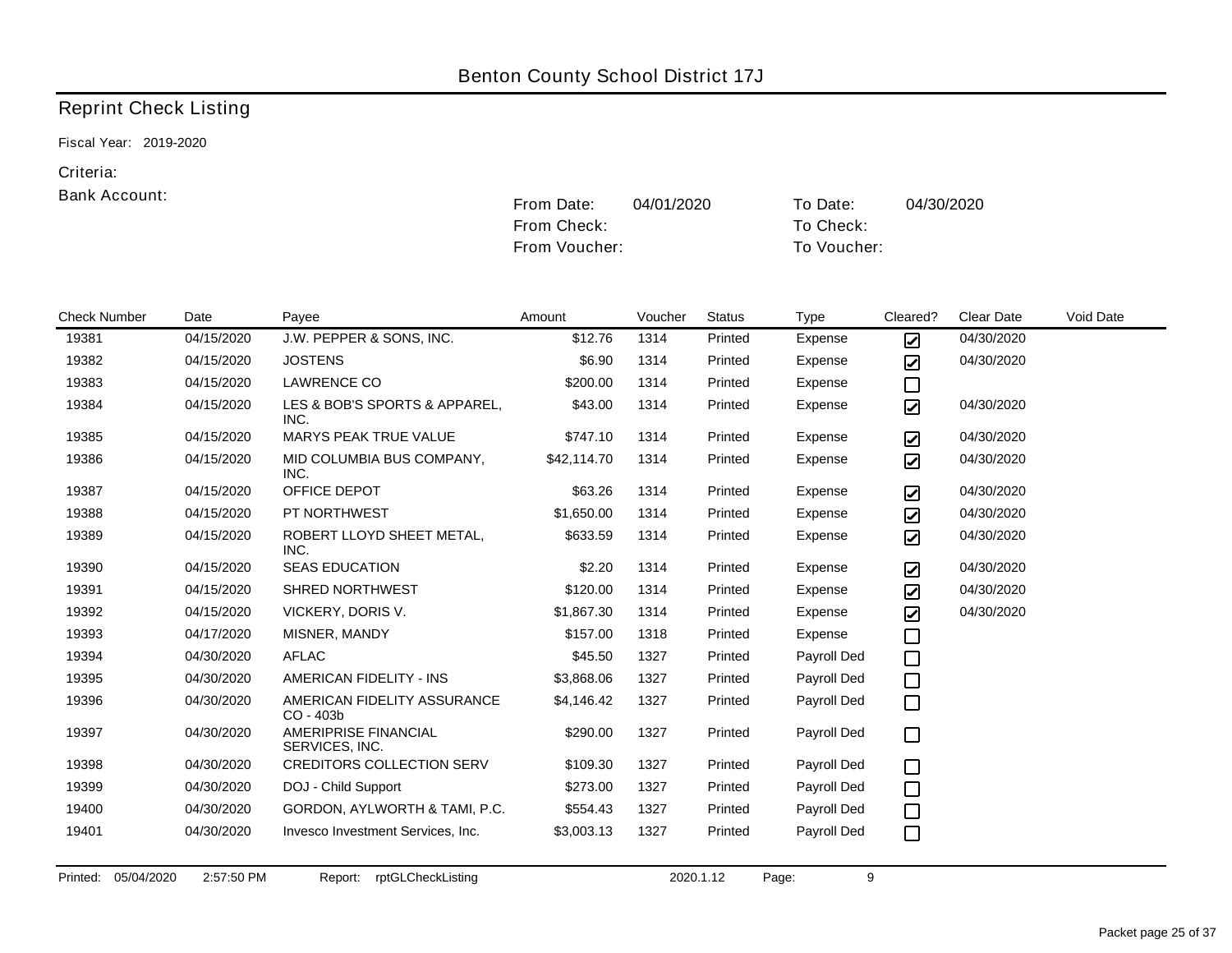Fiscal Year: 2019-2020

#### Criteria:

#### Bank Account:

|                     |            |                                                    | From Voucher: |         |               | To Voucher: |          |                   |           |
|---------------------|------------|----------------------------------------------------|---------------|---------|---------------|-------------|----------|-------------------|-----------|
| <b>Check Number</b> | Date       | Payee                                              | Amount        | Voucher | <b>Status</b> | Type        | Cleared? | <b>Clear Date</b> | Void Date |
| 19402               | 04/30/2020 | NEWPORT TRUST COMPANY                              | \$3,635.41    | 1327    | Printed       | Payroll Ded | $\Box$   |                   |           |
| 19403               | 04/30/2020 | <b>OSEA</b>                                        | \$2,140.99    | 1327    | Printed       | Payroll Ded | $\Box$   |                   |           |
| 19404               | 04/30/2020 | PenServ Plan Services, Inc/ Foresters              | \$2,073.33    | 1327    | Printed       | Payroll Ded | $\Box$   |                   |           |
| 19405               | 04/30/2020 | PHILOMATH EDUCATION ASSOC                          | \$665.00      | 1327    | Printed       | Payroll Ded | $\Box$   |                   |           |
| 19407               | 04/30/2020 | PRUDENTIAL ANNUITIES                               | \$2,379.58    | 1327    | Printed       | Payroll Ded | $\Box$   |                   |           |
| 19408               | 04/30/2020 | <b>TEXAS LIFE</b>                                  | \$746.20      | 1327    | Printed       | Payroll Ded | $\Box$   |                   |           |
| 19409               | 04/30/2020 | <b>VOYA RETIREMENT INSURANCE</b><br>AND ANNUITY CO | \$4,453.26    | 1327    | Printed       | Payroll Ded | $\Box$   |                   |           |
| 19410               | 04/30/2020 | <b>AT&amp;T MOBILITY</b>                           | \$226.19      | 1336    | Printed       | Expense     | $\Box$   |                   |           |
| 19411               | 04/30/2020 | <b>AT&amp;T ONENET SERVICE</b>                     | \$20.84       | 1336    | Printed       | Expense     | $\Box$   |                   |           |
| 19412               | 04/30/2020 | BEYNON SPORTS SURFACES, INC.                       | \$35,778.00   | 1336    | Printed       | Expense     | $\Box$   |                   |           |
| 19413               | 04/30/2020 | <b>CAMP TADMOR</b>                                 | \$5,535.00    | 1336    | Printed       | Expense     | $\Box$   |                   |           |
| 19414               | 04/30/2020 | CLASSLINK, INC.                                    | \$2,495.00    | 1336    | Printed       | Expense     | $\Box$   |                   |           |
| 19415               | 04/30/2020 | <b>CONCORDIA UNIVERSITY</b>                        | \$4,590.00    | 1336    | Printed       | Expense     | $\Box$   |                   |           |
| 19416               | 04/30/2020 | <b>CORVALLIS SCHOOL DISTRICT</b><br>509J           | \$31,240.67   | 1336    | Printed       | Expense     | $\Box$   |                   |           |
| 19417               | 04/30/2020 | COSTCO                                             | \$120.00      | 1336    | Printed       | Expense     | □        |                   |           |
| 19418               | 04/30/2020 | DENNIS GIBSON CONSTRUCTION,<br><b>INC</b>          | \$4,100.00    | 1336    | Printed       | Expense     | $\Box$   |                   |           |
| 19419               | 04/30/2020 | DOUBLE EAGLE PAVING, LLC                           | \$32,766.00   | 1336    | Printed       | Expense     | □        |                   |           |
| 19420               | 04/30/2020 | EARTH <sub>20</sub>                                | \$27.69       | 1336    | Printed       | Expense     | $\Box$   |                   |           |
| 19421               | 04/30/2020 | <b>GARRETT HEMANN ROBERTSON</b>                    | \$658.00      | 1336    | Printed       | Expense     | $\Box$   |                   |           |
| 19422               | 04/30/2020 | <b>JIMCO FENCE</b>                                 | \$1,365.00    | 1336    | Printed       | Expense     | $\Box$   |                   |           |
| 19423               | 04/30/2020 | <b>KARTINI SCHOOL</b>                              | \$1,720.00    | 1336    | Printed       | Expense     | $\Box$   |                   |           |
| 19424               | 04/30/2020 | NORTHWEST NATURAL GAS CO.                          | \$1,698.31    | 1336    | Printed       | Expense     | $\Box$   |                   |           |

From Date: 04/01/2020 To Date: 04/30/2020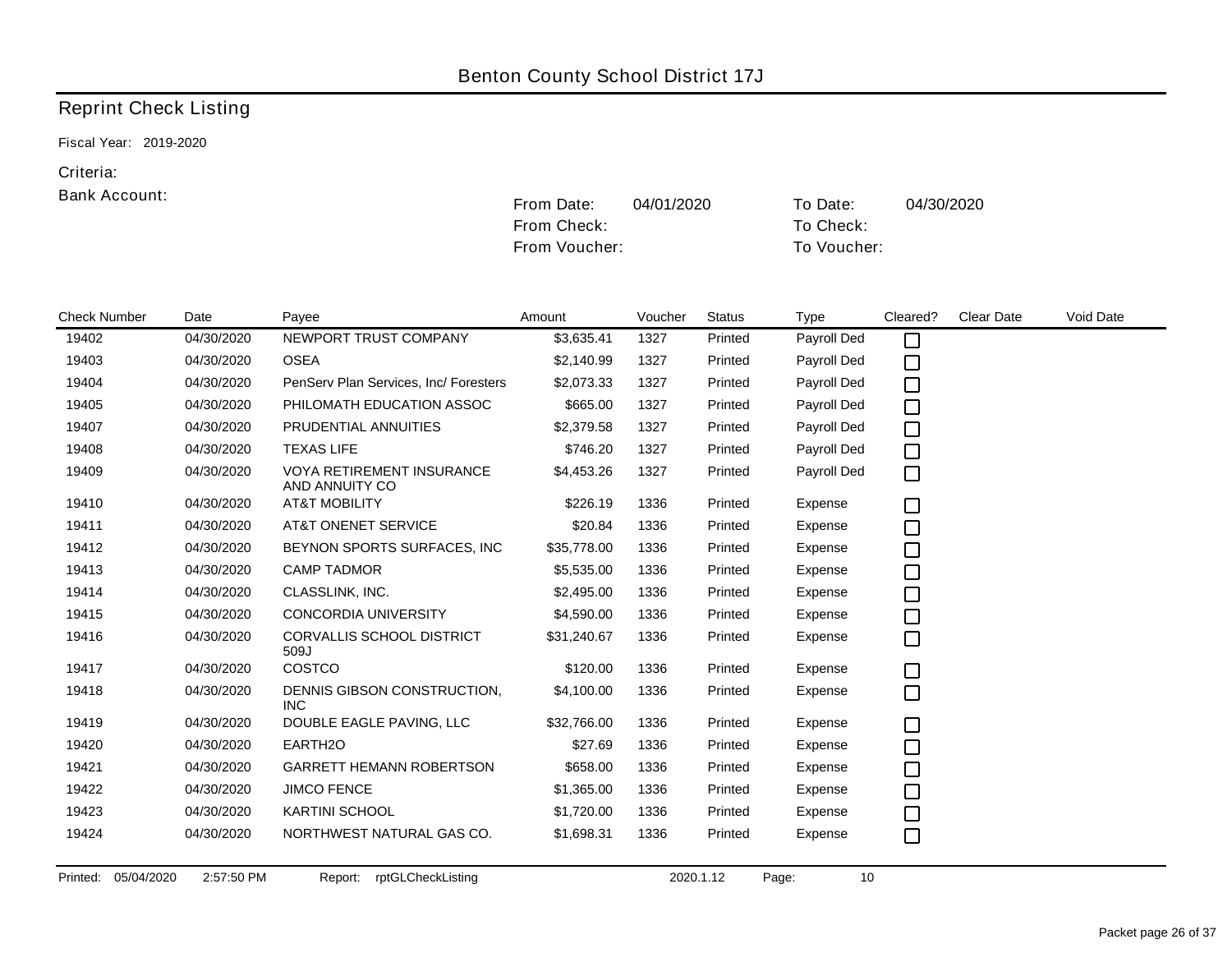Fiscal Year: 2019-2020

#### Criteria:

#### Bank Account:

|                     |            |                              | From Voucher: |         |               |             | To Voucher: |            |           |
|---------------------|------------|------------------------------|---------------|---------|---------------|-------------|-------------|------------|-----------|
| <b>Check Number</b> | Date       | Payee                        | Amount        | Voucher | <b>Status</b> | <b>Type</b> | Cleared?    | Clear Date | Void Date |
| 19425               | 04/30/2020 | OFFICE DEPOT                 | \$303.60      | 1336    | Printed       | Expense     | $\Box$      |            |           |
| 19426               | 04/30/2020 | <b>PACIFIC POWER</b>         | \$10,256.16   | 1336    | Printed       | Expense     | $\Box$      |            |           |
| 19427               | 04/30/2020 | PHILOMATH RENTAL             | \$131.30      | 1336    | Printed       | Expense     | $\Box$      |            |           |
| 19428               | 04/30/2020 | <b>RIVERSIDE INSIGHTS</b>    | \$1,548.00    | 1336    | Printed       | Expense     | $\Box$      |            |           |
| 19429               | 04/30/2020 | ROTARY CLUB OF PHILOMATH     | \$105.00      | 1336    | Printed       | Expense     | $\Box$      |            |           |
| 19430               | 04/30/2020 | RWI CONSTRUCTION CO.         | \$31,200.00   | 1336    | Printed       | Expense     | $\Box$      |            |           |
| 19431               | 04/30/2020 | <b>SHIRT CIRCUIT</b>         | \$122.25      | 1336    | Printed       | Expense     | $\Box$      |            |           |
| 19432               | 04/30/2020 | STRENGTHENING RURAL FAMILIES | \$11,800.00   | 1336    | Printed       | Expense     | $\Box$      |            |           |
| 19433               | 04/30/2020 | US BANK EQUIPMENT FINANCE    | \$1,797.53    | 1336    | Printed       | Expense     | $\Box$      |            |           |
| 19434               | 04/30/2020 | VICKERY, DORIS V.            | \$825.00      | 1336    | Printed       | Expense     | $\Box$      |            |           |
| 45676               | 04/30/2020 | HAMMONDS, NICOLE I           | \$230.02      | 21      | Printed       | Payroll     | $\Box$      |            |           |
| 45677               | 04/30/2020 | <b>BUSHNELL, DIANA B</b>     | \$484.70      | 22      | Printed       | Payroll     | $\Box$      |            |           |
| 45678               | 04/30/2020 | ENGLE, ADRIENNE L            | \$448.81      | 22      | Printed       | Payroll     | $\Box$      |            |           |
| 45679               | 04/30/2020 | FAXON, LANCE R               | \$550.07      | 22      | Printed       | Payroll     | $\Box$      |            |           |
| 45680               | 04/30/2020 | LUCAS, BRIAN K               | \$521.01      | 22      | Printed       | Payroll     | $\Box$      |            |           |
| 45681               | 04/30/2020 | QUANDT, GARY M               | \$1,567.02    | 22      | Printed       | Payroll     | $\Box$      |            |           |
| 45682               | 04/30/2020 | SCHWINABART, DARLA J         | \$1,738.90    | 22      | Printed       | Payroll     | $\Box$      |            |           |
| 45683               | 04/30/2020 | AVENDANO, LUDWIG O           | \$1,572.34    | 22      | Printed       | Payroll     | $\Box$      |            |           |
| 45684               | 04/30/2020 | GRUVER, SHELLY A             | \$4,398.90    | 22      | Printed       | Payroll     | $\Box$      |            |           |
| 45685               | 04/30/2020 | SKAAR, LINDA M               | \$3,568.35    | 22      | Printed       | Payroll     | $\Box$      |            |           |
| 45686               | 04/30/2020 | JOHNSON, DANIEL N            | \$5,633.14    | 22      | Printed       | Payroll     | $\Box$      |            |           |
| 45687               | 04/30/2020 | CHAMBERS, TINA L             | \$211.29      | 23      | Printed       | Payroll     | $\Box$      |            |           |
|                     |            | Total Amount:                | \$378,073.74  |         |               |             |             |            |           |

From Date: 04/01/2020 To Date: 04/30/2020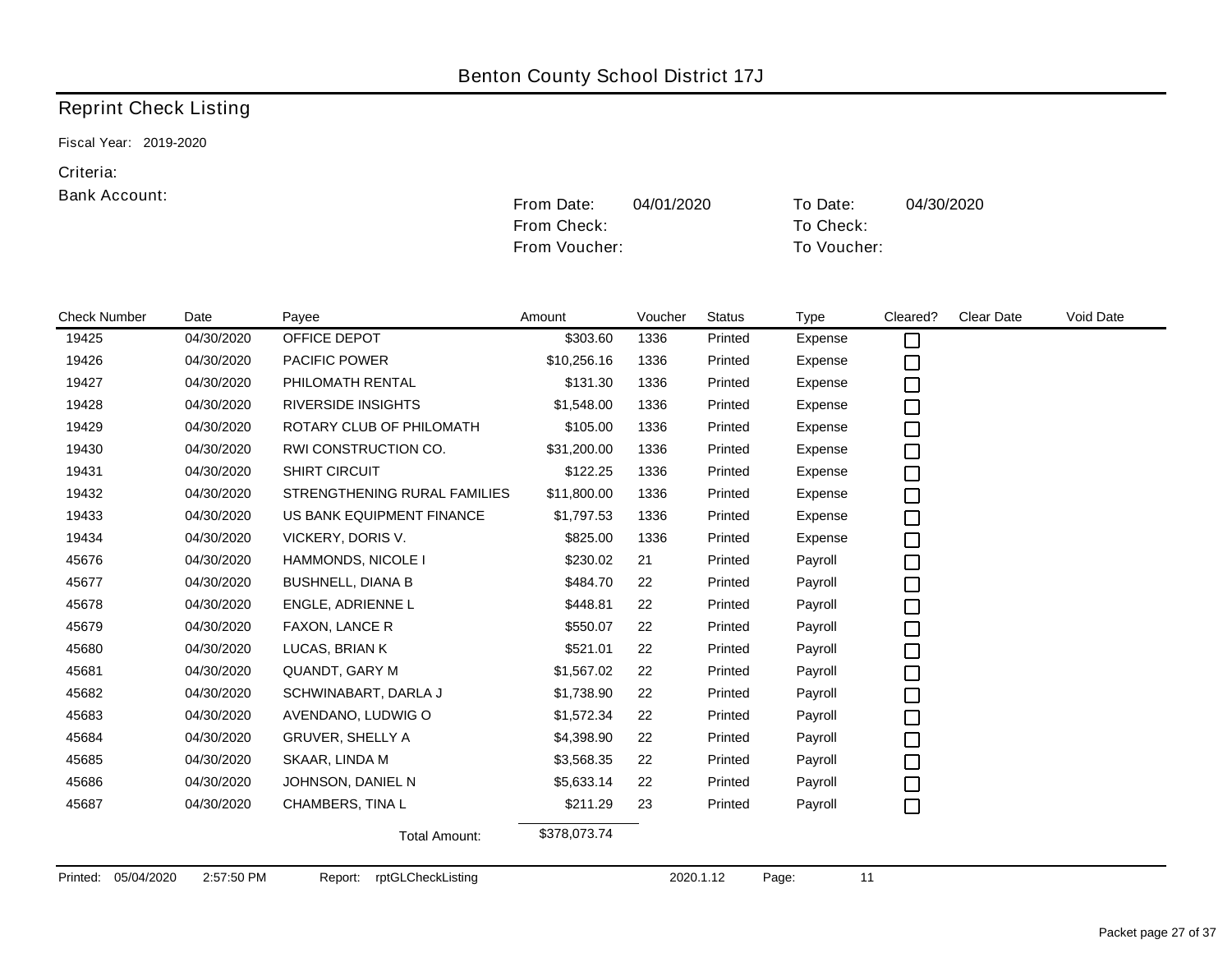Fiscal Year: 2019-2020

Criteria:

Bank Account:

From Date: 04/01/2020 To Date: 04/30/2020 From Check: To Check: From Voucher: To Voucher: End of Report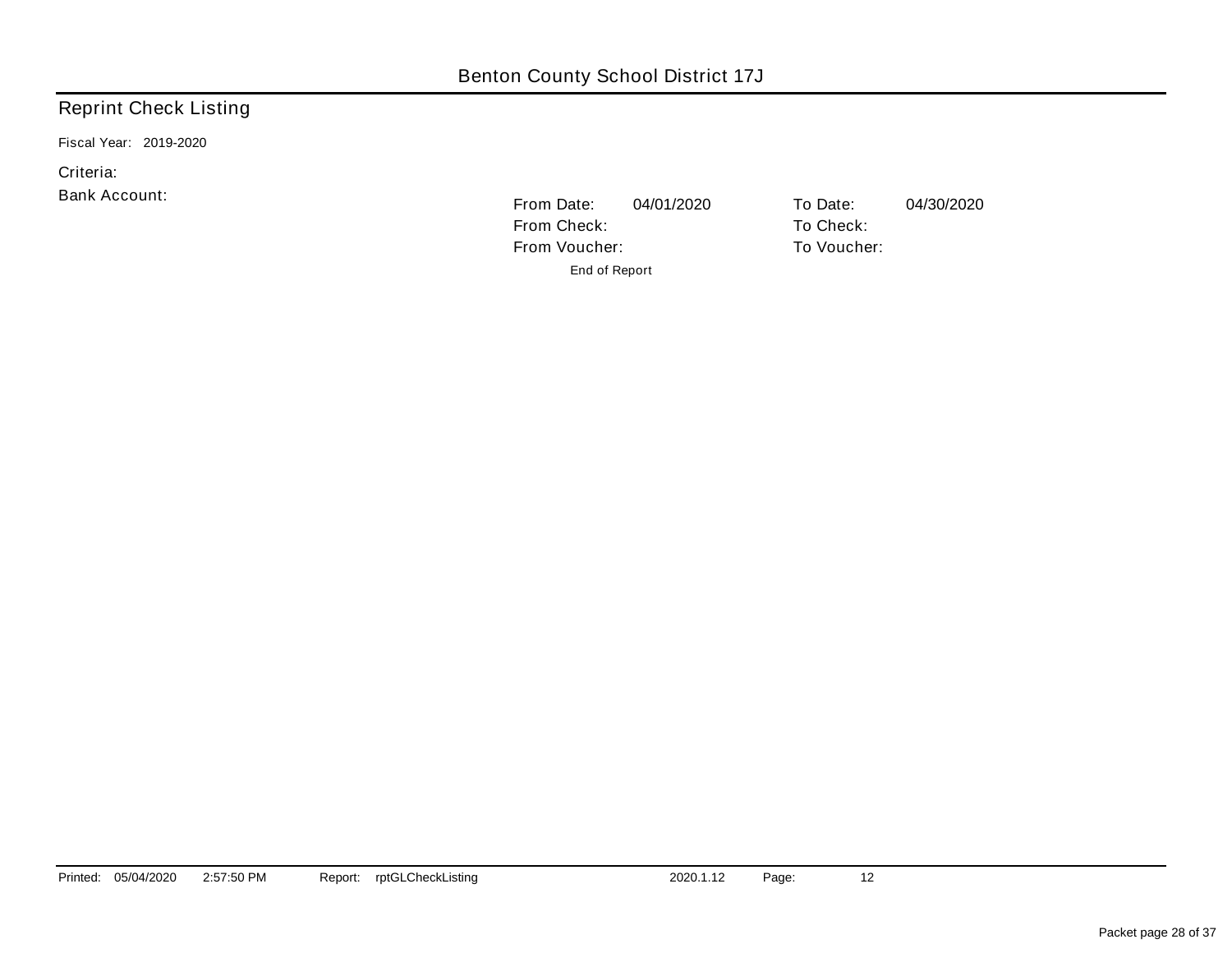# **REGULAR SESSION**

Meeting Minutes PHILOMATH SCHOOL DISTRICT 17J District Office 1620 Applegate Street, Philomath 4/20/2020 07:00 PM

### **A EXECUTIVE SESSION ~ 6:00 p.m.**

#### **B REGULAR SESSION ~ 7:00 p.m.**

The meeting was called to order by board chair, Jim Kildea on April 20, 2020 at 7:11 p.m. The meeting was held virtually via ZOOM with streaming on Facebook Live. In attendance: Directors: Greg Gerding, Shelley Niemann, Anton Grube, Karen Skinkis, and Jim Kildea; Superintendent, Buzz Brazeau; Director of Finance, Bill Mancuso; Secretary, Lillian Edmonds; Administrators: Krista McGuyer, Mike Bussard, Steve Bell, Chad Matthews, Abby Couture, Susan Halliday, Mike McDonough, and Tony Matta; Technology Director, Rob Singleton; KVCS Director, Jamon Ellingson and Brad Fuqua (Philomath Express). Pledge of Allegiance led by Jim Kildea.

#### **C REPORTS & CORRESPONDENCE ~**

- 1. **FAQs/Comments ‐** Superintendent Brazeau shared that a Superintendent Town Hall was held on April 14, 2020. FAQs were generated and posted on the district website under the COVID information tab. The next Town Hall will be April 28<sup>th</sup> at 7:00 p.m. on Facebook.
- 2. **Association Reports –** None at this time

#### **D STRATEGY AND DISCUSSION ~**

1. **ALT School Report –** Dan Johnson, HS Success Coordinator, reported that with using the platform established for ALT Ed, we were able to easily move into distance learning. The district application for opening the ALT school will need to be submitted to ODE. The goal would be to open the ALT school around July 1<sup>st</sup>. Dan is working on K-5<sup>th</sup> grade options. Director Niemann asked if we have the technology required at PHS to handle this program. Dan affirmed that we do. Shelley Niemann also asked about how CTE would work into this school. Mike Bussard shared that Jessica Motter has been hired as the CTE coordinator. Superintendent Brazeau suggested a work session in early May to have an opportunity to discuss and then move forward on the application. The Board would approve the application at the May regular board meeting.

#### 2. **Distance Learning Update ‐**

i. CPS – Abby Couture, Principal, shared that things are going great. She is proud of the staff and their ability to rise to the occasion. They are using a packet program and all students have been contacted by staff to determine each student's needs. Chromebooks were handed out to those who need them. Fridays have been packet handouts and returns. Mrs. Coleman was able to pass out

> **Philomath School District 17J Regular Session Board Minutes – April 20, 2020 Page 1 of 4**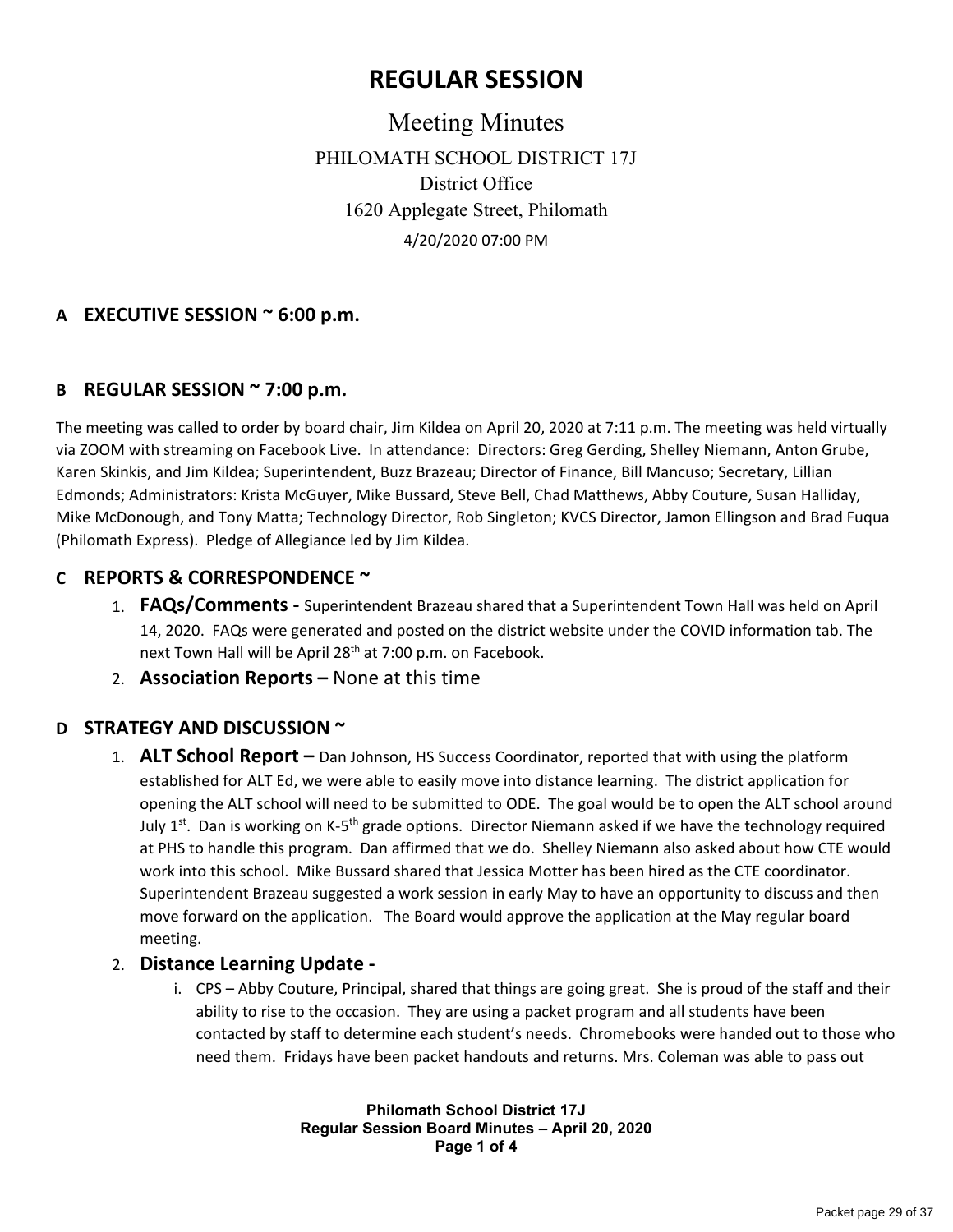free books to students via a grant that provided the books. There will be 15 new parking spaces at CPS. An average of 270 lunches/breakfasts are being served. Anton asked about using buses for those who cannot come and pick up lunches and packets. So far this has not been a need. We do have a plan in place when or if this is needed.

- ii. PES/BES Mike McDonough, Assistant Principal Chromebooks have been a huge success with around 100 being handed out. Susan Halliday, Principal, noted that things are going well. PES is also using a packet system on Fridays. Older students are also doing an online component. Blodgett is handing out packets on Mondays. Classified staff are helping with copying and other tasks. Strong commitment from all staff.
- iii. PMS Steve Bell, Principal, shared that Chromebooks have been handed out. Pioneer Connect is working with families that do not have internet access. In the first week, there was only one student who had not participated in a class. All students are being contacted. They are working on a balance of how much contact time to have with families. Staff are working well together.
- iv. PHS Mike Bussard, Principal, noted that the roll out of distance learning has been great. Staff have done a great job working together. Checked out over 100 Chromebooks. Technology being used: Edgenuity, IXL, Google Classroom, Kahn Academy, Delta Math, Zoom, Amazon Chime, etc. Thirteen seniors are behind in their class participation to meet eligibility for graduating. They have been contacted and are aware of what is expected to graduate. There will be a virtual Freshman Orientation on May 4<sup>th</sup>. A shout out to Rob Singleton for his work with technology. Director Grube asked about having a way to know who has gotten the messages and who hasn't. Mike noted that they will be sending messages in a variety of means.
- v. KVCS Director, Jamon Ellingson, stated that it is going well. Second delivery of supplies will go out this week along with personal items and lunches. About 50 Chromebooks have been checked out. He thanked the district superintendent and administrators for their inclusion of KVCS in this process. Shout out to his staff and their hard work.
- vi. Special Education Krista McGuyer, Special Programs Director, noted that the staff have been great. It is challenging to deliver Special Education services. IEP meetings are being done virtually. Focus is to provide access to regular education and working on their goals. Case managers have been checking in with families to find out their needs. Extended school year services may be done differently. Compensatory services may be necessary. Testing has been a challenge. Staff are trying to meet timelines, but some things may go past the timeline depending on the type of testing. Staff have been very positive.
- vii. Technology Rob Singleton, Director of Technology thanked Pioneer Connect, Comcast and PEAK for helping out with internet issues. Technology is keeping up on help tickets and resolving issues within an hour in most cases. Shout out to tech staff. Revision template for the 5 year plan will be ready by Wednesday to be sent out. Working on Erate; filing for next year Erate and filling obligations for this year's Erate. Jennifer Kessel, has put together Teacher Tools to support the teachers. Google Voice has been used to keep teachers from using their own personal phone numbers. We have moved to ClassLink for staff to access their network files. Director Kildea asked about filters for students as they use devices at home. Rob shared that students should use the device in a public space at home and parents may limit time on the device. The technology staff are looking at being able to filter the devices through the district network.
- viii. Philomath Academy Dan Johnson, HS Success Coordinator, shared that Edgenuity and IXL have been very successful. IXL Students have mastered over 270 concepts. Students using Edgenuity at

**Philomath School District 17J Regular Session Board Minutes – April 20, 2020 Page 2 of 4**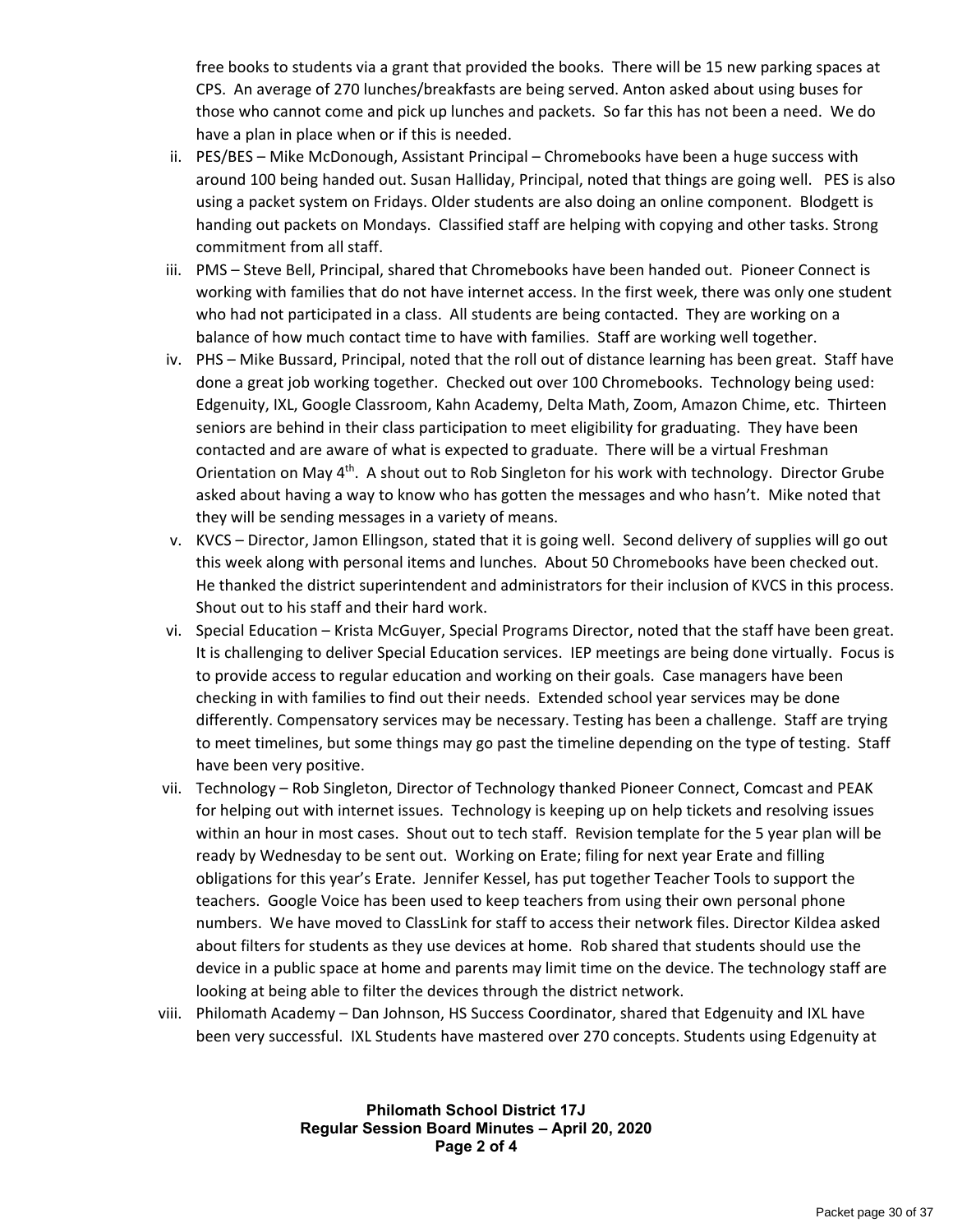PHS have logged 1600 hours. PMS students have logged 271 hours of online instructional time. This is providing good, high quality instruction while students are being supported by their teachers.

- 3. **Summer School ‐** Dan Johnson: We would prefer doing a traditional, in person, method for summer school, with June 26<sup>th</sup> being the target date to start. If that does not happen, we would use a very robust virtual method. This would help with filling in gaps, credit recovery, etc. This all hinges on what the state allows for gathering sizes. Even if we do the traditional method, we will still use a virtual component.
- 4. **Graduation Update –** We will wait until mid‐May to determine the date for graduation. It could be June 6<sup>th</sup>, 13<sup>th</sup> or 20<sup>th</sup>. The best scenario would be to have a traditional graduation ceremony. If not, we will look at alternative methods.
- 5. **District Boundary Update –** Superintendent Brazeau: The Corvallis District Board will be meeting on this during their board meeting this month. It will then move to our board.
- 6. **Facilities Update –** Bill Mancuso, Director of Finance: The Cooperative Strategies report will be moved to May. A date needs to be set. Superintendent Brazeau noted that Ludwig Avendano, Pool Director, is keeping the pool at a maintenance level. General facilities: There are 15 new parking spaces at CPS.
- 7. **Director of Finance Report –** Bill Mancuso, Director of Finance: Shout out to Joey DiGiovannangelo and his staff, also to administrators and the district office staff during difficult times. Challenges in the last 60 days of the fiscal year. Looking at services that we could discontinue to save money. Monday, May  $11<sup>th</sup>$ is the first budget meeting. Many unknowns for next year. Bill shared that we have not come to an agreement with the bus company. We are still working on how we would use bus services and then coming to an agreement with Mid‐Columbia.
- 8. **Superintendent Report –** Superintendent Brazeau, asked if there are questions that the board has for him. Shelley asked if the teachers have all the support that they need. Buzz has no knowledge of any issues.

# **E ACTION ITEMS ~**

1. **Consent Agenda –** Director Gerding moved that the board approve the consent agenda. Director Niemann seconded the motion. Motion passed: 5‐0

Approved:

- March 2020 Check Listing
- Minutes for March 30, 2020

# **F MEETING CLOSURE ~**

1. **Board Reports & Thanks** – Director Grube noted all of the work that has been done by everyone on behalf of our students. Director Skinkis agreed 100% with Anton and she noted that she loves Abby Couture's morning Facebook time. Director Niemann, noted Buzz's leadership and support through this time. Thanked parents and teachers. Director Gerding had a shout out for Buzz's leadership, administrators, staff, and parents. Director Kildea wanted to thank the parents for their support and patience through this pandemic.

2. **Next Meeting Agenda Items**: Alternative School application

**Philomath School District 17J Regular Session Board Minutes – April 20, 2020 Page 3 of 4**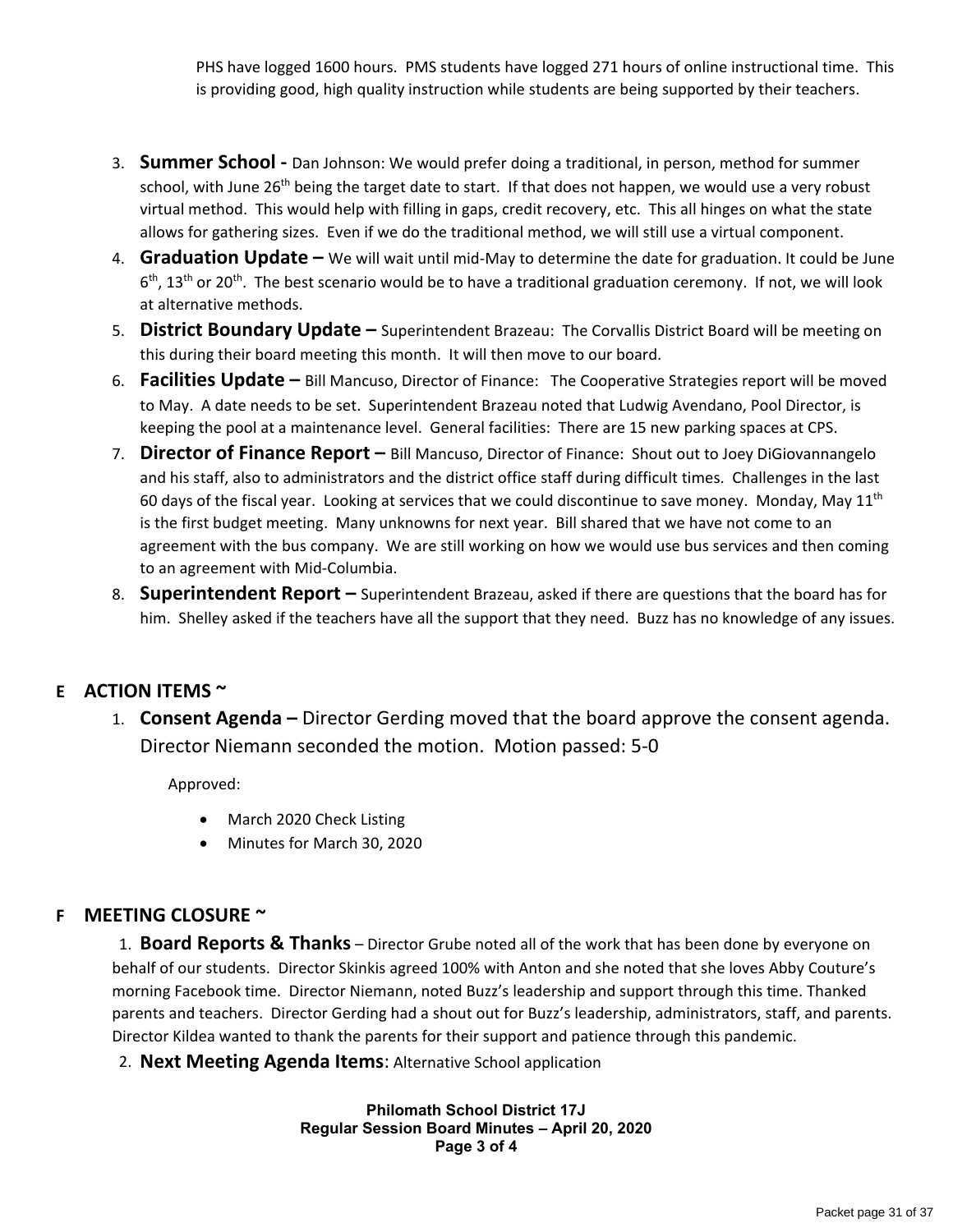3. **Board Requests & Adjournment –** Next Town Hall will be April 28th at 7:00 p.m. Budget meeting on May 11<sup>th</sup> at 6:00 p.m. Meeting adjourned at 8:51 p.m.

Board Chair

Superintendent

Date

**Philomath School District 17J Regular Session Board Minutes – April 20, 2020 Page 4 of 4**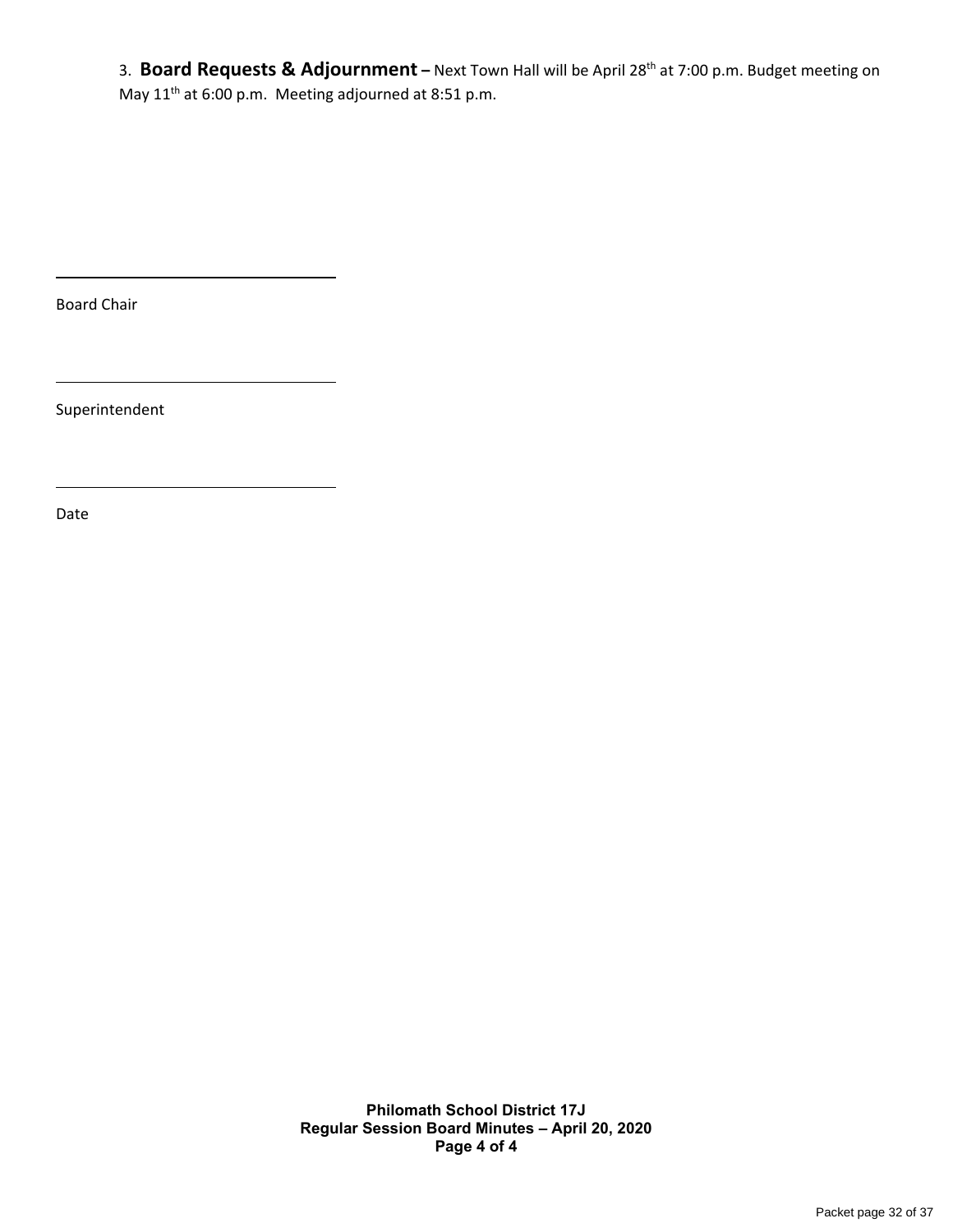# **Work SESSION**

Meeting Minutes PHILOMATH SCHOOL DISTRICT 17J District Office 1620 Applegate Street, Philomath 5/4/2020 06:00 PM

### A. **Work SESSION ~ 6:00 p.m.**

 **Call to Order:** The Special Session of the Philomath School District Board of Directors was called to order by Board Chair, Jim Kildea on May 4, 2020, 6:00 p.m. in a ZOOM virtual meeting. The meeting was streamed via Facebook Live for the public. Those in attendance included Board members Greg Gerding, Jim Kildea, Shelley Niemann, Karen Skinkis, and Anton Grube; Administrators, Susan Halliday and Steve Bell; Brad Fuqua (Philomath Express); Chris Schmidt from Cooperative Strategies; Dan Johnson, Alternative Education Director; Director of Finance, Bill Mancuso and Secretary Lillian Edmonds.

- 1. **Cooperative Strategies Report –** Chris Schmidt from Cooperative Strategies reviewed the Long‐ Range Facility Master Plan. The study was funded by TAP grants from the state.
	- i. **How are our buildings helping or hindering the delivery of our educational vision?** The study looked at enrollment, facility needs, and prioritization.
	- ii. **Goals:** Conduct a systematic and proactive planning process that will: Correspond to the ODE requirements, document all current facility needs and create a 10 year plan, address pressing capacity concerns and establishing the foundation for continued engagement in robust community dialogue to inform and guide the implementation of the facility plan.
	- iii. **Enrollment:** High peaked at 2010. Then declined for 4 years and have increased over the past 4 year. Cohorts are coming back with Kindergarten class sizes increasing.
	- iv. **Capacity is a decision not a number:** Looked at current utilization, education utilization (tapped into support classrooms), and max utilization (uses all classrooms with no rooms for non‐ core programs.) PES is running at capacity. There is a factor used in the calculation for PMS and PHS capacities.
	- v. **Facility Condition Assessment –** Blodgett has a poor FCI score. All other schools have good FCI scores.
	- vi. **Community Survey –** A lot of good input
	- vii. **Educational Adequacy –** Interviewed principals of all schools, superintendent, etc. to collect priority items.

Superintendent Brazeau: Now that we have the report, a committee will do an analysis to determine next steps. A long range planning committee would include himself, Bill Mancuso, Joey DiGiovannangelo and principals. Director Kildea suggested that we have a district wide technology assessment. Bill Mancuso, noted that the TAP grants were used to find the study, the grant does not pay for the facility improvements.

Page 1 of 2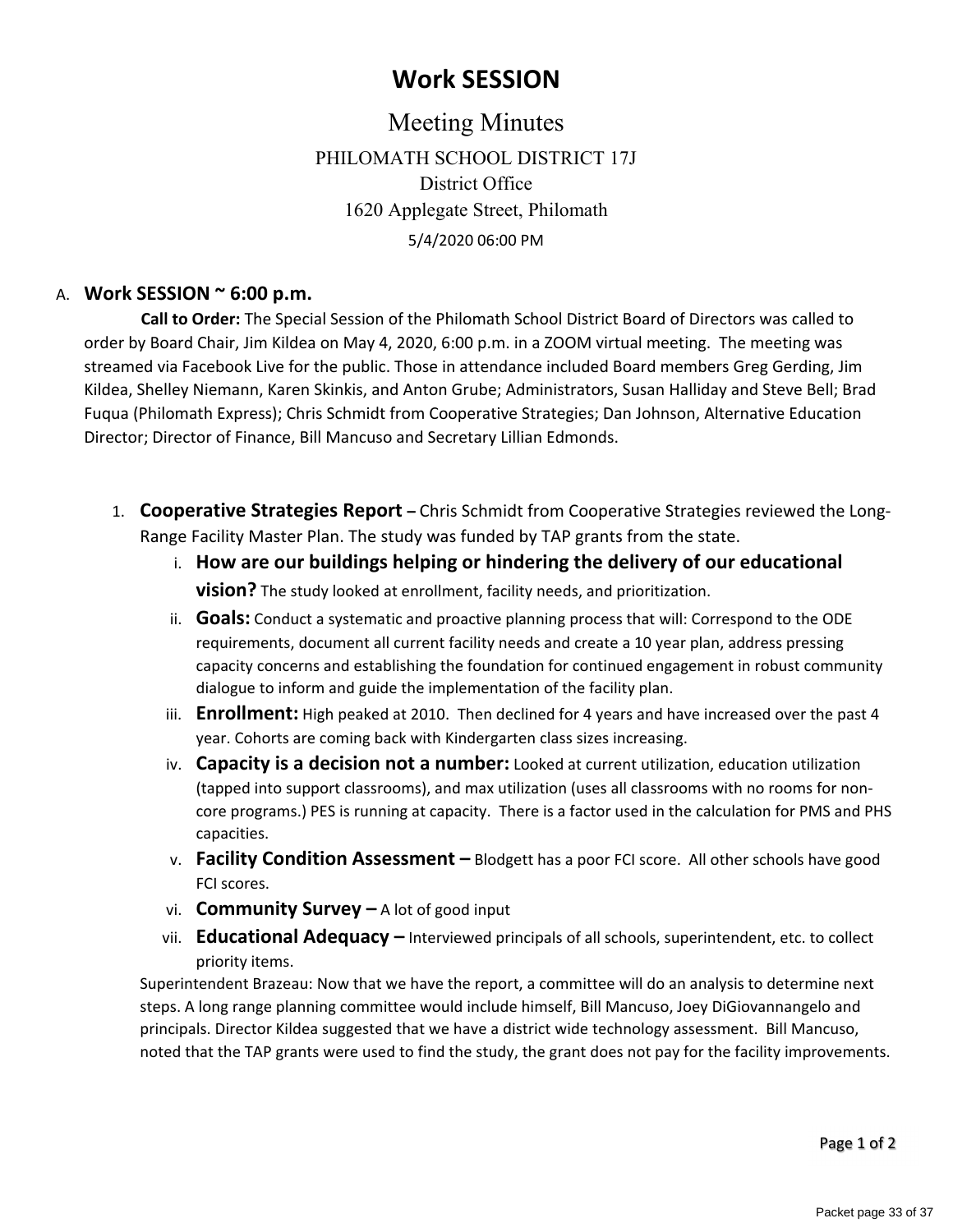2. **Alternative School Planning: Dan Johnson presented an Alternative Education School plan for the creation of Philomath Academy.**

- i. Advantages of Alternative Ed: (1) Flexible scheduling, (2) Specialize in the use of diverse and creative ways for teaching material and (3) Students seldom skip. Students want to acquire knowledge, because they are trusted and given freedom.
- ii. Board approval is being requested at this meeting to begin the Philomath Academy in the 2020‐2021 school year.
- iii. There is a process for admitting students to the Philomath Academy.
- iv. This proposal is an expansion of the Philomath Academy already in place. There will be online and in person course offerings. Students could be enrolled in both Philomath Academy and in regular school. This allows more flexibility for students.
- v. Funding will come from homeschool students and students using other virtual platforms that may return to the district. This next year there would be no increase needed in funding.
- vi. Marketing Plan: Dan said that there would be a phone calling campaign and information available about the academy. There would also be help from the vendors to market the program.
- 3. Motion: Shelley Niemann made a motion that the board approve the application for Philomath Academy to begin in the 2020‐21 school year. Karen Skinkis seconded the motion: Motion passed: 5‐0.

### B. **MEETING CLOSURE ~**

1. Meeting adjourned at 7:22 p.m.

Board Chair

Superintendent

Date

Page 2 of 2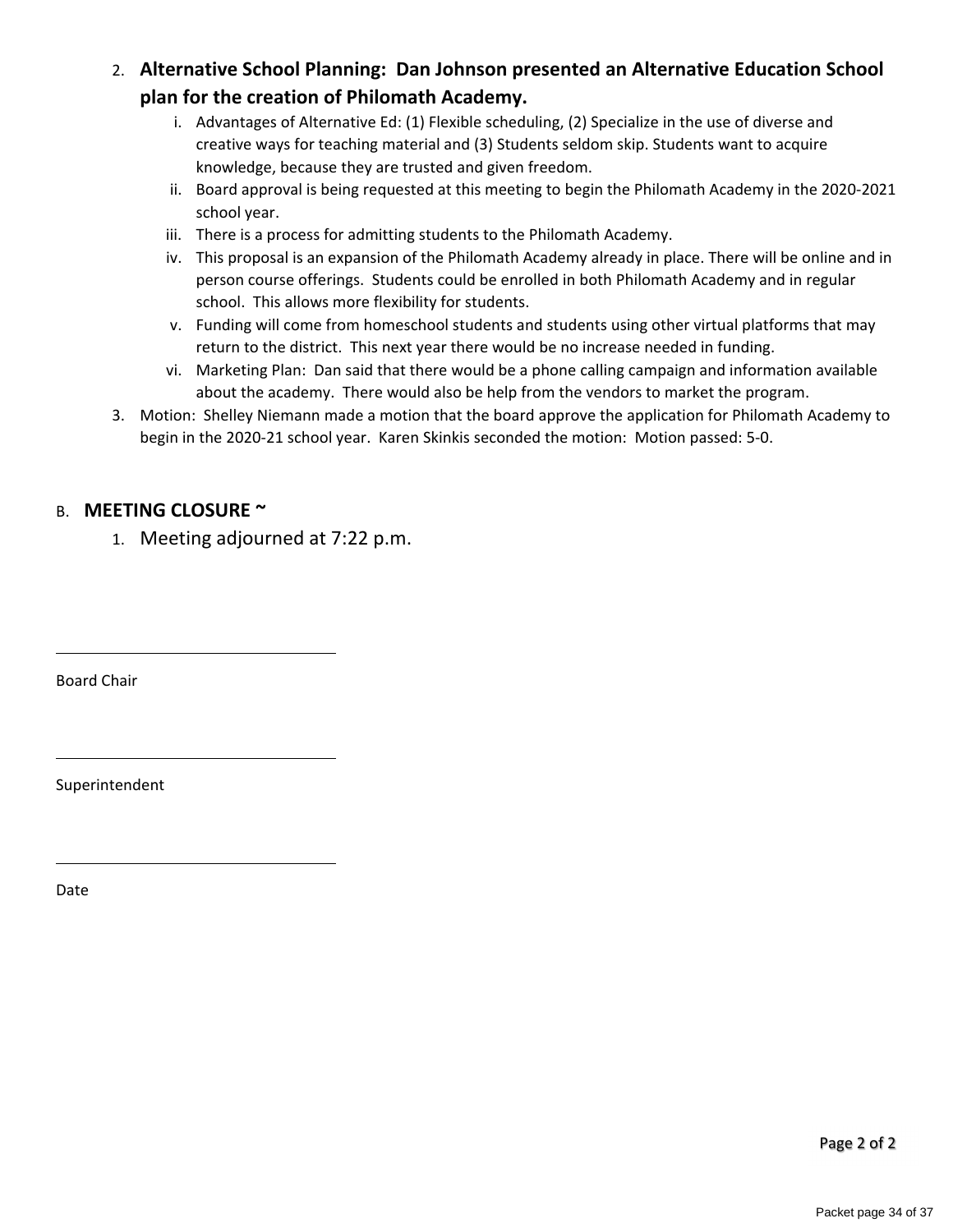Thursday, April 9th, 2020

To whom it may concern.

I, Cody Hansen, am writing to express my intent to graduate early from Philomath High School in June of the 2020-2021 school year after three years of enrollment. In this letter, I will provide a detailed course of study for the remainder of my required schooling demonstrating when and how all State of Oregon and Philomath School District requirements will be met, the rationale for this exception from my fourth year of high school, and the approval of a parent,

counselor, principle, and three high school teachers. As agreed upon by myself and my parents, I intend to graduate with an honors diploma and make it through Calculus. In the chart below, when discussing the required credits, I am referring to the standards of an honors diploma. Aside from the number and subject of credits, an honors diploma has a few more requirements:

- An honors diploma asks that a student maintain a GPA of 3.5 or higher, which I can assure will not be an issue for me, as my cumulative GPA has never been below 3.88 and grades are very important to both myself and my parents. I have a good support system and several means of finding academic help and/or tutoring in the instance that my grades begin to decline.
- It is expected of a student graduating with honors to complete the SAT, for which I have completed a prep class and was scheduled to take on Saturday, March 14th, 2020 at Crescent Valley High School, but the test was canceled due to the widespread chaos resulting from COVID-19. I am presently in the process of registering for a new test date with CollegeBoard, which should not be difficult, considering that there will be quite a few before my intended graduation.
- An additional requirement of an honors student is taking two years of the same foreign language. I have already completed two full years of Spanish and plan on continuing my Spanish education.
- One of my language arts classes is expected to be either College Writing or AP English Literature. I plan on taking AP English Literature next year and have forecasted for it. If this happens to conflict with my schedule, I will ensure that at least one of these is in my course load.
- Next, a student's math level is expected to be through Pre-Calculus and the student is expected to take math the first three years of high school. I will be taking Pre-Calculus through LBCC this summer and will be taking Calculus at the high school next year. This fulfills both requirements.
- The last requirement is that all classes be graded. All of my classes have been graded and all the classes I plan on taking next year will be graded as well.

In this chart, I will explain how I will complete all 26 credits required for an honors diploma. The first column, of course, displays the number of credits mandatory in each subject. The second column shows the number of credits I have already completed in each subject. The third column shows the credits that will be completed by the end of this year (these are the classes I am taking this trimester). The fourth shows the credits I still need in each subject to earn my diploma. The fifth shows the credits I will still need to earn my diploma after next year,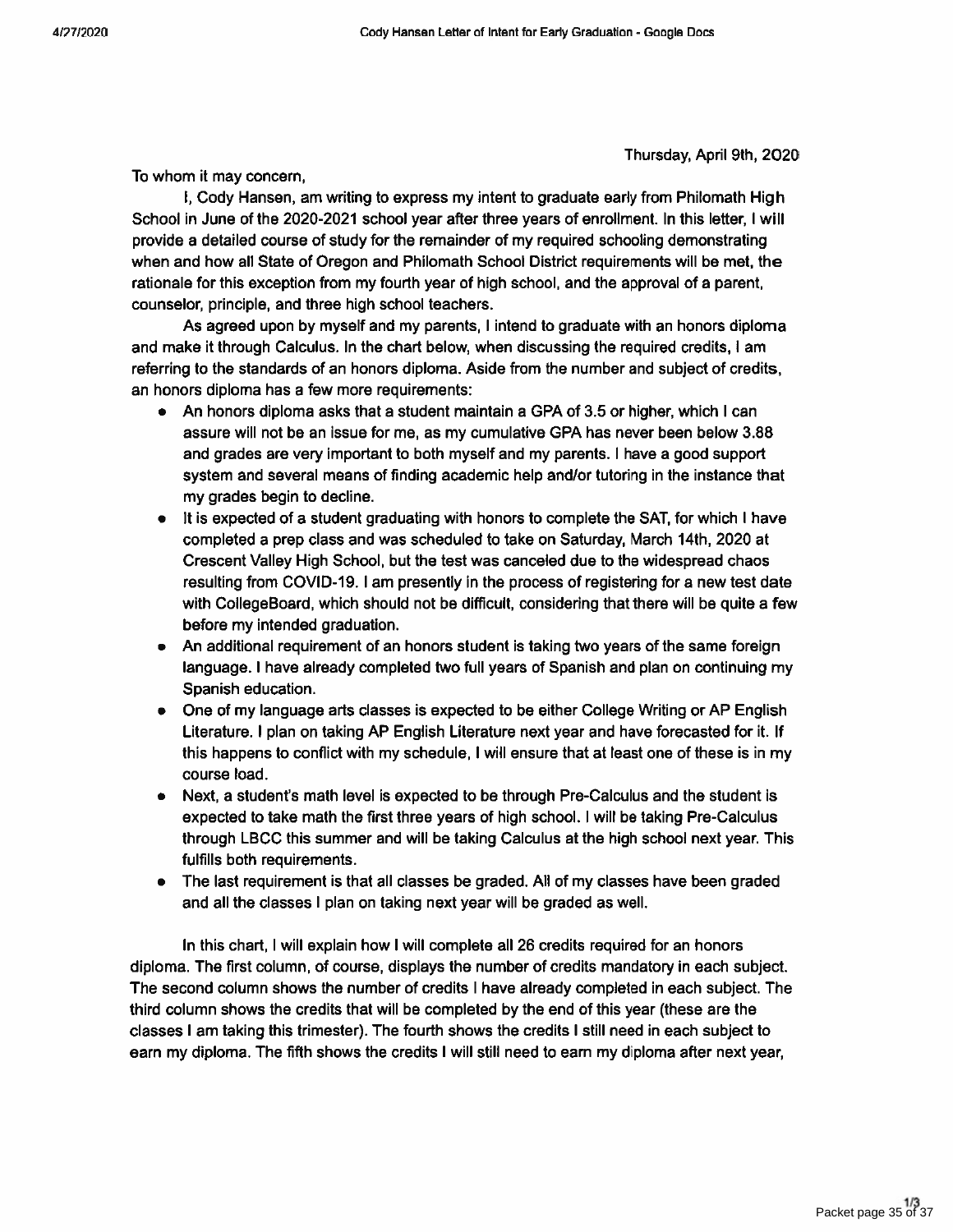according to my forecasting. I am taking into account that I will be presenting my senior project next year, which I have already started planning for. There is also 0.5 of an elective credit that is taken care of by the combination of Driver's Education (0.25 elective credits), which I was supposed to take this spring, but it was canceled because of the school closure (I plan on taking it this summer or next fall) and the Senior Project Lab class (0.25 elective credits), which I forecasted for. This leaves me with three credits to complete. Should any complications with schedule present themselves, I will work through my schedule with counseling staff and, if need be, take a course or two through LBCC next year to ensure the completion of all required credits.

|                                                       | <b>Credits</b><br><b>Required</b> | <b>Credits</b><br><b>Completed</b> | <b>Credits to be</b><br><b>Completed</b><br><b>This Year</b> | <b>Credits</b><br>Remaining | <b>Credits</b><br>Remaining<br><b>After</b><br>Forecasting |
|-------------------------------------------------------|-----------------------------------|------------------------------------|--------------------------------------------------------------|-----------------------------|------------------------------------------------------------|
| Language<br><b>Arts</b>                               | 4.0                               | 2.0                                | 0.5                                                          | 1.5                         | $\overline{0}$                                             |
| <b>Math</b>                                           | 4.0                               | 2.0                                | $\overline{0}$                                               | 2.0                         | 0.5                                                        |
| <b>Social</b><br><b>Sciences</b>                      | 3.5                               | 1.0                                | 1.0                                                          | 1.5                         | $\overline{0}$                                             |
| <b>Lab</b><br><b>Sciences</b>                         | 3.5                               | 2.0                                | 0.5                                                          | 1.0                         | $\overline{0}$                                             |
| <b>Health</b>                                         | 1.0                               | 0.5                                | $\overline{0}$                                               | 0.5                         | 0.5                                                        |
| <b>Technology</b>                                     | 0.5                               | 0.5                                | 0                                                            | $\mathbf{0}$                | $\mathbf 0$                                                |
| <b>Physical</b><br><b>Education</b>                   | 1.0                               | 0.5                                | $\overline{0}$                                               | 0.5                         | 0.5                                                        |
| <b>Fine/Applied</b><br><b>Arts or</b><br>Foreign Lan. | 2.5                               | 2.5                                | $\mathbf 0$                                                  | $\overline{0}$              | $\mathbf{0}$                                               |
| <b>Personal</b><br><b>Finance</b>                     | 0.5                               | $\mathbf 0$                        | $\overline{0}$                                               | 0.5                         | $\mathbf 0$                                                |
| <b>Electives</b>                                      | 5.0                               | 1.5                                | 0.5                                                          | 3.0                         | 1.5                                                        |
| <b>Senior</b><br><b>Project</b>                       | 0.5                               | $\overline{0}$                     | $\overline{0}$                                               | 0.5                         | $\mathbf 0$                                                |
| <b>Total</b>                                          | 26                                | 12.5                               | 2.5                                                          | 11.0                        | 3.0                                                        |

The remaining three credits will be taken care of this summer (2020), during which I will be taking some classes through LBCC. One of these will be a health class such as nutrition, one